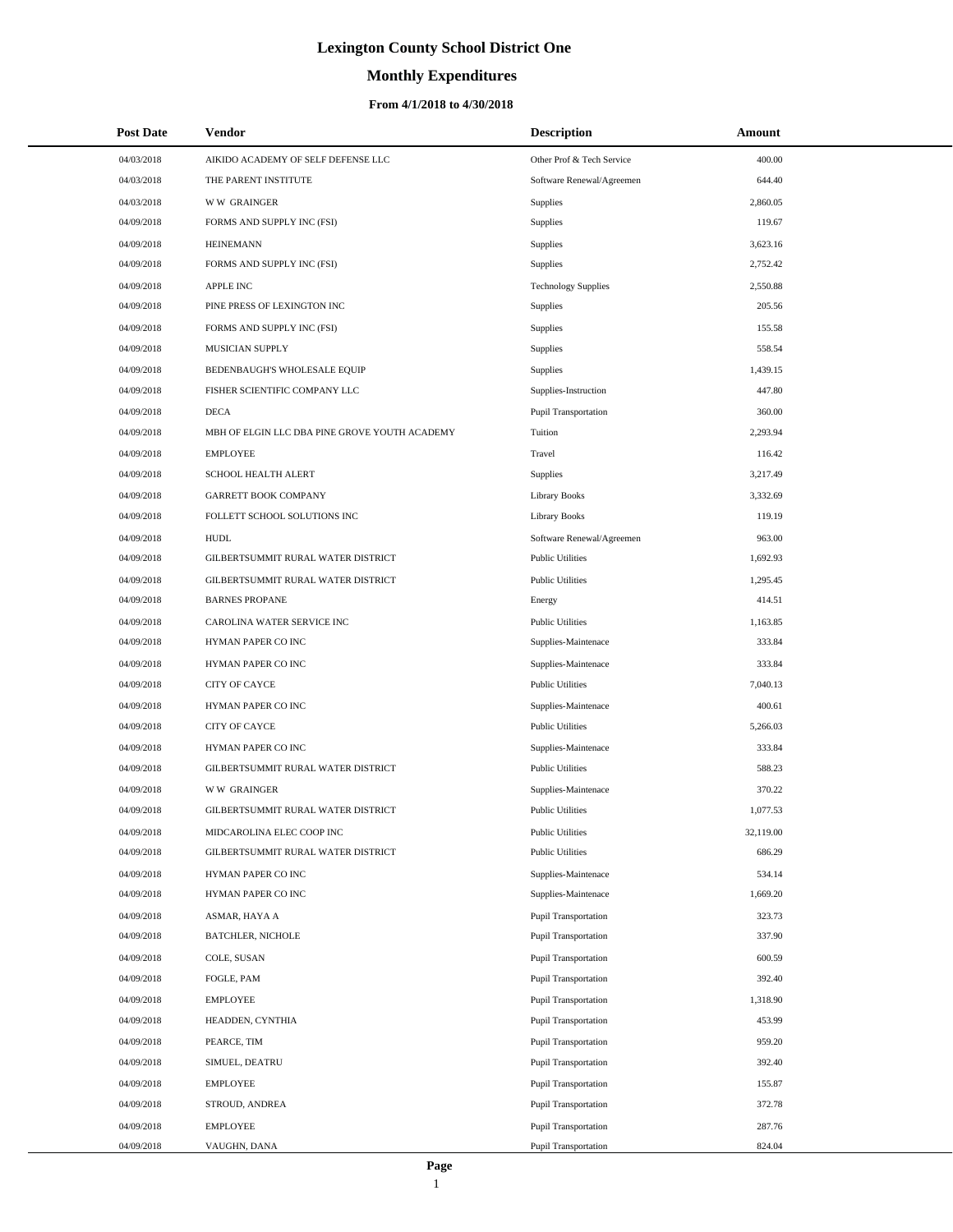# **Monthly Expenditures**

### **From 4/1/2018 to 4/30/2018**

| <b>Post Date</b> | <b>Vendor</b>                                 | <b>Description</b>         | Amount     |
|------------------|-----------------------------------------------|----------------------------|------------|
| 04/09/2018       | DISTRICT 5 OF LEXINGTON AND RICHLAND COUNTIES | Supplies                   | 380.00     |
| 04/09/2018       | MOTOROLA SOLUTIONS                            | <b>Technology Supplies</b> | 5,823.26   |
| 04/09/2018       | WATFORD, TYLER                                | Other Prof & Tech Service  | 120.00     |
| 04/09/2018       | LINT, CHARLES ROBERT                          | Other Prof & Tech Service  | 120.00     |
| 04/09/2018       | PROFESSIONAL PRINTERS LTD                     | Printing and Binding       | 645.21     |
| 04/09/2018       | SPLASH OMNIMEDIA LLC                          | Other Prof & Tech Service  | 1,800.00   |
| 04/09/2018       | <b>SUN SOLUTIONS USA</b>                      | Other Objects              | 1,150.02   |
| 04/09/2018       | RAPTOR TECHNOLOGIES LLC                       | <b>Technology Supplies</b> | 11,880.00  |
| 04/09/2018       | SC DEPARTMENT OF REVENUE (SALES TAX RETURN)   | <b>Technology Supplies</b> | 831.60     |
| 04/09/2018       | MONOPRICE.COM                                 | <b>Technology Supplies</b> | 119.54     |
| 04/09/2018       | SCHOOL SPECIALTY INC                          | Supplies                   | 335.83     |
| 04/09/2018       | <b>BOOKSOURCE</b>                             | Supplies                   | 202.20     |
| 04/09/2018       | SCHOOL SPECIALTY INC                          | <b>Supplies</b>            | 255.08     |
| 04/09/2018       | VERBAL JUDO INSTITUTE                         | Inst Prog Improvement      | 3,250.00   |
| 04/09/2018       | ADAPTIVE TECH SOLUTIONS LLC                   | <b>Supplies</b>            | 298.00     |
| 04/09/2018       | FITE TROY A HAVE TUNES/WILL TRAVEL            | Other Prof & Tech Service  | 500.00     |
| 04/09/2018       | ASE EDUCATION FOUNDATION                      | Other Prof & Tech Service  | 750.00     |
| 04/09/2018       | SCHOOL SPECIALTY INC                          | Supplies                   | 454.62     |
| 04/09/2018       | <b>HEINEMANN</b>                              | Inst Prog Improvement      | 169.00     |
| 04/09/2018       | READING AND WRITING PROJECT NETWORK LLC       | Travel                     | 2,500.00   |
| 04/09/2018       | ATTAINMENT CO INC                             | Supplies                   | 474.05     |
| 04/09/2018       | EPS LITERACY AND INTERVENTION                 | <b>Supplies</b>            | 463.95     |
| 04/09/2018       | MOTIVATIONS INC                               | Inst Prog Improvement      | 5,135.00   |
| 04/09/2018       | <b>GS2 ENGINEERING INC</b>                    | Building                   | 9,138.10   |
| 04/09/2018       | <b>CAMCOR</b>                                 | <b>Technology Supplies</b> | 3,750.78   |
| 04/09/2018       | <b>GS2 ENGINEERING INC</b>                    | Improv Other Than Bldg     | 759.60     |
| 04/09/2018       | <b>GS2 ENGINEERING INC</b>                    | Improv Other Than Bldg     | 781.20     |
| 04/09/2018       | THOMPSON TURNER CONSTRUCTION                  | Improv Other Than Bldg     | 100,015.52 |
| 04/09/2018       | JENNIEO TURKEY STORE SALES LLC                | Food                       | 463.05     |
| 04/09/2018       | JENNIEO TURKEY STORE SALES LLC                | Food                       | 280.25     |
| 04/09/2018       | JENNIEO TURKEY STORE SALES LLC                | Food                       | 463.05     |
| 04/09/2018       | JENNIEO TURKEY STORE SALES LLC                | Food                       | 402.65     |
| 04/09/2018       | JENNIEO TURKEY STORE SALES LLC                | Food                       | 463.05     |
| 04/09/2018       | HERSHEYS ICE CREAM                            | Food                       | 144.00     |
| 04/09/2018       | JENNIEO TURKEY STORE SALES LLC                | Food                       | 402.65     |
| 04/09/2018       | JENNIEO TURKEY STORE SALES LLC                | Food                       | 145.05     |
| 04/09/2018       | JENNIEO TURKEY STORE SALES LLC                | Food                       | 436.45     |
| 04/09/2018       | JENNIEO TURKEY STORE SALES LLC                | Food                       | 280.25     |
| 04/09/2018       | JENNIEO TURKEY STORE SALES LLC                | Food                       | 280.25     |
| 04/09/2018       | JENNIEO TURKEY STORE SALES LLC                | Food                       | 280.25     |
| 04/09/2018       | JENNIEO TURKEY STORE SALES LLC                | Food                       | 280.25     |
| 04/09/2018       | JENNIEO TURKEY STORE SALES LLC                | Food                       | 436.45     |
| 04/09/2018       | JENNIEO TURKEY STORE SALES LLC                | Food                       | 463.05     |
| 04/09/2018       | JENNIEO TURKEY STORE SALES LLC                | Food                       | 280.25     |
| 04/09/2018       | JENNIEO TURKEY STORE SALES LLC                | Food                       | 436.45     |
| 04/09/2018       | JENNIEO TURKEY STORE SALES LLC                | Food                       | 402.65     |
| 04/09/2018       | HERSHEYS ICE CREAM                            | Food                       | 144.00     |
| 04/09/2018       | JENNIEO TURKEY STORE SALES LLC                | Food                       | 280.25     |

 $\overline{a}$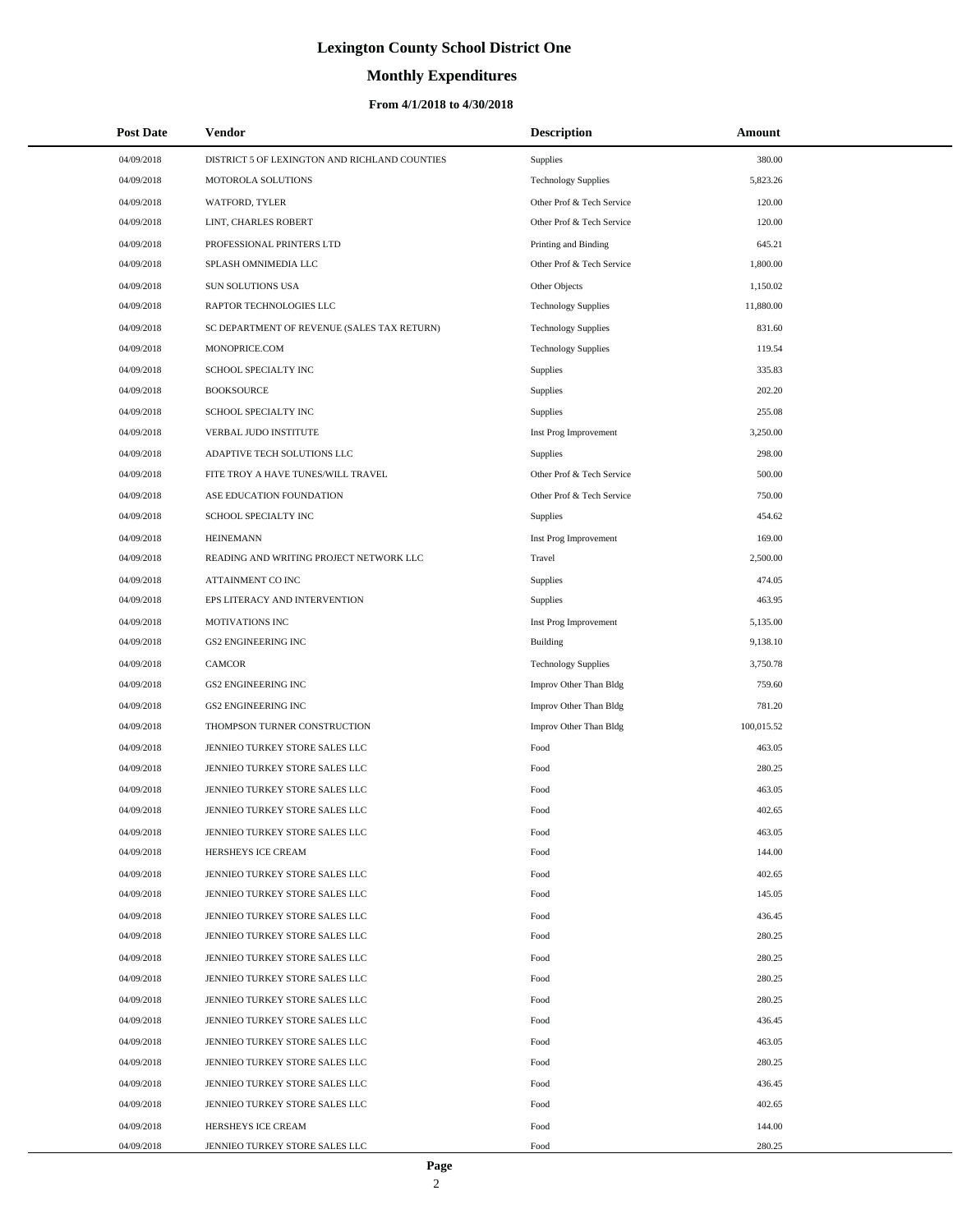### **Monthly Expenditures**

| <b>Post Date</b> | <b>Vendor</b>                        | <b>Description</b> | Amount   |
|------------------|--------------------------------------|--------------------|----------|
| 04/09/2018       | HERSHEYS ICE CREAM                   | Food               | 144.00   |
| 04/09/2018       | JENNIEO TURKEY STORE SALES LLC       | Food               | 314.05   |
| 04/09/2018       | JENNIEO TURKEY STORE SALES LLC       | Food               | 436.45   |
| 04/09/2018       | JENNIEO TURKEY STORE SALES LLC       | Food               | 280.25   |
| 04/09/2018       | HERSHEYS ICE CREAM                   | Food               | 108.00   |
| 04/09/2018       | JENNIEO TURKEY STORE SALES LLC       | Food               | 436.45   |
| 04/09/2018       | JENNIEO TURKEY STORE SALES LLC       | Food               | 280.25   |
| 04/09/2018       | HERSHEYS ICE CREAM                   | Food               | 120.00   |
| 04/09/2018       | JENNIEO TURKEY STORE SALES LLC       | Food               | 402.65   |
| 04/09/2018       | JENNIEO TURKEY STORE SALES LLC       | Food               | 280.25   |
| 04/09/2018       | JENNIEO TURKEY STORE SALES LLC       | Food               | 280.25   |
| 04/09/2018       | JENNIEO TURKEY STORE SALES LLC       | Food               | 280.25   |
| 04/09/2018       | JENNIEO TURKEY STORE SALES LLC       | Food               | 436.45   |
| 04/09/2018       | JENNIEO TURKEY STORE SALES LLC       | Food               | 463.05   |
| 04/09/2018       | JENNIEO TURKEY STORE SALES LLC       | Food               | 280.25   |
| 04/09/2018       | WARDS NATURAL SCIENCE EST LLC        | Pupil Activity     | 1,695.52 |
| 04/09/2018       | CASH                                 | Pupil Activity     | 217.00   |
| 04/09/2018       | BOYD, TODD WESLEY                    | Pupil Activity     | 130.00   |
| 04/09/2018       | JACKSON, AVERY                       | Pupil Activity     | 130.00   |
| 04/09/2018       | T AND T SPORTS                       | Pupil Activity     | 1,060.58 |
| 04/09/2018       | <b>IVEY SALES ASSOC</b>              | Pupil Activity     | 258.00   |
| 04/09/2018       | <b>MAURER, MARK R</b>                | Pupil Activity     | 130.00   |
| 04/09/2018       | RICE, CHRISTOPHER                    | Pupil Activity     | 130.00   |
| 04/09/2018       | CHURCH, ELIZABETH J                  | Pupil Activity     | 105.00   |
| 04/09/2018       | CAUGHMAN, MICHAEL                    | Pupil Activity     | 101.80   |
| 04/09/2018       | COMBS, OBIE                          | Pupil Activity     | 109.00   |
| 04/09/2018       | HILL, TERRY L                        | Pupil Activity     | 118.90   |
| 04/09/2018       | SMITH, BRIAN                         | Pupil Activity     | 165.00   |
| 04/09/2018       | ANDERSON, JAMES B                    | Pupil Activity     | 105.00   |
| 04/09/2018       | SMITH, BRIAN                         | Pupil Activity     | 105.00   |
| 04/09/2018       | SIMPSON, KYLE                        | Pupil Activity     | 111.00   |
| 04/09/2018       | LABAZI, MOHAMED                      | Pupil Activity     | 142.10   |
| 04/09/2018       | MAJOR, GRANT CURTIS                  | Pupil Activity     | 109.70   |
| 04/09/2018       | IRMO HIGH SCHOOL                     | Pupil Activity     | 275.00   |
| 04/09/2018       | MYHILL, KEVIN                        | Pupil Activity     | 107.00   |
| 04/09/2018       | NEWTON, ROBERT                       | Pupil Activity     | 127.70   |
| 04/09/2018       | ENTERPRISE LEASING COMPANY SOUTHEAST | Pupil Activity     | 155.69   |
| 04/09/2018       | FINLEY, STEPHEN CRAIG                | Pupil Activity     | 105.00   |
| 04/09/2018       | PARROTT, RONALD D                    | Pupil Activity     | 117.50   |
| 04/09/2018       | STARR, RUSSELL T                     | Pupil Activity     | 193.10   |
| 04/09/2018       | <b>BARBARE, FAITH</b>                | Pupil Activity     | 104.00   |
| 04/09/2018       | DAVIS, KEITH D                       | Pupil Activity     | 154.40   |
| 04/09/2018       | <b>BSN SPORTS</b>                    | Pupil Activity     | 931.44   |
| 04/09/2018       | COLLINS, STEPHEN M                   | Pupil Activity     | 570.00   |
| 04/09/2018       | SMITH, BRIAN                         | Pupil Activity     | 180.00   |
| 04/09/2018       | ARNONE, KEVIN                        | Pupil Activity     | 130.00   |
| 04/09/2018       | CAULDER, WILLIAM "BILL"              | Pupil Activity     | 195.00   |
| 04/09/2018       | HOLLINGSWORTH, JIM F                 | Pupil Activity     | 130.00   |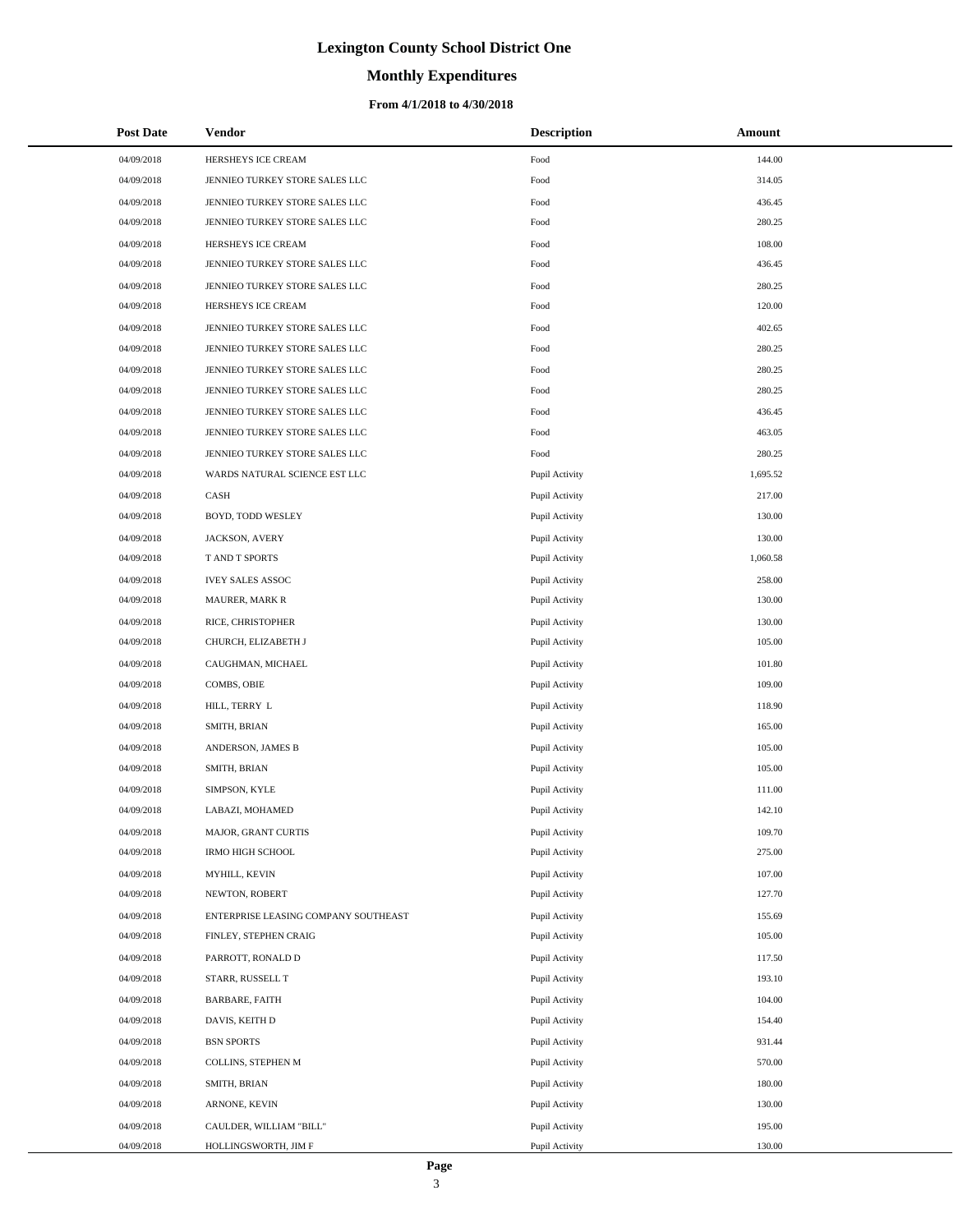# **Monthly Expenditures**

| <b>Post Date</b> | Vendor                                            | <b>Description</b>         | Amount    |  |
|------------------|---------------------------------------------------|----------------------------|-----------|--|
| 04/09/2018       | JAMES, JASON L                                    | Pupil Activity             | 195.00    |  |
| 04/09/2018       | LAM, MATTHEW                                      | Pupil Activity             | 130.00    |  |
| 04/09/2018       | RICHARDSON, PERRY                                 | Pupil Activity             | 130.00    |  |
| 04/09/2018       | RIEFSNYDER, MICHAEL W                             | Pupil Activity             | 130.00    |  |
| 04/09/2018       | RUSSO, FRANK                                      | Pupil Activity             | 390.00    |  |
| 04/09/2018       | T AND T SPORTS                                    | Pupil Activity             | 744.72    |  |
| 04/09/2018       | RIVARS CUSTOM SHOW APPAREL                        | Pupil Activity             | 1,242.00  |  |
| 04/10/2018       | FORMS AND SUPPLY INC (FSI)                        | Supplies                   | 224.11    |  |
| 04/10/2018       | FORMS AND SUPPLY INC (FSI)                        | <b>Supplies</b>            | 1.817.93  |  |
| 04/10/2018       | MCGRAW HILL EDUCATION INC                         | Supplies                   | 128.82    |  |
| 04/10/2018       | MUSICIAN SUPPLY                                   | Repairs and Maintenance    | 771.00    |  |
| 04/10/2018       | <b>CAMCOR</b>                                     | Supplies                   | 629.16    |  |
| 04/10/2018       | FORMS AND SUPPLY INC (FSI)                        | Supplies                   | 1,835.99  |  |
| 04/10/2018       | SCHOOL SPECIALTY INC                              | <b>Supplies</b>            | 749.54    |  |
| 04/10/2018       | SCHOOL SPECIALTY INC                              | Supplies                   | 2,057.88  |  |
| 04/10/2018       | FORMS AND SUPPLY INC (FSI)                        | Supplies                   | 215.00    |  |
| 04/10/2018       | GBC NATIONAL SERVICE DEPT DBA ACCO BRANDS USA LLC | <b>Supplies</b>            | 1,920.65  |  |
| 04/10/2018       | PRESENTATION SYSTEMS SOUTH INC                    | Supplies                   | 534.80    |  |
| 04/10/2018       | POLLOCK COMPANY                                   | Supplies                   | 321.00    |  |
| 04/10/2018       | <b>SC DECA</b>                                    | Travel                     | 250.00    |  |
| 04/10/2018       | <b>CAMCOR</b>                                     | <b>Technology Supplies</b> | 400.45    |  |
| 04/10/2018       | SOUTHEASTERN SPEECH AND LANGUAGE SERVICES LLC     | Other Prof & Tech Service  | 5,018.75  |  |
| 04/10/2018       | <b>MBM CORP</b>                                   | <b>Supplies</b>            | 218.92    |  |
| 04/10/2018       | MUSICIAN SUPPLY                                   | Supplies                   | 250.74    |  |
| 04/10/2018       | HOUGHTON MIFFLIN HARCOURT PUBLISHING CO           | Software Renewal/Agreemen  | 931.00    |  |
| 04/10/2018       | NEW YORK CITY LEADERSHIP ACADEMY                  | Inst Prog Improvement      | 77,133.00 |  |
| 04/10/2018       | <b>LENOVO US</b>                                  | <b>Technology Supplies</b> | 1,064.65  |  |
| 04/10/2018       | LCJMWANDSC (LEX CTY JOINT WATER AND SEWER COMMI   | <b>Public Utilities</b>    | 133.74    |  |
| 04/10/2018       | TIME WARNER CABLE                                 | Communication              | 278.37    |  |
| 04/10/2018       | SPIRIT COMMUNICATIONS                             | Communication              | 169.49    |  |
| 04/10/2018       | <b>HEINEMANN</b>                                  | Supplies                   | 2,281.05  |  |
| 04/10/2018       | LCJMWANDSC (LEX CTY JOINT WATER AND SEWER COMMI   | <b>Public Utilities</b>    | 2,106.11  |  |
| 04/10/2018       | EA SERVICE LLC                                    | Repairs and Maintenance    | 764.00    |  |
| 04/10/2018       | TERMINIX COMMERCIAL                               | Repairs and Maintenance    | 387.00    |  |
| 04/10/2018       | <b>GRAYBAR ELECTRIC CO INC</b>                    | Supplies-Maintenace        | 401.25    |  |
| 04/10/2018       | PRICES COUNTRY STORE                              | Supplies-Maintenace        | 806.03    |  |
| 04/10/2018       | <b>WW GRAINGER</b>                                | Supplies-Maintenace        | 851.29    |  |
| 04/10/2018       | EA SERVICE LLC                                    | Repairs and Maintenance    | 168.00    |  |
| 04/10/2018       | DADE PAPER AND BAG CO                             | Supplies-Maintenace        | 513.60    |  |
| 04/10/2018       | GRAYBAR ELECTRIC CO INC                           | Supplies-Maintenace        | 472.80    |  |
| 04/10/2018       | PRICES COUNTRY STORE                              | Supplies-Maintenace        | 580.69    |  |
| 04/10/2018       | EA SERVICE LLC                                    | Repairs and Maintenance    | 168.00    |  |
| 04/10/2018       | LCJMWANDSC (LEX CTY JOINT WATER AND SEWER COMMI   | <b>Public Utilities</b>    | 1,057.61  |  |
| 04/10/2018       | <b>GRAYBAR ELECTRIC CO INC</b>                    | Supplies-Maintenace        | 401.25    |  |
| 04/10/2018       | PRICES COUNTRY STORE                              | Supplies-Maintenace        | 693.36    |  |
| 04/10/2018       | <b>WW GRAINGER</b>                                | Supplies-Maintenace        | 729.84    |  |
| 04/10/2018       | LCJMWANDSC (LEX CTY JOINT WATER AND SEWER COMMI   | <b>Public Utilities</b>    | 787.78    |  |
| 04/10/2018       | EA SERVICE LLC                                    | Repairs and Maintenance    | 2,756.33  |  |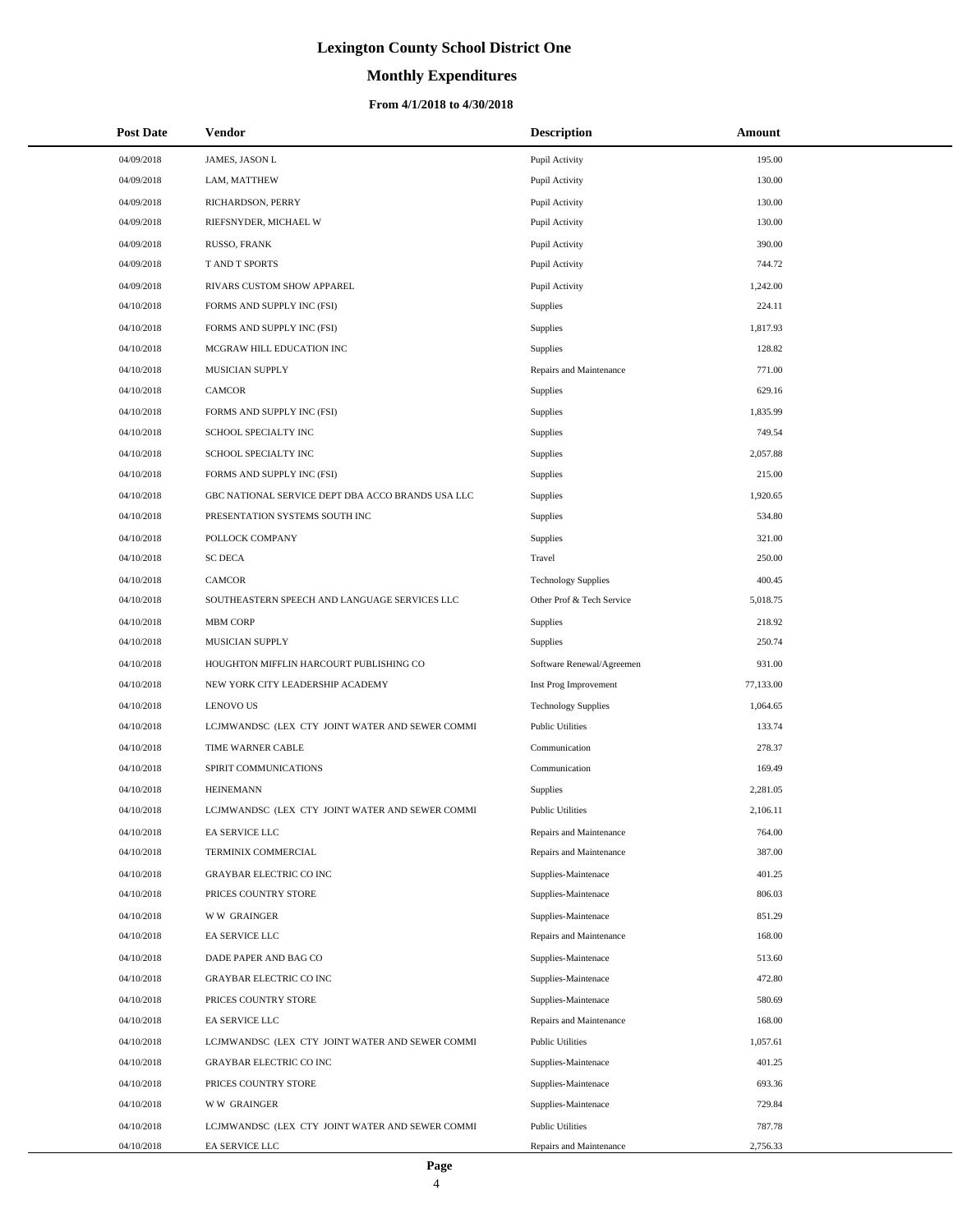# **Monthly Expenditures**

| <b>Post Date</b> | Vendor                                          | <b>Description</b>        | Amount   |
|------------------|-------------------------------------------------|---------------------------|----------|
| 04/10/2018       | TERMINIX COMMERCIAL                             | Repairs and Maintenance   | 387.50   |
| 04/10/2018       | PRICES COUNTRY STORE                            | Supplies-Maintenace       | 121.34   |
| 04/10/2018       | <b>GRAYBAR ELECTRIC CO INC</b>                  | Supplies-Maintenace       | 197.41   |
| 04/10/2018       | LCJMWANDSC (LEX CTY JOINT WATER AND SEWER COMMI | <b>Public Utilities</b>   | 1,586.13 |
| 04/10/2018       | <b>WW GRAINGER</b>                              | Supplies-Maintenace       | 684.48   |
| 04/10/2018       | LCJMWANDSC (LEX CTY JOINT WATER AND SEWER COMMI | <b>Public Utilities</b>   | 1,633.09 |
| 04/10/2018       | DADE PAPER AND BAG CO                           | Supplies-Maintenace       | 550.84   |
| 04/10/2018       | <b>INTERSTATE SOLUTIONS</b>                     | Supplies-Maintenace       | 124.12   |
| 04/10/2018       | SOUTHEASTERN PAPER                              | Equipment - Nonexpendable | 5,557.91 |
| 04/10/2018       | PRICES COUNTRY STORE                            | Supplies-Maintenace       | 242.68   |
| 04/10/2018       | LCJMWANDSC (LEX CTY JOINT WATER AND SEWER COMMI | <b>Public Utilities</b>   | 5,120.57 |
| 04/10/2018       | <b>BONITZ</b>                                   | Repairs and Maintenance   | 2,558.10 |
| 04/10/2018       | COOK & BOARDMAN LLC                             | Supplies-Maintenace       | 963.00   |
| 04/10/2018       | GRAYBAR ELECTRIC CO INC                         | Supplies-Maintenace       | 197.42   |
| 04/10/2018       | PRICES COUNTRY STORE                            | Supplies-Maintenace       | 173.34   |
| 04/10/2018       | <b>INTERSTATE SOLUTIONS</b>                     | Supplies-Maintenace       | 186.18   |
| 04/10/2018       | PRICES COUNTRY STORE                            | Supplies-Maintenace       | 502.69   |
| 04/10/2018       | LCJMWANDSC (LEX CTY JOINT WATER AND SEWER COMMI | <b>Public Utilities</b>   | 589.37   |
| 04/10/2018       | EA SERVICE LLC                                  | Repairs and Maintenance   | 168.00   |
| 04/10/2018       | LCJMWANDSC (LEX CTY JOINT WATER AND SEWER COMMI | <b>Public Utilities</b>   | 646.07   |
| 04/10/2018       | COOK & BOARDMAN LLC                             | Supplies-Maintenace       | 963.00   |
| 04/10/2018       | <b>GRAYBAR ELECTRIC CO INC</b>                  | Supplies-Maintenace       | 211.86   |
| 04/10/2018       | <b>WW GRAINGER</b>                              | Supplies-Maintenace       | 462.78   |
| 04/10/2018       | EA SERVICE LLC                                  | Repairs and Maintenance   | 2,656.33 |
| 04/10/2018       | DADE PAPER AND BAG CO                           | Supplies-Maintenace       | 734.45   |
| 04/10/2018       | LCJMWANDSC (LEX CTY JOINT WATER AND SEWER COMMI | <b>Public Utilities</b>   | 661.94   |
| 04/10/2018       | EA SERVICE LLC                                  | Repairs and Maintenance   | 207.00   |
| 04/10/2018       | PRICES COUNTRY STORE                            | Supplies-Maintenace       | 121.34   |
| 04/10/2018       | LCJMWANDSC (LEX CTY JOINT WATER AND SEWER COMMI | <b>Public Utilities</b>   | 672.52   |
| 04/10/2018       | LCJMWANDSC (LEX CTY JOINT WATER AND SEWER COMMI | <b>Public Utilities</b>   | 1,421.59 |
| 04/10/2018       | PRICES COUNTRY STORE                            | Supplies-Maintenace       | 121.34   |
| 04/10/2018       | LCJMWANDSC (LEX CTY JOINT WATER AND SEWER COMMI | <b>Public Utilities</b>   | 1,648.44 |
| 04/10/2018       | EA SERVICE LLC                                  | Repairs and Maintenance   | 429.00   |
| 04/10/2018       | LCJMWANDSC (LEX CTY JOINT WATER AND SEWER COMMI | <b>Public Utilities</b>   | 733.40   |
| 04/10/2018       | LCJMWANDSC (LEX CTY JOINT WATER AND SEWER COMMI | <b>Public Utilities</b>   | 709.72   |
| 04/10/2018       | EA SERVICE LLC                                  | Repairs and Maintenance   | 400.00   |
| 04/10/2018       | <b>GRAYBAR ELECTRIC CO INC</b>                  | Supplies-Maintenace       | 211.86   |
| 04/10/2018       | LCJMWANDSC (LEX CTY JOINT WATER AND SEWER COMMI | <b>Public Utilities</b>   | 215.00   |
| 04/10/2018       | EA SERVICE LLC                                  | Repairs and Maintenance   | 220.00   |
| 04/10/2018       | DADE PAPER AND BAG CO                           | Supplies-Maintenace       | 385.20   |
| 04/10/2018       | <b>INTERSTATE SOLUTIONS</b>                     | Supplies-Maintenace       | 248.24   |
| 04/10/2018       | PRICES COUNTRY STORE                            | Supplies-Maintenace       | 121.34   |
| 04/10/2018       | EA SERVICE LLC                                  | Repairs and Maintenance   | 325.00   |
| 04/10/2018       | A Z LAWN MOWER PARTS                            | Supplies-Maintenace       | 855.92   |
| 04/10/2018       | DADE PAPER AND BAG CO                           | Supplies-Maintenace       | 550.84   |
| 04/10/2018       | PRICES COUNTRY STORE                            | Supplies-Maintenace       | 580.69   |
| 04/10/2018       | LCJMWANDSC (LEX CTY JOINT WATER AND SEWER COMMI | <b>Public Utilities</b>   | 1,580.61 |
| 04/10/2018       | CARTS PLUS                                      | Supplies-Maintenace       | 855.98   |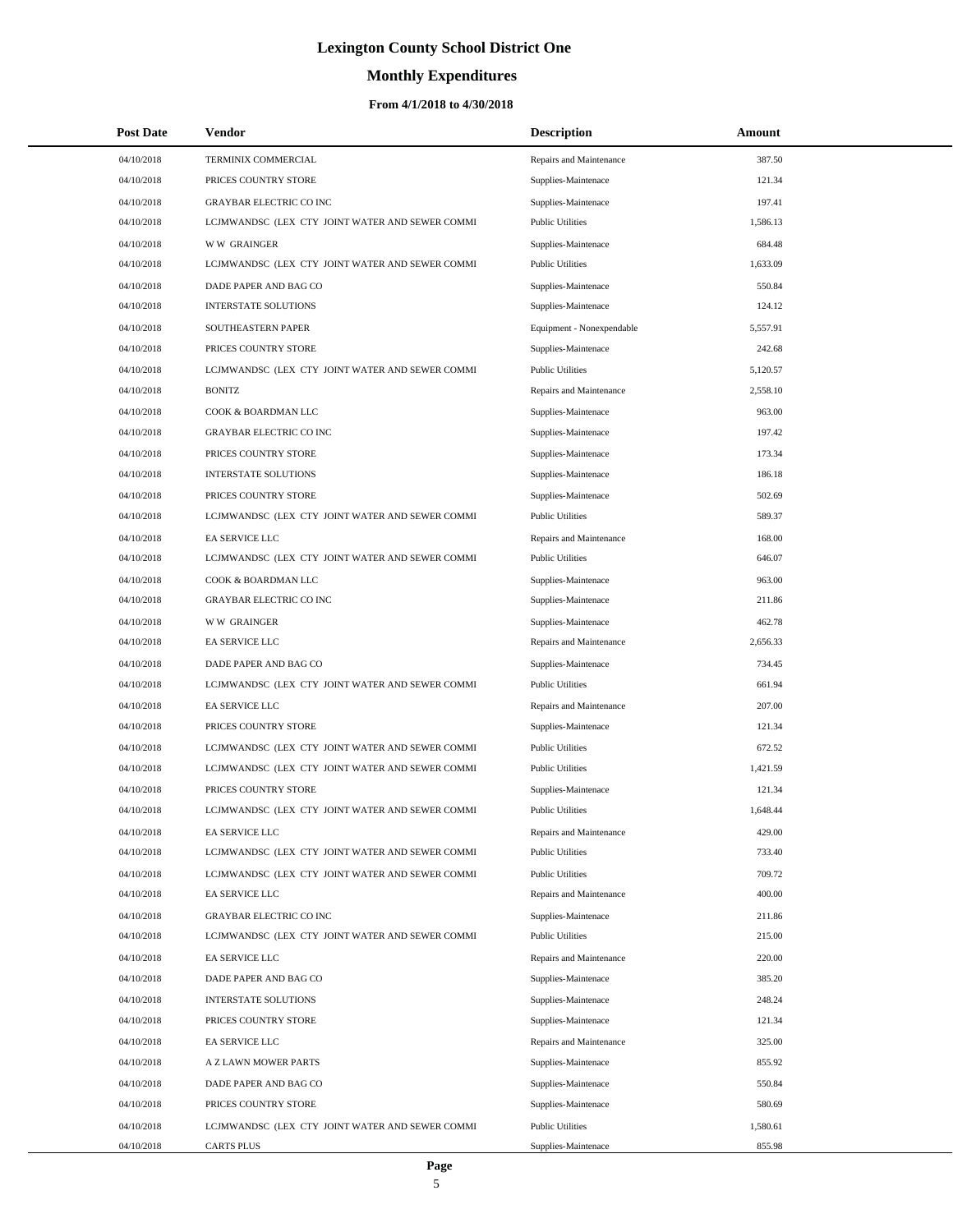# **Monthly Expenditures**

### **From 4/1/2018 to 4/30/2018**

| <b>Post Date</b> | Vendor                                      | <b>Description</b>         | Amount   |
|------------------|---------------------------------------------|----------------------------|----------|
| 04/10/2018       | <b>WW GRAINGER</b>                          | Supplies-Maintenace        | 128.19   |
| 04/10/2018       | PINE PRESS OF LEXINGTON INC                 | Printing and Binding       | 2,071.52 |
| 04/10/2018       | PINE PRESS OF LEXINGTON INC                 | Printing and Binding       | 224.88   |
| 04/10/2018       | CREATING MEMORIES PHOTOGRAPHY               | Other Prof & Tech Service  | 175.00   |
| 04/10/2018       | CSC(COMMUNICATIONS SUPPLY CORP)             | Supplies                   | 365.94   |
| 04/10/2018       | DTC WORLDWIDE                               | Supplies                   | 1,464.00 |
| 04/10/2018       | SMARTPHONE MEDIC LLC                        | <b>Technology Supplies</b> | 791.80   |
| 04/10/2018       | SMARTPHONE MEDIC LLC                        | <b>Technology Supplies</b> | 395.90   |
| 04/10/2018       | SMARTPHONE MEDIC LLC                        | <b>Technology Supplies</b> | 395.90   |
| 04/10/2018       | SMARTPHONE MEDIC LLC                        | <b>Technology Supplies</b> | 791.80   |
| 04/10/2018       | SMARTPHONE MEDIC LLC                        | <b>Technology Supplies</b> | 395.90   |
| 04/10/2018       | SMARTPHONE MEDIC LLC                        | <b>Technology Supplies</b> | 395.90   |
| 04/10/2018       | SMARTPHONE MEDIC LLC                        | <b>Technology Supplies</b> | 395.90   |
| 04/10/2018       | <b>BATTERIES PLUS BULBS</b>                 | <b>Technology Supplies</b> | 139.89   |
| 04/10/2018       | DATA NETWORK SOLUTIONS                      | <b>Technology Supplies</b> | 1,584.55 |
| 04/10/2018       | SMARTPHONE MEDIC LLC                        | <b>Technology Supplies</b> | 395.90   |
| 04/10/2018       | SCHOOL SPECIALTY INC                        | Supplies                   | 390.98   |
| 04/10/2018       | HOUGHTON MIFFLIN HARCOURT PUBLISHING CO     | Supplies                   | 1,191.90 |
| 04/10/2018       | <b>LENOVO US</b>                            | <b>Technology Supplies</b> | 1,498.00 |
| 04/10/2018       | READYROSIE DBA PASCAL LEARNING              | Software Renewal/Agreemen  | 1,000.00 |
| 04/10/2018       | SCHOLASTIC INC                              | Supplies                   | 262.50   |
| 04/10/2018       | PEARSON VUE                                 | Other Prof & Tech Service  | 1,616.00 |
| 04/10/2018       | SC DEPARTMENT OF REVENUE (SALES TAX RETURN) | Other Prof & Tech Service  | 113.12   |
| 04/10/2018       | GOTHIC ARCH GREENHOUSES INC                 | Supplies                   | 1,035.00 |
| 04/10/2018       | ALL SQUARE DIGITAL SOLUTIONS INC            | Technology Equipment D F   | 9,196.65 |
| 04/10/2018       | <b>SCHOLASTIC INC</b>                       | Supplies                   | 235.40   |
| 04/10/2018       | SCHOOL SPECIALTY INC                        | Supplies                   | 909.69   |
| 04/10/2018       | SCHOOL SPECIALTY INC                        | Supplies                   | 1,658.96 |
| 04/10/2018       | WOOD APPLIED BEHAVIOR CONSULTING            | <b>Pupil Services</b>      | 5,500.00 |
| 04/10/2018       | ROBOKIND LLC                                | Software Renewal/Agreemen  | 9,951.00 |
| 04/10/2018       | ROBOKIND LLC                                | Other Prof & Tech Service  | 802.50   |
| 04/10/2018       | ROBOKIND LLC                                | <b>Technology Supplies</b> | 4,986.20 |
| 04/10/2018       | PALMETTO SPORTS FLOORS LLC                  | Repairs and Maintenance    | 9,639.20 |
| 04/10/2018       | TRIDENT BEVERAGE INC                        | Food                       | 306.00   |
| 04/10/2018       | TRIDENT BEVERAGE INC                        | Food                       | 510.00   |
| 04/10/2018       | TRIDENT BEVERAGE INC                        | Food                       | 612.00   |
| 04/10/2018       | TRIDENT BEVERAGE INC                        | Food                       | 408.00   |
| 04/10/2018       | TRIDENT BEVERAGE INC                        | Food                       | 102.00   |
| 04/10/2018       | TRIDENT BEVERAGE INC                        | Food                       | 306.00   |
| 04/10/2018       | TRIDENT BEVERAGE INC                        | Food                       | 204.00   |
| 04/10/2018       | TRIDENT BEVERAGE INC                        | Food                       | 204.00   |
| 04/10/2018       | TRIDENT BEVERAGE INC                        | Food                       | 204.00   |
| 04/10/2018       | <b>BSN SPORTS</b>                           | Pupil Activity             | 802.50   |
| 04/10/2018       | <b>SCRUB TRENDZ LLC</b>                     | Pupil Activity             | 689.76   |
| 04/10/2018       | <b>BSN SPORTS</b>                           | Pupil Activity             | 1,219.26 |
| 04/10/2018       | T AND T SPORTS                              | Pupil Activity             | 1,534.17 |
| 04/10/2018       | <b>BSN SPORTS</b>                           | Pupil Activity             | 5,173.45 |
| 04/10/2018       | <b>BSN SPORTS</b>                           | Pupil Activity             | 2,132.53 |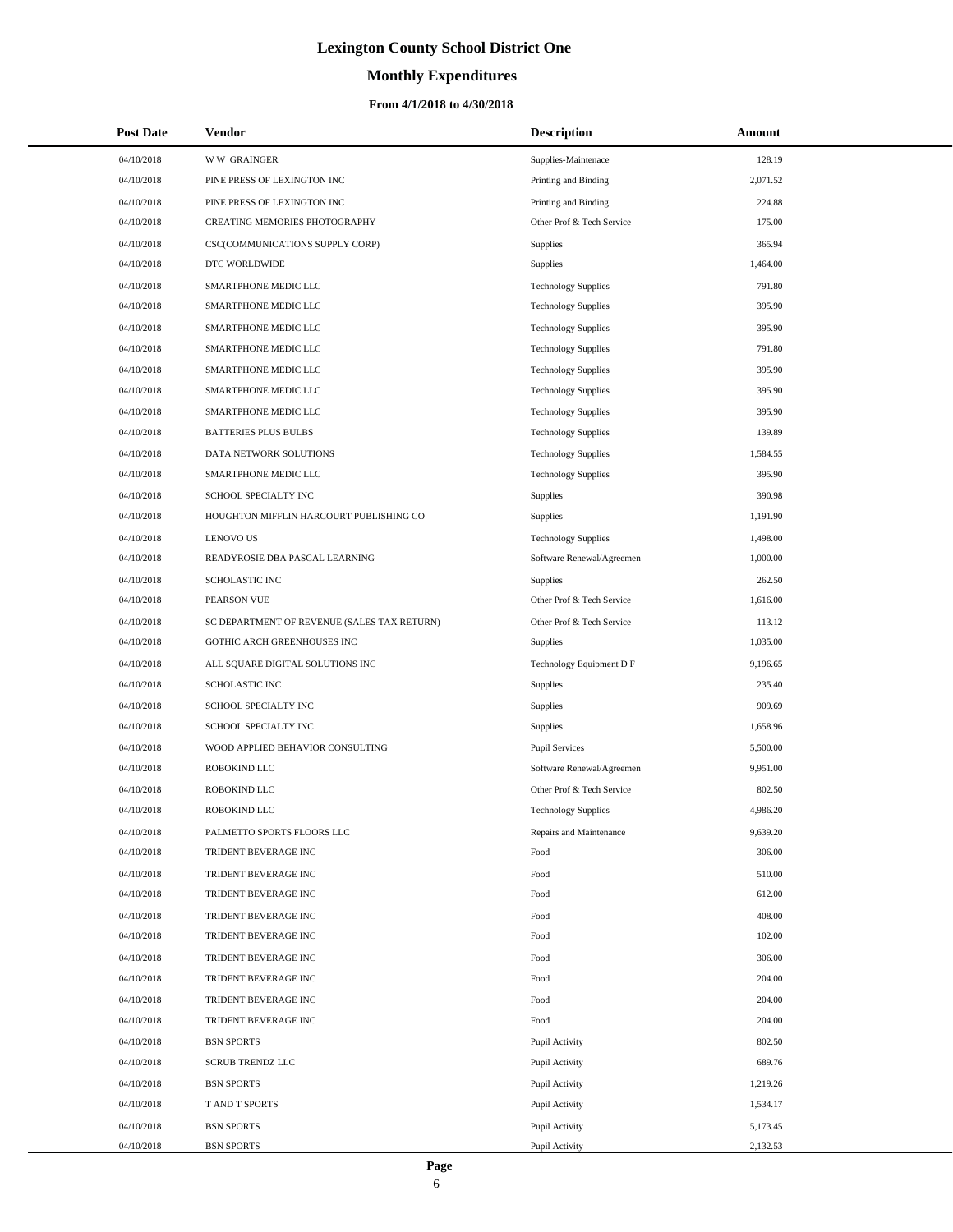# **Monthly Expenditures**

### **From 4/1/2018 to 4/30/2018**

| <b>Post Date</b> | Vendor                                          | <b>Description</b>            | <b>Amount</b> |  |
|------------------|-------------------------------------------------|-------------------------------|---------------|--|
| 04/10/2018       | T AND T SPORTS                                  | Pupil Activity                | 190.46        |  |
| 04/10/2018       | <b>BSN SPORTS</b>                               | Pupil Activity                | 192.60        |  |
| 04/10/2018       | <b>BSN SPORTS</b>                               | Pupil Activity                | 329.56        |  |
| 04/10/2018       | <b>TAND T SPORTS</b>                            | Pupil Activity                | 507.18        |  |
| 04/10/2018       | KNOCKOUT SPORTSWEAR                             | Pupil Activity                | 2,376.00      |  |
| 04/10/2018       | <b>BSN SPORTS</b>                               | Pupil Activity                | 356.31        |  |
| 04/10/2018       | SCHOOL SPECIALTY INC                            | Supplies                      | 220.85        |  |
| 04/11/2018       | <b>BOOKSOURCE</b>                               | <b>Supplies</b>               | 398.05        |  |
| 04/11/2018       | <b>LEARNING A-Z</b>                             | Software Renewals-Immersion   | 2,598.82      |  |
| 04/11/2018       | PINE PRESS OF LEXINGTON INC                     | Printing and Binding          | 177.06        |  |
| 04/11/2018       | <b>BOOKSOURCE</b>                               | Supplies                      | 398.05        |  |
| 04/11/2018       | SHI (SOFTWARE HOUSE INTN'L)                     | Technology Supplies-Immersion | 153.31        |  |
| 04/11/2018       | <b>HEINEMANN</b>                                | <b>Supplies</b>               | 3,270.00      |  |
| 04/11/2018       | SCHOOL HEALTH CORP                              | Supplies                      | 583.07        |  |
| 04/11/2018       | FORT POTTERY COMPANY LLC                        | Supplies                      | 156.35        |  |
| 04/11/2018       | <b>ULINE</b>                                    | <b>Supplies</b>               | 800.00        |  |
| 04/11/2018       | SCHOOL SPECIALTY INC                            | <b>Supplies</b>               | 640.63        |  |
| 04/11/2018       | SCHOOL SPECIALTY INC                            | Supplies                      | 1,690.47      |  |
| 04/11/2018       | STEVE WEISS MUSIC INC                           | Supplies                      | 1,215.00      |  |
| 04/11/2018       | RASIX COMPUTER CENTER INC DBA ACADEMIC SUPPLIER | <b>Supplies</b>               | 679.56        |  |
| 04/11/2018       | <b>DELL COMPUTERS</b>                           | <b>Technology Supplies</b>    | 879.97        |  |
| 04/11/2018       | <b>BLACK SHEEP PROMOTIONS</b>                   | <b>Supplies</b>               | 278.20        |  |
| 04/11/2018       | <b>ASCD</b>                                     | Dues and Fees                 | 295.00        |  |
| 04/11/2018       | DELL COMPUTERS                                  | <b>Supplies</b>               | 177.95        |  |
| 04/11/2018       | <b>SC DECA</b>                                  | Travel                        | 375.00        |  |
| 04/11/2018       | KELVIN EDUCATIONAL                              | <b>Technology Supplies</b>    | 405.00        |  |
| 04/11/2018       | FREESTYLE PHOTOGRAPHIC SUPPLIES                 | Supplies                      | 734.44        |  |
| 04/11/2018       | THE COSTUMER                                    | <b>Supplies</b>               | 1,110.91      |  |
| 04/11/2018       | <b>LRADAC</b>                                   | Other Prof & Tech Service     | 2,849.88      |  |
| 04/11/2018       | SCHOOL NURSE SUPPLY INC                         | Supplies                      | 109.00        |  |
| 04/11/2018       | SCHOOL NURSE SUPPLY INC                         | <b>Supplies</b>               | 105.48        |  |
| 04/11/2018       | FOLLETT SCHOOL SOLUTIONS INC                    | <b>Library Books</b>          | 225.09        |  |
| 04/11/2018       | FOLLETT SCHOOL SOLUTIONS INC                    | Supplies                      | 299.96        |  |
| 04/11/2018       | <b>GARRETT BOOK COMPANY</b>                     | <b>Library Books</b>          | 1,347.00      |  |
| 04/11/2018       | DEMCO INC                                       | Supplies                      | 695.18        |  |
| 04/11/2018       | RASIX COMPUTER CENTER INC DBA ACADEMIC SUPPLIER | <b>Supplies</b>               | 3,925.62      |  |
| 04/11/2018       | HILTON MYRTLE BEACH RESORT                      | Travel                        | 1,081.89      |  |
| 04/11/2018       | HAYNSWORTH SINKLER BOYD PA                      | <b>Legal Services</b>         | 686.87        |  |
| 04/11/2018       | NATIONAL SCHOOL BOARDS ASSOCIATION              | Dues and Fees                 | 8,620.00      |  |
| 04/11/2018       | RASIX COMPUTER CENTER INC DBA ACADEMIC SUPPLIER | <b>Supplies</b>               | 1,102.29      |  |
| 04/11/2018       | ROTARY CLUB OF LEXINGTON                        | Dues and Fees                 | 180.00        |  |
| 04/11/2018       | CULLUM SERVICES INC                             | Repairs and Maintenance       | 1,343.75      |  |
| 04/11/2018       | SCE&G                                           | <b>Public Utilities</b>       | 15,301.40     |  |
| 04/11/2018       | TOWN OF LEXINGTON                               | <b>Public Utilities</b>       | 531.90        |  |
| 04/11/2018       | SCE&G                                           | <b>Public Utilities</b>       | 46,829.03     |  |
| 04/11/2018       | TOWN OF LEXINGTON                               | <b>Public Utilities</b>       | 3,750.38      |  |
| 04/11/2018       | CULLUM SERVICES INC                             | Repairs and Maintenance       | 4,792.50      |  |
| 04/11/2018       | L S ELECTRONICS INC                             | Repairs and Maintenance       | 576.78        |  |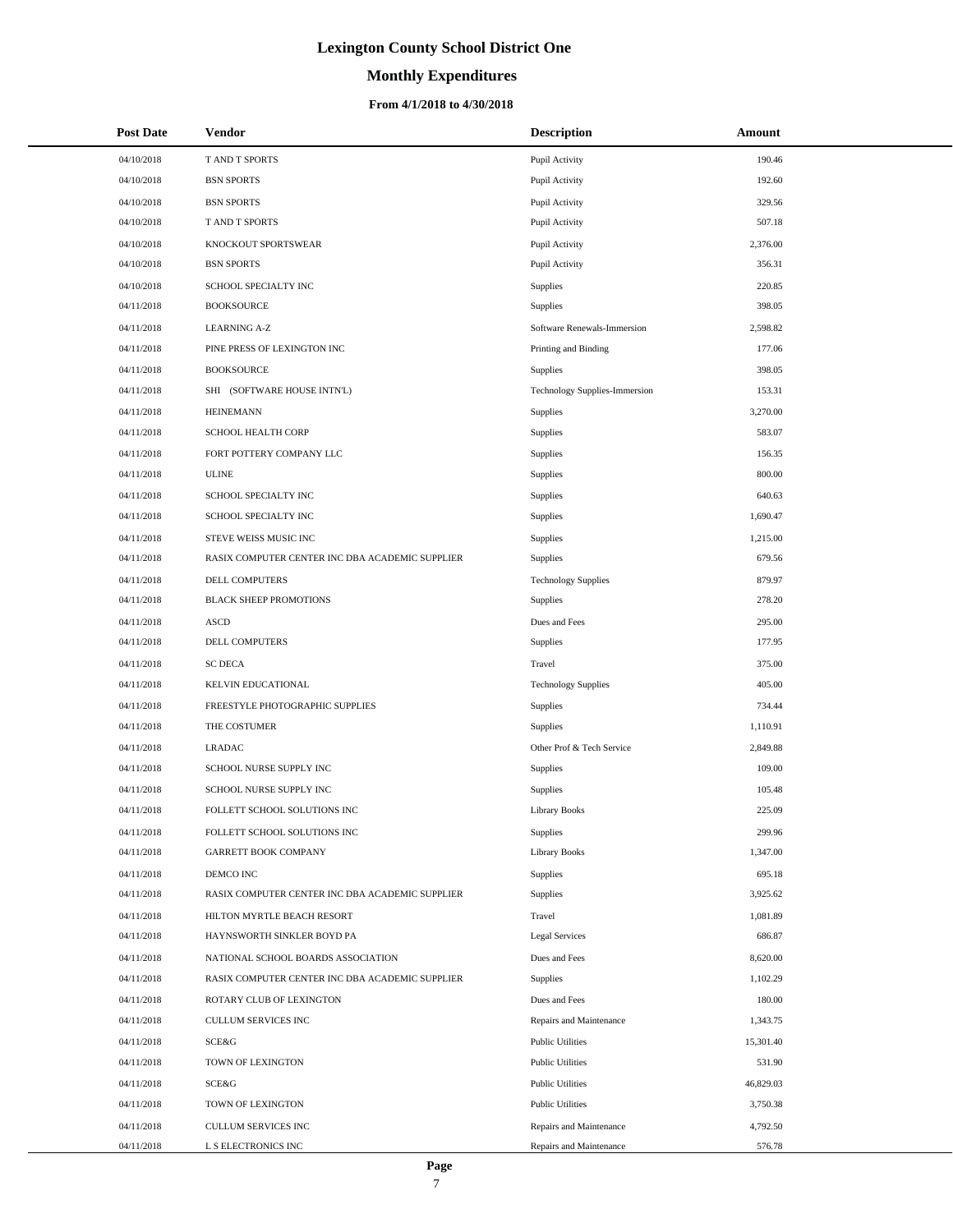# **Monthly Expenditures**

| <b>Post Date</b> | Vendor                                            | <b>Description</b>      | Amount    |
|------------------|---------------------------------------------------|-------------------------|-----------|
| 04/11/2018       | SCE&G                                             | <b>Public Utilities</b> | 9,107.47  |
| 04/11/2018       | TOWN OF LEXINGTON                                 | <b>Public Utilities</b> | 1,188.83  |
| 04/11/2018       | CULLUM SERVICES INC                               | Repairs and Maintenance | 1,108.08  |
| 04/11/2018       | SMITH AND JONES JANITORIAL SUPPLIES AND EQUIP INC | Supplies-Maintenace     | 3,613.39  |
| 04/11/2018       | <b>CULLUM SERVICES INC</b>                        | Repairs and Maintenance | 3,937.50  |
| 04/11/2018       | CULLUM SERVICES INC                               | Repairs and Maintenance | 1,023.75  |
| 04/11/2018       | <b>WW GRAINGER</b>                                | Supplies-Maintenace     | 128.19    |
| 04/11/2018       | CULLUM SERVICES INC                               | Repairs and Maintenance | 360.00    |
| 04/11/2018       | SHIFFLER EQUIPMENT SALES INC                      | <b>Supplies</b>         | 100.58    |
| 04/11/2018       | CULLUM SERVICES INC                               | Repairs and Maintenance | 1,379.17  |
| 04/11/2018       | SCE&G                                             | <b>Public Utilities</b> | 5,409.24  |
| 04/11/2018       | TOWN OF LEXINGTON                                 | <b>Public Utilities</b> | 346.45    |
| 04/11/2018       | <b>CULLUM SERVICES INC</b>                        | Repairs and Maintenance | 440.63    |
| 04/11/2018       | SCE&G                                             | <b>Public Utilities</b> | 14,335.59 |
| 04/11/2018       | TOWN OF LEXINGTON                                 | <b>Public Utilities</b> | 1,017.15  |
| 04/11/2018       | <b>CULLUM SERVICES INC</b>                        | Repairs and Maintenance | 2,730.00  |
| 04/11/2018       | SCE&G                                             | <b>Public Utilities</b> | 16,554.92 |
| 04/11/2018       | <b>CULLUM SERVICES INC</b>                        | Repairs and Maintenance | 757.50    |
| 04/11/2018       | TOWN OF LEXINGTON                                 | <b>Public Utilities</b> | 2,081.96  |
| 04/11/2018       | CULLUM SERVICES INC                               | Repairs and Maintenance | 1,372.50  |
| 04/11/2018       | <b>CULLUM SERVICES INC</b>                        | Repairs and Maintenance | 1,355.63  |
| 04/11/2018       | SMITH AND JONES JANITORIAL SUPPLIES AND EQUIP INC | Supplies-Maintenace     | 2,317.62  |
| 04/11/2018       | SCE&G                                             | <b>Public Utilities</b> | 8,709.84  |
| 04/11/2018       | CULLUM SERVICES INC                               | Repairs and Maintenance | 1,059.38  |
| 04/11/2018       | SCE&G                                             | <b>Public Utilities</b> | 8,906.17  |
| 04/11/2018       | CULLUM SERVICES INC                               | Repairs and Maintenance | 1,331.25  |
| 04/11/2018       | SCE&G                                             | <b>Public Utilities</b> | 12,589.09 |
| 04/11/2018       | <b>CULLUM SERVICES INC</b>                        | Repairs and Maintenance | 1,792.50  |
| 04/11/2018       | CULLUM SERVICES INC                               | Repairs and Maintenance | 3,788.54  |
| 04/11/2018       | CITY OF WEST COLUMBIA WATER COLLECTION DIVISION   | <b>Public Utilities</b> | 956.00    |
| 04/11/2018       | TOWN OF LEXINGTON                                 | <b>Public Utilities</b> | 1,329.03  |
| 04/11/2018       | CULLUM SERVICES INC                               | Repairs and Maintenance | 1,691.25  |
| 04/11/2018       | SMITH AND JONES JANITORIAL SUPPLIES AND EQUIP INC | Supplies-Maintenace     | 2,503.80  |
| 04/11/2018       | <b>CULLUM SERVICES INC</b>                        | Repairs and Maintenance | 1,537.50  |
| 04/11/2018       | CULLUM SERVICES INC                               | Repairs and Maintenance | 1,149.38  |
| 04/11/2018       | TOWN OF LEXINGTON                                 | <b>Public Utilities</b> | 766.18    |
| 04/11/2018       | CULLUM SERVICES INC                               | Repairs and Maintenance | 2,651.25  |
| 04/11/2018       | CULLUM SERVICES INC                               | Repairs and Maintenance | 1,125.00  |
| 04/11/2018       | SCE&G                                             | <b>Public Utilities</b> | 446.47    |
| 04/11/2018       | TOWN OF LEXINGTON                                 | <b>Public Utilities</b> | 920.42    |
| 04/11/2018       | CULLUM SERVICES INC                               | Repairs and Maintenance | 1,515.00  |
| 04/11/2018       | SCE&G                                             | <b>Public Utilities</b> | 204.91    |
| 04/11/2018       | TOWN OF LEXINGTON                                 | <b>Public Utilities</b> | 936.66    |
| 04/11/2018       | CULLUM SERVICES INC                               | Repairs and Maintenance | 1,376.25  |
| 04/11/2018       | SOUTHEASTERN PAPER                                | Supplies-Maintenace     | 513.33    |
| 04/11/2018       | CULLUM SERVICES INC                               | Repairs and Maintenance | 1,530.00  |
| 04/11/2018       | CULLUM SERVICES INC                               | Repairs and Maintenance | 1,205.60  |
| 04/11/2018       | SMITH AND JONES JANITORIAL SUPPLIES AND EQUIP INC | Supplies-Maintenace     | 5,618.25  |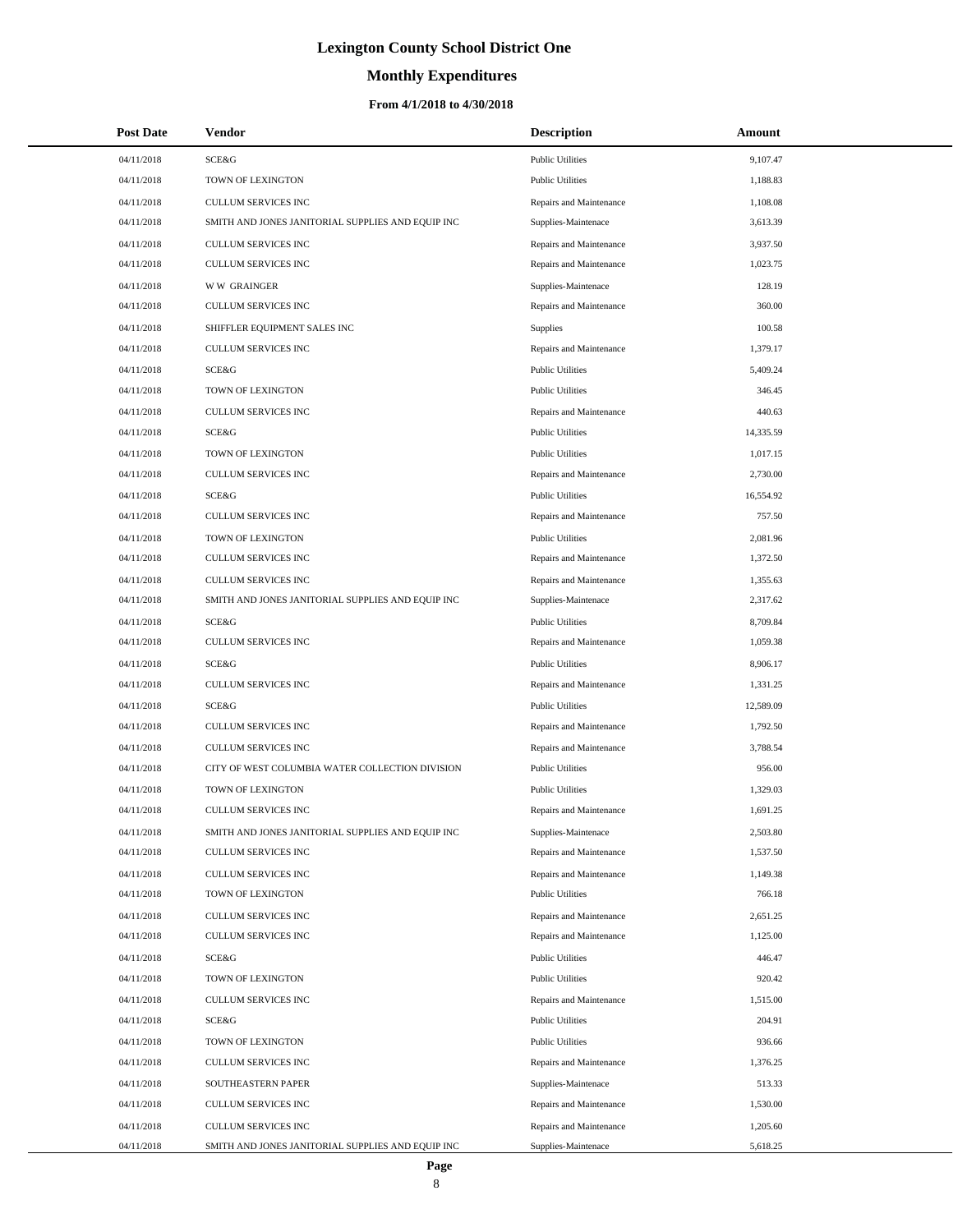### **Monthly Expenditures**

### **From 4/1/2018 to 4/30/2018**

| <b>Post Date</b> | <b>Vendor</b>                                     | <b>Description</b>        | Amount    |
|------------------|---------------------------------------------------|---------------------------|-----------|
| 04/11/2018       | CULLUM SERVICES INC                               | Repairs and Maintenance   | 1,276.88  |
| 04/11/2018       | SCE&G                                             | <b>Public Utilities</b>   | 8,295.74  |
| 04/11/2018       | TOWN OF LEXINGTON                                 | <b>Public Utilities</b>   | 299.70    |
| 04/11/2018       | <b>CULLUM SERVICES INC</b>                        | Repairs and Maintenance   | 620.62    |
| 04/11/2018       | SCE&G                                             | <b>Public Utilities</b>   | 159.01    |
| 04/11/2018       | TOWN OF LEXINGTON                                 | <b>Public Utilities</b>   | 717.47    |
| 04/11/2018       | CULLUM SERVICES INC                               | Repairs and Maintenance   | 2,371.88  |
| 04/11/2018       | TOWN OF LEXINGTON                                 | <b>Public Utilities</b>   | 1,499.42  |
| 04/11/2018       | CULLUM SERVICES INC                               | Repairs and Maintenance   | 1,453.12  |
| 04/11/2018       | TOWN OF LEXINGTON                                 | <b>Public Utilities</b>   | 1,214.51  |
| 04/11/2018       | CULLUM SERVICES INC                               | Repairs and Maintenance   | 2,437.50  |
| 04/11/2018       | TOWN OF LEXINGTON                                 | <b>Public Utilities</b>   | 2,799.81  |
| 04/11/2018       | CULLUM SERVICES INC                               | Repairs and Maintenance   | 5,887.50  |
| 04/11/2018       | CULLUM SERVICES INC                               | Repairs and Maintenance   | 1,453.13  |
| 04/11/2018       | REBEL YELL INC                                    | Supplies-Maintenace       | 224.70    |
| 04/11/2018       | SMITH AND JONES JANITORIAL SUPPLIES AND EQUIP INC | Supplies-Maintenace       | 116.41    |
| 04/11/2018       | <b>WW GRAINGER</b>                                | Supplies-Maintenace       | 1,388.33  |
| 04/11/2018       | FRANKLIN, TIMOTHY WILLIAM                         | Other Prof & Tech Service | 120.00    |
| 04/11/2018       | MOORE, MARK                                       | Other Prof & Tech Service | 120.00    |
| 04/11/2018       | CLARK POWELL ASSOCIATES INC                       | Software Renewal/Agreemen | 2,988.00  |
| 04/11/2018       | SC DEPARTMENT OF REVENUE (SALES TAX RETURN)       | Software Renewal/Agreemen | 209.16    |
| 04/11/2018       | FORMS AND SUPPLY INC (FSI)                        | Supplies                  | 1,101.99  |
| 04/11/2018       | <b>COMPORIUM</b>                                  | Communication             | 13,523.56 |
| 04/11/2018       | MAVERICKLABEL.COM                                 | Supplies                  | 296.86    |
| 04/11/2018       | <b>COMPORIUM</b>                                  | Communication             | 6,155.84  |
| 04/11/2018       | <b>COMPORIUM</b>                                  | Communication             | 2,030.95  |
| 04/11/2018       | <b>COMPORIUM</b>                                  | Communication             | 4,127.45  |
| 04/11/2018       | <b>COMPORIUM</b>                                  | Communication             | 2,104.52  |
| 04/11/2018       | <b>COMPORIUM</b>                                  | Communication             | 3.286.82  |
| 04/11/2018       | <b>COMPORIUM</b>                                  | Communication             | 2,541.17  |
| 04/11/2018       | <b>COMPORIUM</b>                                  | Communication             | 1,435.04  |
| 04/11/2018       | <b>COMPORIUM</b>                                  | Communication             | 2,795.28  |
| 04/11/2018       | COMPORIUM                                         | Communication             | 2,035.41  |
| 04/11/2018       | <b>COMPORIUM</b>                                  | Communication             | 2,102.47  |
| 04/11/2018       | <b>COMPORIUM</b>                                  | Communication             | 2,032.51  |
| 04/11/2018       | <b>COMPORIUM</b>                                  | Communication             | 2,260.10  |
| 04/11/2018       | <b>COMPORIUM</b>                                  | Communication             | 2,207.80  |
| 04/11/2018       | <b>COMPORIUM</b>                                  | Communication             | 2,856.16  |
| 04/11/2018       | <b>COMPORIUM</b>                                  | Communication             | 5,823.74  |
| 04/11/2018       | <b>COMPORIUM</b>                                  | Communication             | 2,332.20  |
| 04/11/2018       | <b>COMPORIUM</b>                                  | Communication             | 2,794.67  |
| 04/11/2018       | <b>COMPORIUM</b>                                  | Communication             | 2,413.89  |
| 04/11/2018       | <b>COMPORIUM</b>                                  | Communication             | 2,126.11  |
| 04/11/2018       | <b>COMPORIUM</b>                                  | Communication             | 2,529.75  |
| 04/11/2018       | <b>COMPORIUM</b>                                  | Communication             | 3,163.80  |
| 04/11/2018       | <b>COMPORIUM</b>                                  | Communication             | 2,384.07  |
| 04/11/2018       | <b>COMPORIUM</b>                                  | Communication             | 2,463.04  |
| 04/11/2018       | <b>COMPORIUM</b>                                  | Communication             | 2,336.67  |

L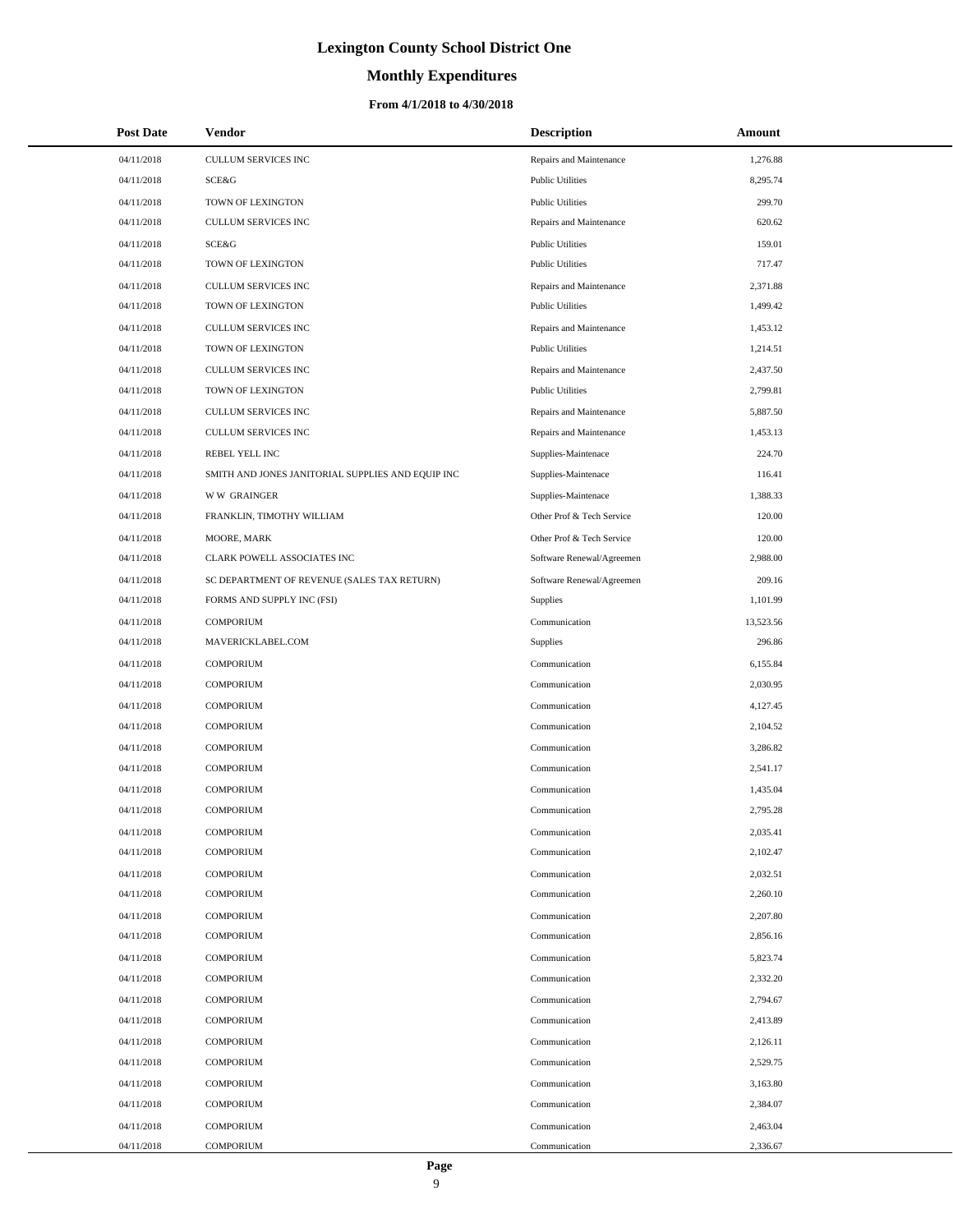# **Monthly Expenditures**

| <b>Post Date</b> | <b>Vendor</b>                                   | <b>Description</b>             | Amount    |
|------------------|-------------------------------------------------|--------------------------------|-----------|
| 04/11/2018       | <b>COMPORIUM</b>                                | Communication                  | 1,911.79  |
| 04/11/2018       | <b>COMPORIUM</b>                                | Communication                  | 1,865.23  |
| 04/11/2018       | <b>COMPORIUM</b>                                | Communication                  | 2,220.56  |
| 04/11/2018       | <b>COMPORIUM</b>                                | Communication                  | 2,335.56  |
| 04/11/2018       | <b>COMPORIUM</b>                                | Communication                  | 2,890.38  |
| 04/11/2018       | <b>COMPORIUM</b>                                | Communication                  | 7,401.19  |
| 04/11/2018       | <b>COMPORIUM</b>                                | Communication                  | 2,778.32  |
| 04/11/2018       | SCHOOL SPECIALTY INC                            | <b>Supplies</b>                | 1,222.42  |
| 04/11/2018       | <b>HEINEMANN</b>                                | Supplies                       | 2,969.37  |
| 04/11/2018       | SCHOLASTIC INC                                  | Supplies                       | 1,945.65  |
| 04/11/2018       | <b>BOOKSOURCE</b>                               | Supplies                       | 12,012.69 |
| 04/11/2018       | SCHOOL SPECIALTY INC                            | Supplies                       | 1,739.66  |
| 04/11/2018       | <b>BOOKSOURCE</b>                               | Supplies                       | 1,619.17  |
| 04/11/2018       | DEMCO INC                                       | Supplies                       | 244.99    |
| 04/11/2018       | SCHOOL SPECIALTY INC                            | Supplies                       | 104.42    |
| 04/11/2018       | TREASURE BAY INC                                | Supplies                       | 452.13    |
| 04/11/2018       | PINE PRESS OF LEXINGTON INC                     | Supplies                       | 464.05    |
| 04/11/2018       | SCHOOL SPECIALTY INC                            | Supplies                       | 127.21    |
| 04/11/2018       | <b>HEINEMANN</b>                                | Supplies                       | 380.00    |
| 04/11/2018       | FRONTLINE TECHNOLOGIES GROUP LLC                | Software Renewal/Agreemen      | 5,861.94  |
| 04/11/2018       | <b>ASCD</b>                                     | Supplies                       | 255.39    |
| 04/11/2018       | DODGE LEARNING RESOURCES                        | <b>Supplies</b>                | 840.96    |
| 04/11/2018       | MOORE MEDICAL CORP                              | Supplies                       | 1,687.79  |
| 04/11/2018       | <b>B &amp; H PHOTO</b>                          | Supplies                       | 275.60    |
| 04/11/2018       | LAKESHORE LEARNING MATERIALS                    | Supplies                       | 293.77    |
| 04/11/2018       | READING AND WRITING PROJECT NETWORK LLC         | Travel                         | 800.00    |
| 04/11/2018       | DELL COMPUTERS                                  | <b>Technology Supplies</b>     | 2,166.12  |
| 04/11/2018       | YESCAROLINA                                     | Inst Prog Improvement          | 235.00    |
| 04/11/2018       | TAYLOR MUSIC INC                                | Supplies                       | 222.00    |
| 04/11/2018       | PALMETTO CONSTRUCTION SERVICES                  | Building                       | 400.00    |
| 04/11/2018       | JENKINS HANCOCK AND SIDES                       | Improv Other Than Bldg         | 2,252.10  |
| 04/11/2018       | STEVE WEISS MUSIC INC                           | Pupil Activity                 | 243.00    |
| 04/11/2018       | SCHOOL CUTS SCREENING AND EMBROIDERY            | Pupil Activity                 | 657.41    |
| 04/11/2018       | DEERFIELD ELEMENTARY SCHOOL                     | Pupil Act-Fee/Collection Refnd | 112.00    |
| 04/11/2018       | WEISSMAN THEATRICAL SUPPLY DBA DESIGN FOR DANCE | Pupil Activity                 | 642.34    |
| 04/11/2018       | SC HIGH SCHOOL LEAGUE                           | Pupil Activity                 | 125.00    |
| 04/11/2018       | COWAN, JAMES BRIAN                              | Pupil Activity                 | 130.00    |
| 04/11/2018       | DILLON, MATTHEW W                               | Pupil Activity                 | 130.00    |
| 04/11/2018       | JACKSON, AVERY                                  | Pupil Activity                 | 130.00    |
| 04/11/2018       | JAMES, JASON L                                  | Pupil Activity                 | 130.00    |
| 04/11/2018       | OSBORNE, ARTHUR                                 | Pupil Activity                 | 130.00    |
| 04/11/2018       | RAYSOR, RANDY                                   | Pupil Activity                 | 130.00    |
| 04/11/2018       | RICE, CHRISTOPHER                               | Pupil Activity                 | 130.00    |
| 04/11/2018       | RICHARDSON, PERRY                               | Pupil Activity                 | 130.00    |
| 04/11/2018       | WILLIAMS, EARL                                  | Pupil Activity                 | 130.00    |
| 04/11/2018       | WOODRING, STEVE                                 | Pupil Activity                 | 130.00    |
| 04/11/2018       | BROWN, MOSES L                                  | Pupil Activity                 | 106.30    |
| 04/11/2018       | LEATHERMAN, JOSEPH M                            | Pupil Activity                 | 103.60    |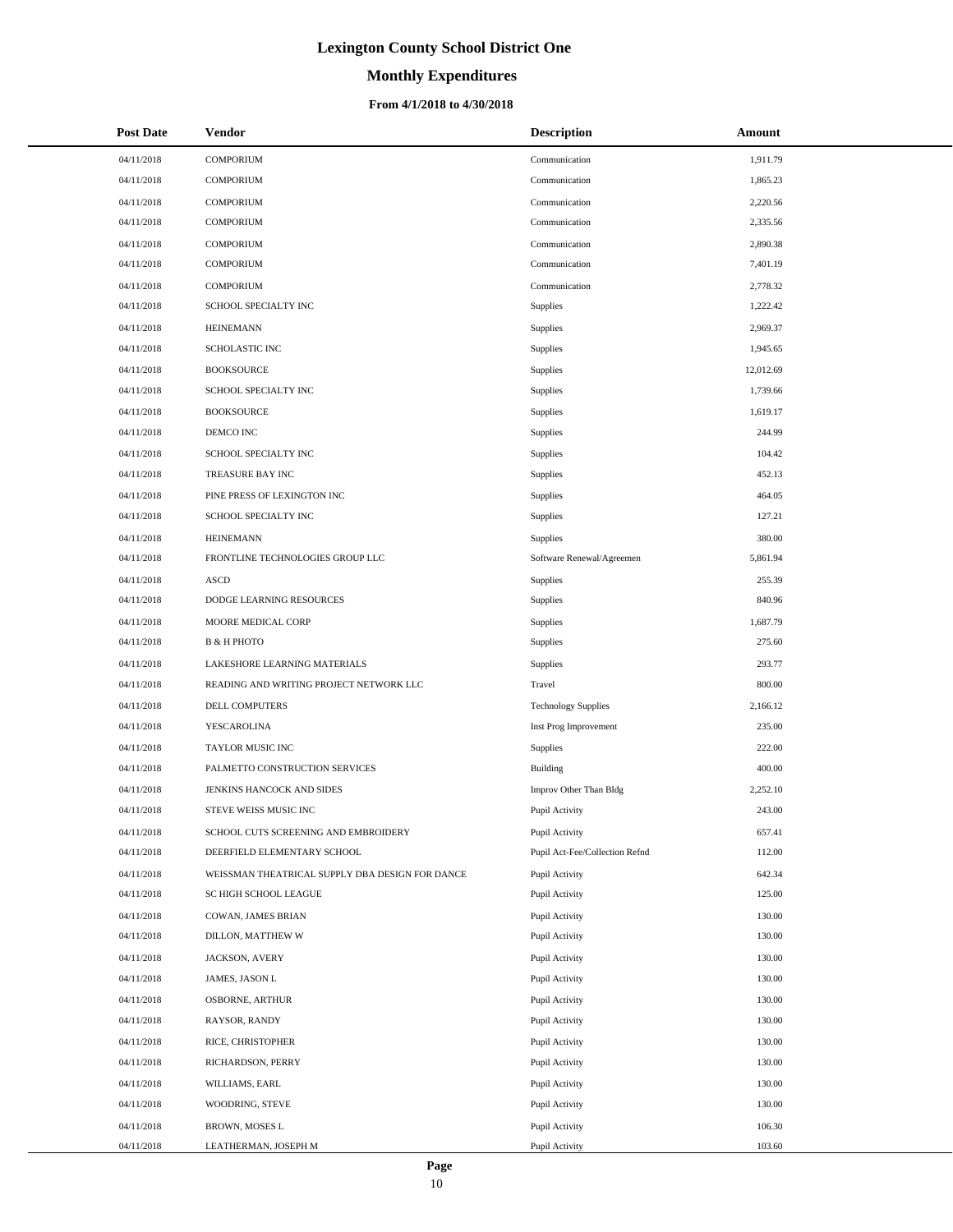# **Monthly Expenditures**

### **From 4/1/2018 to 4/30/2018**

| <b>Post Date</b> | Vendor                                        | <b>Description</b>        | Amount   |
|------------------|-----------------------------------------------|---------------------------|----------|
| 04/11/2018       | ENTERPRISE LEASING COMPANY SOUTHEAST          | Pupil Activity            | 321.00   |
| 04/11/2018       | DAVIDSON COLLEGE                              | Pupil Activity            | 200.00   |
| 04/11/2018       | NATION FORD HIGH SCHOOL                       | Pupil Activity            | 150.00   |
| 04/11/2018       | <b>BSN SPORTS</b>                             | Pupil Activity            | 417.30   |
| 04/11/2018       | REED, JOHN MARCUS                             | Pupil Activity            | 105.00   |
| 04/11/2018       | ENGLISH, PATRICK                              | Pupil Activity            | 108.70   |
| 04/11/2018       | ASHLEY, PHILLIP D                             | Pupil Activity            | 150.00   |
| 04/11/2018       | CASSADY, ALEX                                 | Pupil Activity            | 150.00   |
| 04/11/2018       | CAUGHMAN, MICHAEL                             | Pupil Activity            | 300.00   |
| 04/11/2018       | COWAN, JAMES BRIAN                            | Pupil Activity            | 300.00   |
| 04/11/2018       | HIGGINS, TOME A                               | Pupil Activity            | 150.00   |
| 04/11/2018       | RANDOLPH, ARTHUR                              | Pupil Activity            | 150.00   |
| 04/11/2018       | RICHARDSON, PERRY                             | Pupil Activity            | 150.00   |
| 04/11/2018       | SHOBERT, BRENT                                | Pupil Activity            | 300.00   |
| 04/11/2018       | SMITH, JAMES ASHLEY                           | Pupil Activity            | 300.00   |
| 04/11/2018       | WOODRING, STEVE                               | Pupil Activity            | 150.00   |
| 04/11/2018       | <b>COWAN, JAMES BRIAN</b>                     | Pupil Activity            | 140.00   |
| 04/11/2018       | CROMER, ANTHONY                               | Pupil Activity            | 200.00   |
| 04/11/2018       | HOLLINGSWORTH, JIM F                          | Pupil Activity            | 195.00   |
| 04/11/2018       | JOHNSON, MURRAY                               | Pupil Activity            | 130.00   |
| 04/11/2018       | LOPEZ, STEPHEN                                | Pupil Activity            | 210.00   |
| 04/11/2018       | OSBORNE, ARTHUR                               | Pupil Activity            | 210.00   |
| 04/11/2018       | RAMIREZ, JESSE J                              | Pupil Activity            | 135.00   |
| 04/11/2018       | RANDOLPH, ARTHUR                              | Pupil Activity            | 200.00   |
| 04/11/2018       | RIDGEWAY, DOUGLAS JAMES                       | Pupil Activity            | 140.00   |
| 04/11/2018       | SHAY, THOMAS                                  | Pupil Activity            | 135.00   |
| 04/11/2018       | SHOBERT, BRENT                                | Pupil Activity            | 200.00   |
| 04/11/2018       | <b>BSN SPORTS</b>                             | Pupil Activity            | 982.26   |
| 04/11/2018       | GOLDEN HILLS GOLF AND COUNTRY CLUB            | Pupil Activity            | 1,575.00 |
| 04/11/2018       | TIMBERLAKE COUNTRY CLUB INC                   | Pupil Activity            | 1,575.00 |
| 04/11/2018       | CHARLESTON SOUTHERN UNIVERSITY                | Pupil Activity            | 750.00   |
| 04/11/2018       | <b>BROADWAY TEACHING GROUP</b>                | Travel                    | 2,397.00 |
| 04/12/2018       | FORMS AND SUPPLY INC (FSI)                    | Supplies                  | 101.17   |
| 04/12/2018       | FORMS AND SUPPLY INC (FSI)                    | Supplies                  | 645.85   |
| 04/12/2018       | NATIONAL STUDENT CLEARINGHOUSE                | Software Renewal/Agreemen | 1,275.00 |
| 04/12/2018       | FORMS AND SUPPLY INC (FSI)                    | Supplies                  | 302.35   |
| 04/12/2018       | FORMS AND SUPPLY INC (FSI)                    | Supplies                  | 2,878.30 |
| 04/12/2018       | N GRAPHIX                                     | Supplies                  | 787.52   |
| 04/12/2018       | NUIDEA SCHOOL SUPPLY CO                       | Supplies                  | 599.20   |
| 04/12/2018       | SCHOOL SPECIALTY INC                          | Supplies                  | 108.50   |
| 04/12/2018       | <b>BLACK SHEEP PROMOTIONS</b>                 | Supplies                  | 1,540.80 |
| 04/12/2018       | FORMS AND SUPPLY INC (FSI)                    | Supplies                  | 138.24   |
| 04/12/2018       | NUIDEA SCHOOL SUPPLY CO                       | Supplies                  | 3,441.21 |
| 04/12/2018       | ED SMITH LUMBER MILL INC                      | Supplies                  | 346.68   |
| 04/12/2018       | <b>EMPLOYEE</b>                               | Travel                    | 115.54   |
| 04/12/2018       | <b>SC HOSA</b>                                | Pupil Transportation      | 1,295.00 |
| 04/12/2018       | <b>SC HOSA</b>                                | Travel                    | 180.00   |
| 04/12/2018       | SOUTHEASTERN SPEECH AND LANGUAGE SERVICES LLC | Other Prof & Tech Service | 3,321.50 |

 $\overline{a}$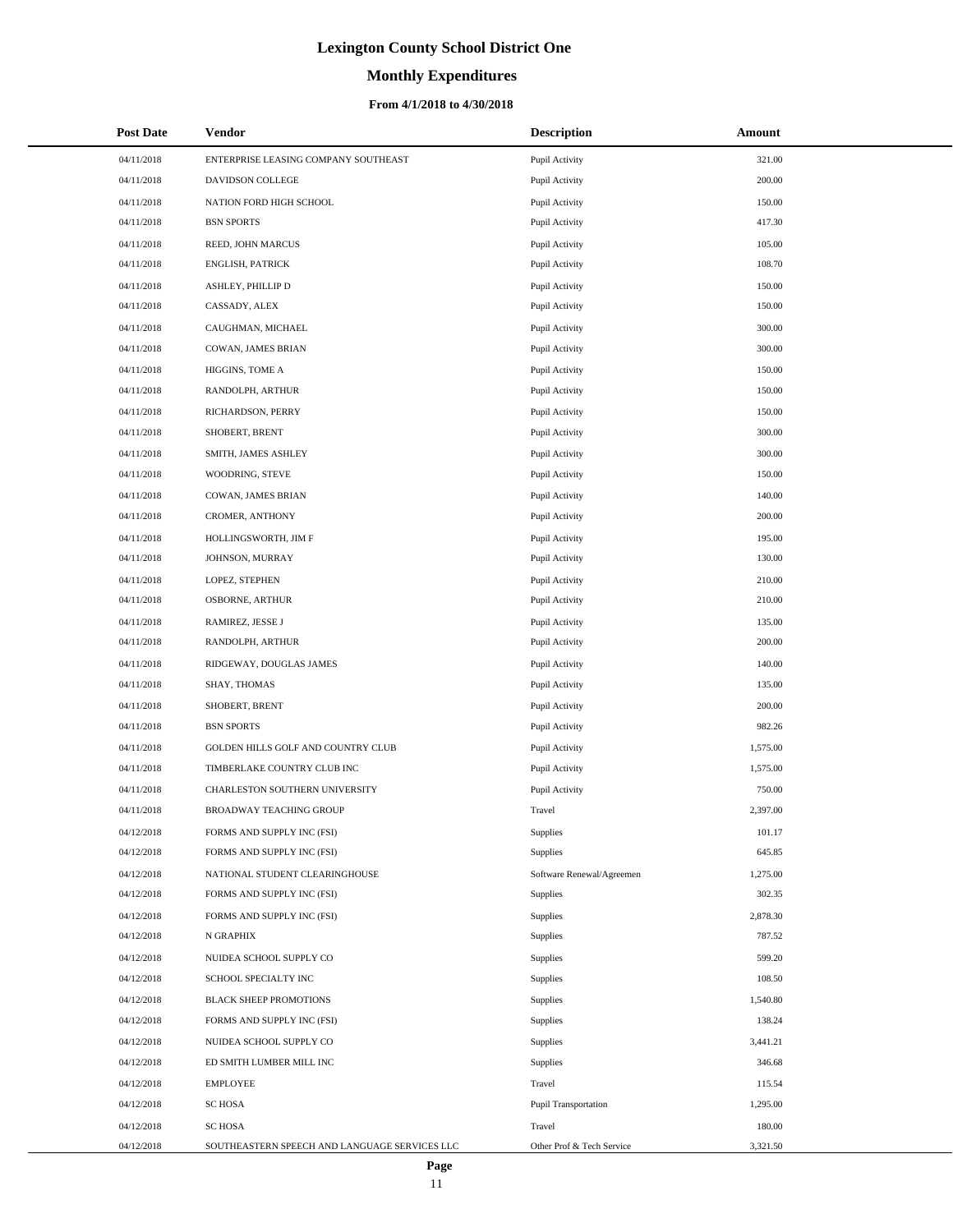# **Monthly Expenditures**

### **From 4/1/2018 to 4/30/2018**

| <b>Post Date</b> | Vendor                                            | <b>Description</b>         | Amount   |
|------------------|---------------------------------------------------|----------------------------|----------|
| 04/12/2018       | <b>GLENFOREST SCHOOL</b>                          | Tuition                    | 1,825.56 |
| 04/12/2018       | NUIDEA SCHOOL SUPPLY CO                           | <b>Supplies</b>            | 656.98   |
| 04/12/2018       | <b>APPLIED VIDEO</b>                              | <b>Technology Supplies</b> | 1,174.86 |
| 04/12/2018       | <b>EMPLOYEE</b>                                   | Travel                     | 172.44   |
| 04/12/2018       | <b>EMPLOYEE</b>                                   | Travel                     | 214.89   |
| 04/12/2018       | <b>EMPLOYEE</b>                                   | Travel                     | 156.96   |
| 04/12/2018       | <b>EMPLOYEE</b>                                   | Travel                     | 140.88   |
| 04/12/2018       | FOLLETT SCHOOL SOLUTIONS INC                      | <b>Library Books</b>       | 342.86   |
| 04/12/2018       | FOLLETT SCHOOL SOLUTIONS INC                      | <b>Library Books</b>       | 1,344.66 |
| 04/12/2018       | SC DEPARTMENT OF EDUCATION                        | Inst Prog Improvement      | 1,590.00 |
| 04/12/2018       | CERTIFIED TRANSLATION SERVICES                    | Other Prof & Tech Service  | 2,258.82 |
| 04/12/2018       | DODGE LEARNING RESOURCES                          | Supplies                   | 4,528.66 |
| 04/12/2018       | SC DEPARTMENT OF REVENUE (SALES TAX RETURN)       | <b>Supplies</b>            | 317.00   |
| 04/12/2018       | <b>EMPLOYEE</b>                                   | Travel                     | 216.68   |
| 04/12/2018       | <b>EMPLOYEE</b>                                   | Travel                     | 111.18   |
| 04/12/2018       | <b>EMPLOYEE</b>                                   | Travel                     | 202.74   |
| 04/12/2018       | <b>EMPLOYEE</b>                                   | Travel                     | 130.80   |
| 04/12/2018       | <b>WW GRAINGER</b>                                | Supplies-Maintenace        | 172.18   |
| 04/12/2018       | NAPA AUTO PARTS                                   | Supplies-Maintenace        | 153.82   |
| 04/12/2018       | PALMETTO PROPANE                                  | Energy                     | 207.02   |
| 04/12/2018       | PALMETTO SPORTS FLOORS LLC                        | Repairs and Maintenance    | 8,820.00 |
| 04/12/2018       | L S ELECTRONICS INC                               | Supplies-Maintenace        | 957.54   |
| 04/12/2018       | SOUTHEASTERN PAPER                                | Supplies-Maintenace        | 560.85   |
| 04/12/2018       | <b>WW GRAINGER</b>                                | Supplies-Maintenace        | 1,905.25 |
| 04/12/2018       | ADDY, MICHAEL W                                   | Repairs and Maintenance    | 2,400.00 |
| 04/12/2018       | SMITH AND JONES JANITORIAL SUPPLIES AND EQUIP INC | Supplies                   | 681.38   |
| 04/12/2018       | <b>WW GRAINGER</b>                                | Supplies-Maintenace        | 833.22   |
| 04/12/2018       | <b>WW GRAINGER</b>                                | Supplies-Maintenace        | 110.85   |
| 04/12/2018       | <b>WW GRAINGER</b>                                | Supplies-Maintenace        | 885.71   |
| 04/12/2018       | SOUTHEASTERN PAPER                                | Supplies-Maintenace        | 2,033.86 |
| 04/12/2018       | <b>WW GRAINGER</b>                                | Supplies-Maintenace        | 1,221.51 |
| 04/12/2018       | SMITH AND JONES JANITORIAL SUPPLIES AND EQUIP INC | Supplies-Maintenace        | 1,536.79 |
| 04/12/2018       | <b>WW GRAINGER</b>                                | Supplies-Maintenace        | 609.79   |
| 04/12/2018       | SMITH AND JONES JANITORIAL SUPPLIES AND EQUIP INC | Supplies-Maintenace        | 295.32   |
| 04/12/2018       | <b>WW GRAINGER</b>                                | Supplies-Maintenace        | 370.43   |
| 04/12/2018       | SMITH AND JONES JANITORIAL SUPPLIES AND EQUIP INC | Supplies-Maintenace        | 167.34   |
| 04/12/2018       | <b>WW GRAINGER</b>                                | Supplies-Maintenace        | 643.93   |
| 04/12/2018       | SMITH AND JONES JANITORIAL SUPPLIES AND EQUIP INC | Supplies-Maintenace        | 624.56   |
| 04/12/2018       | <b>WW GRAINGER</b>                                | Supplies-Maintenace        | 537.36   |
| 04/12/2018       | <b>WW GRAINGER</b>                                | Supplies-Maintenace        | 255.31   |
| 04/12/2018       | SOUTHEASTERN PAPER                                | Supplies-Maintenace        | 534.14   |
| 04/12/2018       | <b>WW GRAINGER</b>                                | Supplies-Maintenace        | 925.76   |
| 04/12/2018       | SMITH AND JONES JANITORIAL SUPPLIES AND EQUIP INC | Supplies-Maintenace        | 364.33   |
| 04/12/2018       | <b>WW GRAINGER</b>                                | Supplies-Maintenace        | 582.94   |
| 04/12/2018       | <b>WW GRAINGER</b>                                | Supplies-Maintenace        | 624.02   |
| 04/12/2018       | <b>WW GRAINGER</b>                                | Supplies-Maintenace        | 387.98   |
| 04/12/2018       | SOUTHEASTERN PAPER                                | Supplies-Maintenace        | 801.22   |
| 04/12/2018       | <b>WW GRAINGER</b>                                | Supplies-Maintenace        | 704.60   |

÷.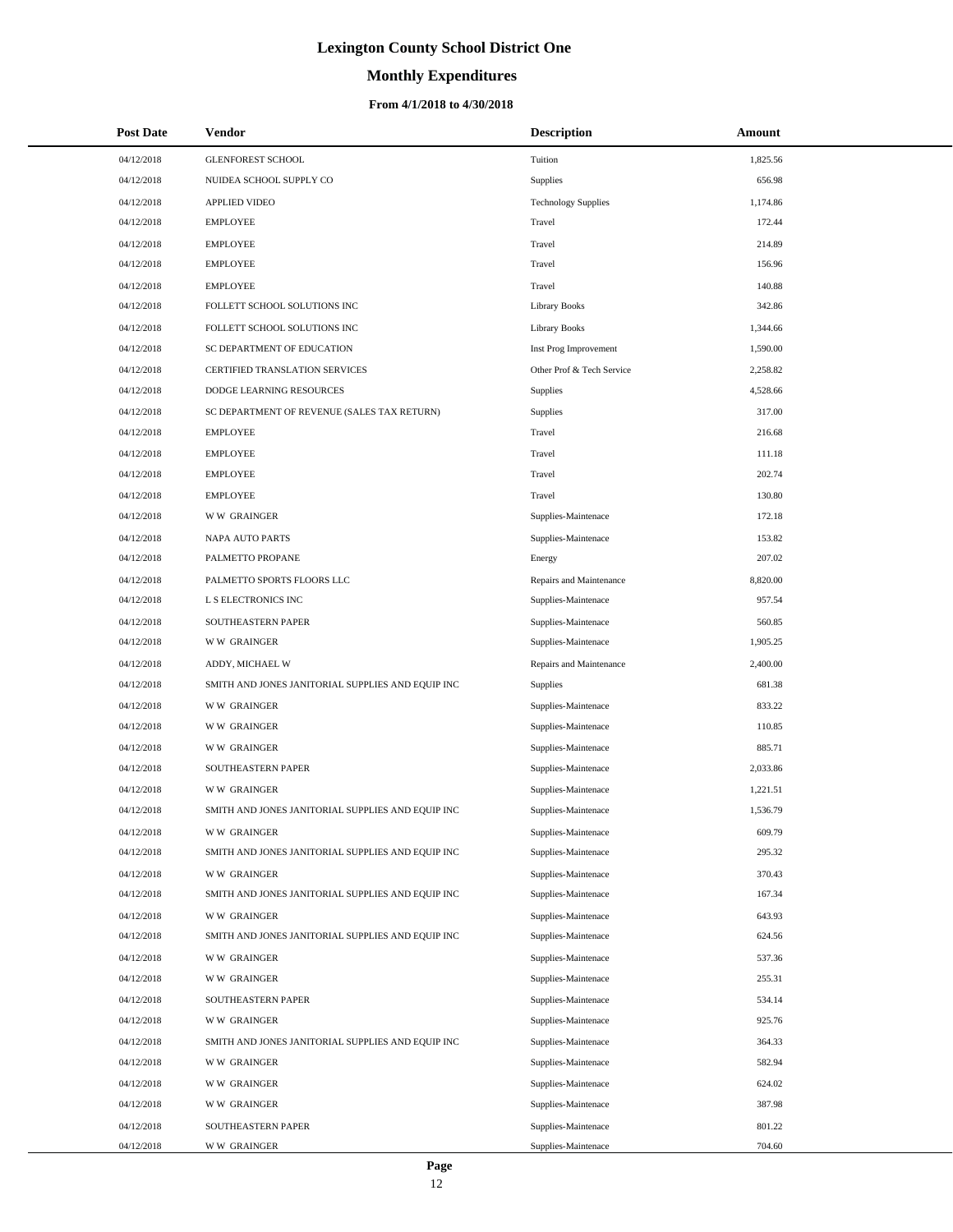# **Monthly Expenditures**

### **From 4/1/2018 to 4/30/2018**

| <b>Post Date</b> | Vendor                                            | <b>Description</b>         | Amount    |
|------------------|---------------------------------------------------|----------------------------|-----------|
| 04/12/2018       | <b>WW GRAINGER</b>                                | Supplies-Maintenace        | 638.92    |
| 04/12/2018       | SMITH AND JONES JANITORIAL SUPPLIES AND EQUIP INC | Supplies-Maintenace        | 241.39    |
| 04/12/2018       | SOUTHEASTERN PAPER                                | Supplies-Maintenace        | 400.61    |
| 04/12/2018       | <b>WW GRAINGER</b>                                | Supplies-Maintenace        | 523.23    |
| 04/12/2018       | SOUTHEASTERN PAPER                                | Supplies-Maintenace        | 534.14    |
| 04/12/2018       | <b>WW GRAINGER</b>                                | Supplies-Maintenace        | 925.55    |
| 04/12/2018       | CHECKER YELLOW CAB CO INC                         | Pupil Transportation       | 15,753.50 |
| 04/12/2018       | DELL COMPUTERS                                    | <b>Technology Supplies</b> | 12,093.02 |
| 04/12/2018       | <b>EMPLOYEE</b>                                   | Travel                     | 119.90    |
| 04/12/2018       | FASTSPRING                                        | Software Renewal/Agreemen  | 250.00    |
| 04/12/2018       | DIGITAL OFFICE SOLUTIONS INC                      | Repairs and Maintenance    | 1,598.88  |
| 04/12/2018       | DIGITAL OFFICE SOLUTIONS INC                      | Repairs and Maintenance    | 1,432.52  |
| 04/12/2018       | DIGITAL OFFICE SOLUTIONS INC                      | Repairs and Maintenance    | 584.26    |
| 04/12/2018       | <b>APPLE INC</b>                                  | <b>Technology Supplies</b> | 797.15    |
| 04/12/2018       | GREENVILLE MEDIA LLC                              | <b>Technology Supplies</b> | 1,686.32  |
| 04/12/2018       | <b>APPLE INC</b>                                  | <b>Technology Supplies</b> | 797.15    |
| 04/12/2018       | <b>APPLE INC</b>                                  | <b>Technology Supplies</b> | 797.15    |
| 04/12/2018       | DIGITAL OFFICE SOLUTIONS INC                      | Repairs and Maintenance    | 718.74    |
| 04/12/2018       | DIGITAL OFFICE SOLUTIONS INC                      | Repairs and Maintenance    | 609.02    |
| 04/12/2018       | <b>APPLE INC</b>                                  | <b>Technology Supplies</b> | 797.15    |
| 04/12/2018       | <b>APPLE INC</b>                                  | <b>Technology Supplies</b> | 797.15    |
| 04/12/2018       | <b>APPLE INC</b>                                  | Supplies                   | 373.97    |
| 04/12/2018       | <b>CAMCOR</b>                                     | Supplies                   | 556.72    |
| 04/12/2018       | <b>BOOKSOURCE</b>                                 | Supplies                   | 2,751.03  |
| 04/12/2018       | SCHOOL SPECIALTY INC                              | Supplies                   | 159.86    |
| 04/12/2018       | <b>BOOKSOURCE</b>                                 | Supplies                   | 689.70    |
| 04/12/2018       | SCHOOL SPECIALTY INC                              | Supplies                   | 510.54    |
| 04/12/2018       | FRANKLIN COVEY                                    | Supplies                   | 1,694.55  |
| 04/12/2018       | <b>HEINEMANN</b>                                  | Supplies                   | 2,960.99  |
| 04/12/2018       | SCHOOL SPECIALTY INC                              | Supplies                   | 127.19    |
| 04/12/2018       | <b>EMPLOYEE</b>                                   | Travel                     | 131.40    |
| 04/12/2018       | <b>EMPLOYEE</b>                                   | Travel                     | 129.17    |
| 04/12/2018       | <b>EMPLOYEE</b>                                   | Travel                     | 307.11    |
| 04/12/2018       | <b>EMPLOYEE</b>                                   | Travel                     | 270.05    |
| 04/12/2018       | <b>SC HOSA</b>                                    | Pupil Transportation       | 1,920.00  |
| 04/12/2018       | <b>SC HOSA</b>                                    | Travel                     | 320.00    |
| 04/12/2018       | <b>DELTA EDUCATION</b>                            | Supplies                   | 115.51    |
| 04/12/2018       | <b>WW GRAINGER</b>                                | Supplies                   | 640.95    |
| 04/12/2018       | LAKESHORE LEARNING MATERIALS                      | Supplies                   | 679.11    |
| 04/12/2018       | SCHOOL SPECIALTY INC                              | Supplies                   | 307.21    |
| 04/12/2018       | APPLE INC                                         | <b>Technology Supplies</b> | 425.86    |
| 04/12/2018       | LAKESHORE LEARNING MATERIALS                      | Supplies                   | 852.69    |
| 04/12/2018       | <b>BOOKSOURCE</b>                                 | Supplies                   | 3,499.22  |
| 04/12/2018       | <b>GS2 ENGINEERING INC</b>                        | Building                   | 320.00    |
| 04/12/2018       | DAVIS FRAWLEY ATTORNEYS AT LAW                    | Legal Services             | 555.00    |
| 04/12/2018       | DAVIS FRAWLEY ATTORNEYS AT LAW                    | <b>Legal Services</b>      | 337.50    |
| 04/12/2018       | <b>ECS SOUTHEAST LLP</b>                          | Other Prof & Tech Service  | 10,750.00 |
| 04/12/2018       | THOMPSON TURNER CONSTRUCTION                      | Improv Other Than Bldg     | 81,734.55 |

L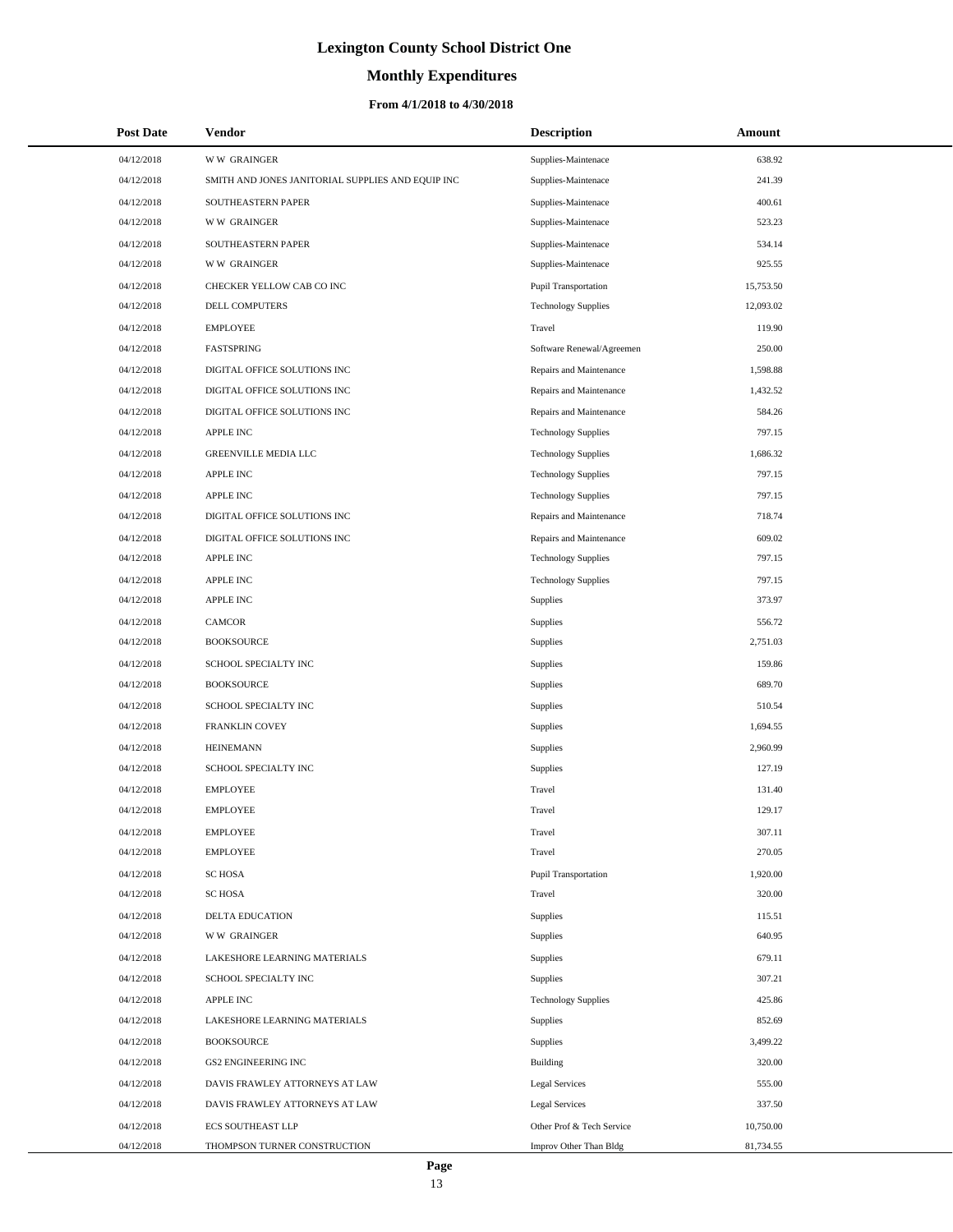# **Monthly Expenditures**

| <b>Post Date</b> | Vendor                                            | <b>Description</b>         | Amount    |
|------------------|---------------------------------------------------|----------------------------|-----------|
| 04/12/2018       | AAR OF NORTH CAROLINA INC                         | <b>Building</b>            | 36,974.18 |
| 04/12/2018       | CHAO AND ASSOCIATES INC                           | Improv Other Than Bldg     | 4,200.00  |
| 04/12/2018       | <b>GS2 ENGINEERING INC</b>                        | Improv Other Than Bldg     | 464.54    |
| 04/12/2018       | <b>EMPLOYEE</b>                                   | Travel                     | 140.77    |
| 04/12/2018       | <b>CHEF WORKS</b>                                 | Pupil Activity             | 660.35    |
| 04/12/2018       | CAROLINA BIOLOGICAL SUPPLY CO                     | Pupil Activity             | 529.17    |
| 04/12/2018       | CREATIVE NOTEBOOK SOLUTIONS                       | Pupil Activity             | 275.00    |
| 04/12/2018       | TOTAL STRENGTH AND SPEED                          | Pupil Activity             | 918.06    |
| 04/12/2018       | SOUTHPAW SCREEN PRINTING AND EMBROIDERY           | Pupil Activity             | 1,038.98  |
| 04/12/2018       | PIONEER MANUFACTURING CO                          | Pupil Activity             | 524.30    |
| 04/12/2018       | T AND T SPORTS                                    | Pupil Activity             | 398.04    |
| 04/12/2018       | PIONEER MANUFACTURING CO                          | Pupil Activity             | 524.30    |
| 04/12/2018       | PIONEER MANUFACTURING CO                          | Pupil Activity             | 262.15    |
| 04/12/2018       | <b>BSN SPORTS</b>                                 | Pupil Activity             | 706.10    |
| 04/12/2018       | ATLAS ORGANICS INC                                | Other Prof & Tech Service  | 259.00    |
| 04/13/2018       | LAKESHORE LEARNING MATERIALS                      | Supplies                   | 274.36    |
| 04/13/2018       | <b>EMPLOYEE</b>                                   | Travel                     | 141.70    |
| 04/13/2018       | PINE PRESS OF LEXINGTON INC                       | Printing and Binding       | 265.09    |
| 04/13/2018       | <b>MBM CORP</b>                                   | Supplies                   | 204.59    |
| 04/13/2018       | HP INC                                            | <b>Technology Supplies</b> | 319.93    |
| 04/13/2018       | PINE PRESS OF LEXINGTON INC                       | Supplies                   | 370.04    |
| 04/13/2018       | SCHOOL SPECIALTY INC                              | Supplies                   | 424.39    |
| 04/13/2018       | PECKNEL MUSIC CO INC                              | Supplies                   | 2,309.06  |
| 04/13/2018       | <b>BWI COMPANIES INC</b>                          | Supplies                   | 1,319.96  |
| 04/13/2018       | FORT POTTERY COMPANY LLC                          | Supplies                   | 156.35    |
| 04/13/2018       | CAROLINA SPORTS INC                               | Supplies                   | 300.00    |
| 04/13/2018       | <b>SIGN A RAMA</b>                                | Supplies                   | 104.00    |
| 04/13/2018       | HENRY SCHEIN INC MEDICAL SPECIAL MARKETS          | Supplies                   | 993.27    |
| 04/13/2018       | THE OFFICE PAL                                    | Supplies                   | 491.88    |
| 04/13/2018       | SCHOOL SPECIALTY INC                              | Supplies                   | 1,042.45  |
| 04/13/2018       | <b>EMPLOYEE</b>                                   | Travel                     | 209.34    |
| 04/13/2018       | COBB PEDIATRIC THERAPY SERIVCES                   | Other Prof & Tech Service  | 11,088.00 |
| 04/13/2018       | FOLLETT SCHOOL SOLUTIONS INC                      | <b>Library Books</b>       | 297.00    |
| 04/13/2018       | TROXELL COMMUNICATIONS INC                        | <b>Technology Supplies</b> | 317.01    |
| 04/13/2018       | <b>EMPLOYEE</b>                                   | Travel                     | 407.94    |
| 04/13/2018       | <b>EMPLOYEE</b>                                   | Travel                     | 382.11    |
| 04/13/2018       | <b>EMPLOYEE</b>                                   | Travel                     | 130.80    |
| 04/13/2018       | MANSFIELD OIL CO OF GAINESVILLE INC               | Supplies-Maintenace        | 5,792.45  |
| 04/13/2018       | SOUTHEASTERN PAPER                                | Supplies-Maintenace        | 267.07    |
| 04/13/2018       | L S ELECTRONICS INC                               | Repairs and Maintenance    | 385.00    |
| 04/13/2018       | SOUTHEASTERN PAPER                                | Supplies-Maintenace        | 1,225.79  |
| 04/13/2018       | SMITH AND JONES JANITORIAL SUPPLIES AND EQUIP INC | Supplies-Maintenace        | 3,966.49  |
| 04/13/2018       | SOUTHEASTERN PAPER                                | Supplies-Maintenace        | 1,314.55  |
| 04/13/2018       | SOUTHEASTERN PAPER                                | Supplies-Maintenace        | 467.38    |
| 04/13/2018       | SMITH AND JONES JANITORIAL SUPPLIES AND EQUIP INC | Supplies-Maintenace        | 2,057.61  |
| 04/13/2018       | SMITH AND JONES JANITORIAL SUPPLIES AND EQUIP INC | Supplies-Maintenace        | 4,847.10  |
| 04/13/2018       | SHERWIN WILLIAMS                                  | Supplies-Maintenace        | 483.64    |
| 04/13/2018       | SOUTHEASTERN PAPER                                | Supplies-Maintenace        | 719.04    |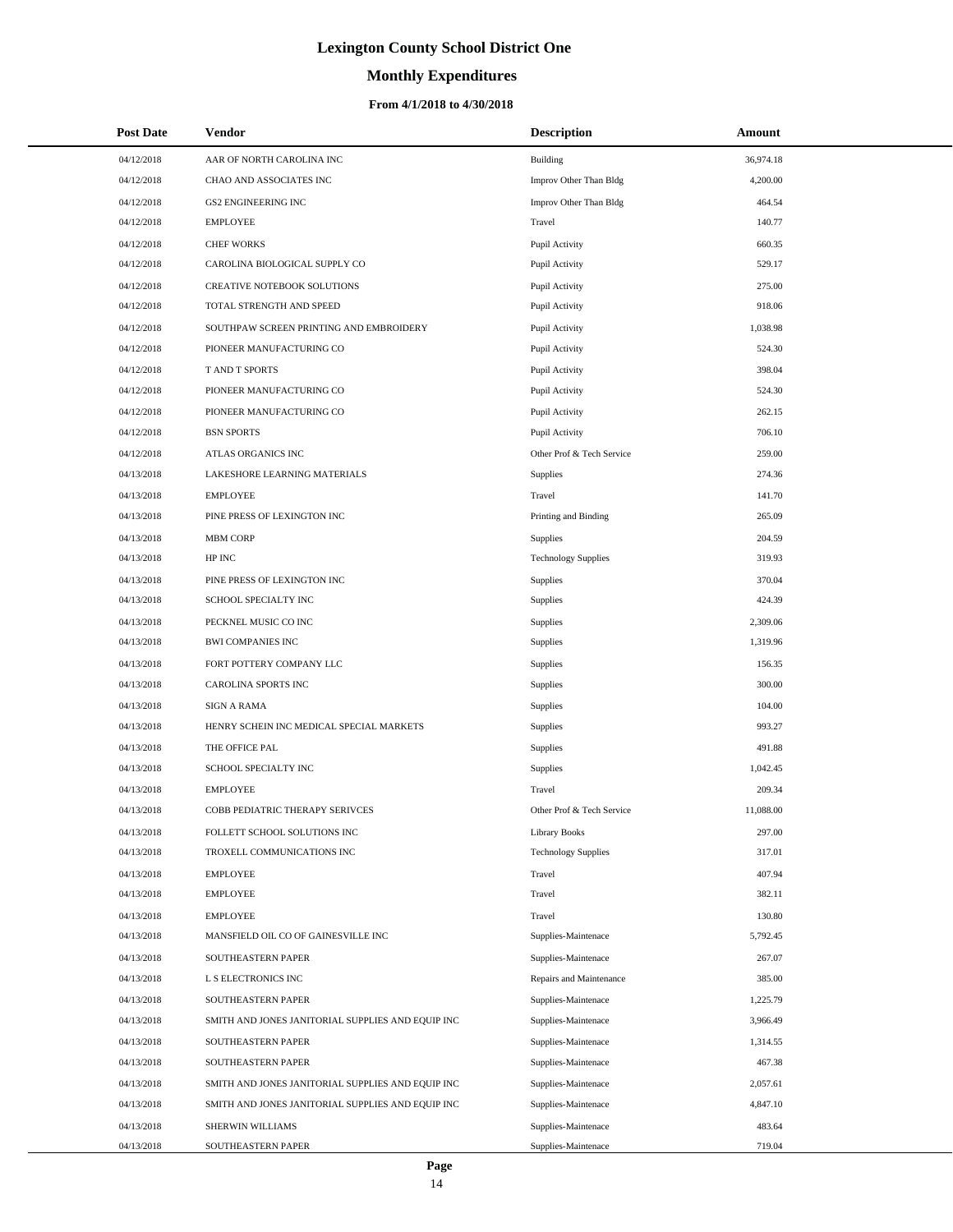# **Monthly Expenditures**

| <b>Post Date</b> | Vendor                                            | <b>Description</b>         | Amount   |
|------------------|---------------------------------------------------|----------------------------|----------|
| 04/13/2018       | SHERWIN WILLIAMS                                  | Supplies-Maintenace        | 241.82   |
| 04/13/2018       | SMITH AND JONES JANITORIAL SUPPLIES AND EQUIP INC | Supplies-Maintenace        | 657.52   |
| 04/13/2018       | SMITH AND JONES JANITORIAL SUPPLIES AND EQUIP INC | Supplies-Maintenace        | 3,897.10 |
| 04/13/2018       | SHERWIN WILLIAMS                                  | Supplies-Maintenace        | 483.64   |
| 04/13/2018       | SMITH AND JONES JANITORIAL SUPPLIES AND EQUIP INC | Supplies-Maintenace        | 3,272.06 |
| 04/13/2018       | SMITH AND JONES JANITORIAL SUPPLIES AND EQUIP INC | Supplies-Maintenace        | 2,555.16 |
| 04/13/2018       | SOUTHEASTERN PAPER                                | Supplies-Maintenace        | 667.68   |
| 04/13/2018       | SMITH AND JONES JANITORIAL SUPPLIES AND EQUIP INC | Supplies-Maintenace        | 288.90   |
| 04/13/2018       | SMITH AND JONES JANITORIAL SUPPLIES AND EQUIP INC | Supplies-Maintenace        | 4,828.05 |
| 04/13/2018       | SMITH AND JONES JANITORIAL SUPPLIES AND EQUIP INC | Supplies-Maintenace        | 3,338.40 |
| 04/13/2018       | SMITH AND JONES JANITORIAL SUPPLIES AND EQUIP INC | Supplies-Maintenace        | 2,922.18 |
| 04/13/2018       | <b>EDCON INC</b>                                  | Repairs and Maintenance    | 2,987.00 |
| 04/13/2018       | SMITH AND JONES JANITORIAL SUPPLIES AND EQUIP INC | Supplies-Maintenace        | 316.72   |
| 04/13/2018       | SOUTHEASTERN PAPER                                | Supplies-Maintenace        | 534.14   |
| 04/13/2018       | MOORE, MARK                                       | Other Prof & Tech Service  | 120.00   |
| 04/13/2018       | DIGITAL OFFICE SOLUTIONS INC                      | Repairs and Maintenance    | 494.56   |
| 04/13/2018       | DAKTRONICS INC                                    | <b>Technology Supplies</b> | 1,020.00 |
| 04/13/2018       | DIGITAL OFFICE SOLUTIONS INC                      | Repairs and Maintenance    | 880.20   |
| 04/13/2018       | <b>BOOKSOURCE</b>                                 | Supplies                   | 5,998.60 |
| 04/13/2018       | PRESENTATION SYSTEMS SOUTH INC                    | Supplies                   | 2,482.64 |
| 04/13/2018       | FORMS AND SUPPLY INC (FSI)                        | Supplies                   | 831.26   |
| 04/13/2018       | SCHOOL SPECIALTY INC                              | Supplies                   | 1,607.47 |
| 04/13/2018       | <b>EMPLOYEE</b>                                   | Travel                     | 150.00   |
| 04/13/2018       | <b>EMPLOYEE</b>                                   | Travel                     | 372.36   |
| 04/13/2018       | LAKESHORE LEARNING MATERIALS                      | Supplies                   | 1,194.84 |
| 04/13/2018       | LAKESHORE LEARNING MATERIALS                      | Supplies                   | 1,381.46 |
| 04/13/2018       | SCHOOL SPECIALTY INC                              | Supplies                   | 108.84   |
| 04/13/2018       | SCHOOL SPECIALTY INC                              | Supplies                   | 149.44   |
| 04/13/2018       | LAKESHORE LEARNING MATERIALS                      | Supplies                   | 279.43   |
| 04/13/2018       | SOUTHERN REGIONAL EDUCATION BD (SREB)             | Dues and Fees              | 500.00   |
| 04/13/2018       | <b>EMPLOYEE</b>                                   | Travel                     | 175.49   |
| 04/13/2018       | DAVIS FRAWLEY ATTORNEYS AT LAW                    | <b>Legal Services</b>      | 225.00   |
| 04/13/2018       | SIGNAL TECHNOLOGIES INC                           | <b>Technology Supplies</b> | 2,119.36 |
| 04/13/2018       | <b>COMPORIUM</b>                                  | Communication              | 828.68   |
| 04/13/2018       | SC DEPARTMENT OF REVENUE (SALES TAX RETURN)       | Sales Tax on Adult Meals   | 2,706.13 |
| 04/13/2018       | SCHOOL SPECIALTY INC                              | Pupil Activity             | 961.25   |
| 04/13/2018       | REALLY GOOD STUFF                                 | Pupil Activity             | 182.16   |
| 04/13/2018       | BOUND TO STAY BOUND BOOKS INC                     | Pupil Activity             | 226.77   |
| 04/13/2018       | SCHOOL SPECIALTY INC                              | Pupil Activity             | 978.19   |
| 04/13/2018       | <b>EMPLOYEE</b>                                   | Pupil Activity             | 112.11   |
| 04/13/2018       | CAROLINA SCREEN PRINTERS                          | Pupil Activity             | 549.44   |
| 04/16/2018       | FORMS AND SUPPLY INC (FSI)                        | Supplies                   | 388.81   |
| 04/16/2018       | FRANKIES FUN PARK OF COLUMBIA LLC                 | Pupil Transportation       | 416.80   |
| 04/16/2018       | SCHOOL SPECIALTY INC                              | Supplies                   | 143.58   |
| 04/16/2018       | FORMS AND SUPPLY INC (FSI)                        | Supplies                   | 3,262.43 |
| 04/16/2018       | SCHOOL SPECIALTY INC                              | Supplies                   | 1,357.32 |
| 04/16/2018       | PRICES COUNTRY STORE                              | Supplies                   | 1,096.49 |
| 04/16/2018       | BLICK ART MATERIALS LLC                           | Supplies                   | 156.18   |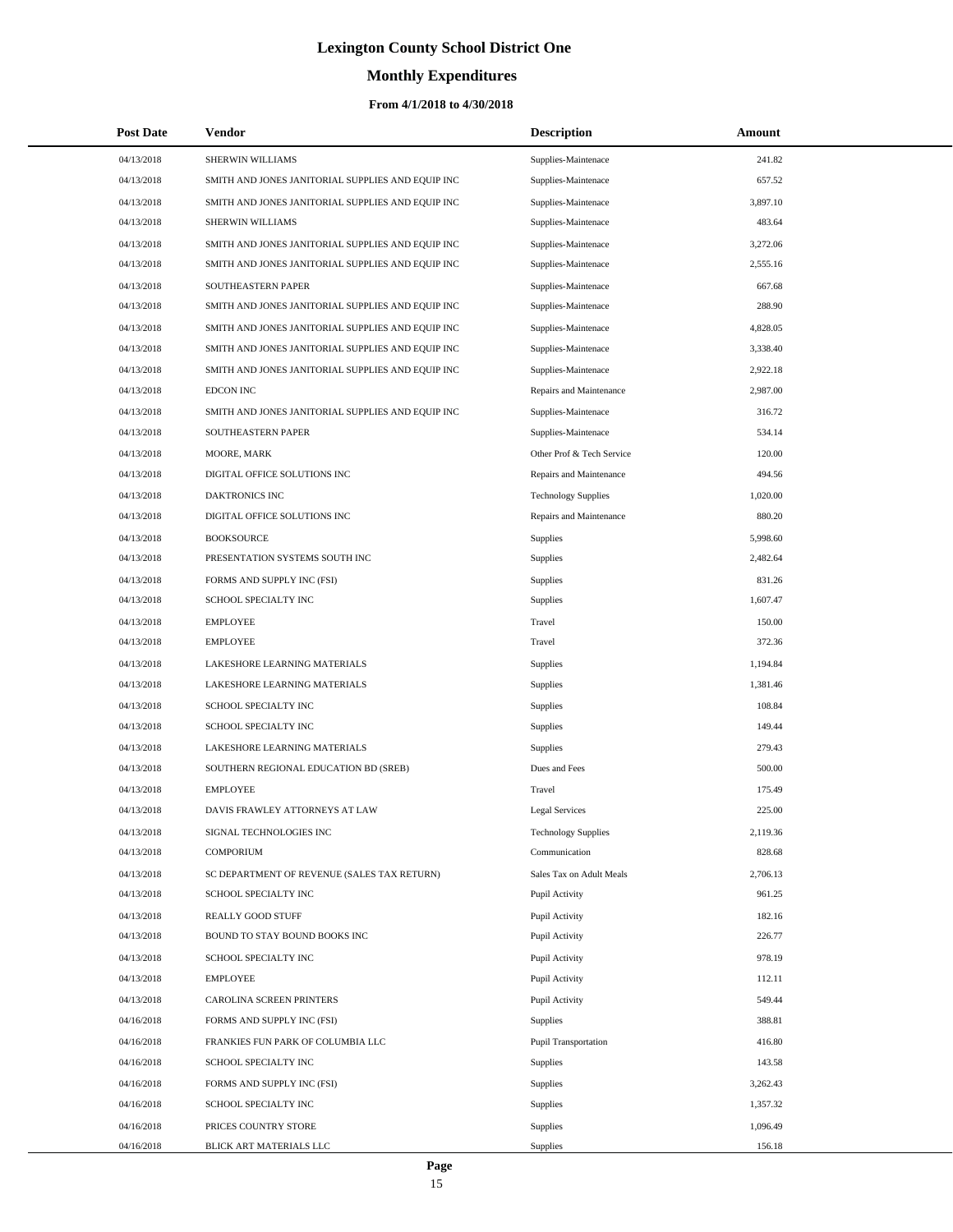# **Monthly Expenditures**

| <b>Post Date</b> | Vendor                                            | <b>Description</b>        | Amount    |
|------------------|---------------------------------------------------|---------------------------|-----------|
| 04/16/2018       | <b>SIGN A RAMA</b>                                | <b>Supplies</b>           | 2,384.32  |
| 04/16/2018       | FORMS AND SUPPLY INC (FSI)                        | Supplies                  | 116.42    |
| 04/16/2018       | <b>EMPLOYEE</b>                                   | <b>Supplies</b>           | 268.50    |
| 04/16/2018       | OCCUPATIONAL HEALTH                               | <b>Supplies</b>           | 486.00    |
| 04/16/2018       | FOLLETT SCHOOL SOLUTIONS INC                      | <b>Library Books</b>      | 998.52    |
| 04/16/2018       | FOLLETT SCHOOL SOLUTIONS INC                      | <b>Library Books</b>      | 160.89    |
| 04/16/2018       | <b>CERTIFIED TRANSLATION SERVICES</b>             | Other Prof & Tech Service | 439.76    |
| 04/16/2018       | SCE&G                                             | <b>Public Utilities</b>   | 331.84    |
| 04/16/2018       | SCE&G                                             | <b>Public Utilities</b>   | 854.35    |
| 04/16/2018       | MILONE AND MACBROOM INC                           | Other Prof & Tech Service | 23,618.50 |
| 04/16/2018       | DADE PAPER AND BAG CO                             | Supplies-Maintenace       | 256.80    |
| 04/16/2018       | SMITH AND JONES JANITORIAL SUPPLIES AND EQUIP INC | Supplies-Maintenace       | 424.41    |
| 04/16/2018       | SCE&G                                             | <b>Public Utilities</b>   | 566.02    |
| 04/16/2018       | DADE PAPER AND BAG CO                             | Supplies-Maintenace       | 256.80    |
| 04/16/2018       | SMITH AND JONES JANITORIAL SUPPLIES AND EQUIP INC | Supplies-Maintenace       | 297.46    |
| 04/16/2018       | SCE&G                                             | <b>Public Utilities</b>   | 12,424.55 |
| 04/16/2018       | SMITH AND JONES JANITORIAL SUPPLIES AND EQUIP INC | Supplies-Maintenace       | 627.56    |
| 04/16/2018       | SCE&G                                             | <b>Public Utilities</b>   | 14,081.59 |
| 04/16/2018       | DADE PAPER AND BAG CO                             | Supplies-Maintenace       | 918.06    |
| 04/16/2018       | SMITH AND JONES JANITORIAL SUPPLIES AND EQUIP INC | Supplies-Maintenace       | 4,003.94  |
| 04/16/2018       | SCE&G                                             | <b>Public Utilities</b>   | 22,182.93 |
| 04/16/2018       | DADE PAPER AND BAG CO                             | Supplies-Maintenace       | 550.84    |
| 04/16/2018       | SMITH AND JONES JANITORIAL SUPPLIES AND EQUIP INC | Supplies-Maintenace       | 3,420.31  |
| 04/16/2018       | <b>WW GRAINGER</b>                                | Supplies-Maintenace       | 586.11    |
| 04/16/2018       | SCE&G                                             | <b>Public Utilities</b>   | 14,070.02 |
| 04/16/2018       | SMITH AND JONES JANITORIAL SUPPLIES AND EQUIP INC | Supplies-Maintenace       | 975.73    |
| 04/16/2018       | DADE PAPER AND BAG CO                             | Supplies-Maintenace       | 183.61    |
| 04/16/2018       | <b>WW GRAINGER</b>                                | Supplies-Maintenace       | 457.72    |
| 04/16/2018       | SCE&G                                             | <b>Public Utilities</b>   | 8,327.76  |
| 04/16/2018       | SCE&G                                             | <b>Public Utilities</b>   | 8,163.07  |
| 04/16/2018       | DADE PAPER AND BAG CO                             | Supplies-Maintenace       | 367.22    |
| 04/16/2018       | SMITH AND JONES JANITORIAL SUPPLIES AND EQUIP INC | Supplies-Maintenace       | 694.54    |
| 04/16/2018       | SMITH AND JONES JANITORIAL SUPPLIES AND EQUIP INC | Supplies-Maintenace       | 3,610.01  |
| 04/16/2018       | GATEWAY SUPPLY CO INC                             | Supplies-Maintenace       | 1,289.91  |
| 04/16/2018       | SCE&G                                             | <b>Public Utilities</b>   | 44,110.31 |
| 04/16/2018       | SMITH AND JONES JANITORIAL SUPPLIES AND EQUIP INC | Supplies-Maintenace       | 614.29    |
| 04/16/2018       | SCE&G                                             | <b>Public Utilities</b>   | 8,227.98  |
| 04/16/2018       | <b>WW GRAINGER</b>                                | Supplies-Maintenace       | 855.57    |
| 04/16/2018       | <b>SCE&amp;G</b>                                  | <b>Public Utilities</b>   | 8,899.65  |
| 04/16/2018       | SMITH AND JONES JANITORIAL SUPPLIES AND EQUIP INC | <b>Supplies</b>           | 2,493.10  |
| 04/16/2018       | SMITH AND JONES JANITORIAL SUPPLIES AND EQUIP INC | Supplies-Maintenace       | 463.52    |
| 04/16/2018       | SCE&G                                             | <b>Public Utilities</b>   | 15,949.84 |
| 04/16/2018       | MASTERCRAFT RENOVATION SYSTEMS LLC                | Supplies-Maintenace       | 1,992.00  |
| 04/16/2018       | SC DEPARTMENT OF REVENUE (SALES TAX RETURN)       | Supplies-Maintenace       | 139.44    |
| 04/16/2018       | SCE&G                                             | <b>Public Utilities</b>   | 8,313.34  |
| 04/16/2018       | SCE&G                                             | <b>Public Utilities</b>   | 2,559.16  |
| 04/16/2018       | SMITH AND JONES JANITORIAL SUPPLIES AND EQUIP INC | Supplies-Maintenace       | 2,655.65  |
| 04/16/2018       | <b>WW GRAINGER</b>                                | Supplies-Maintenace       | 586.10    |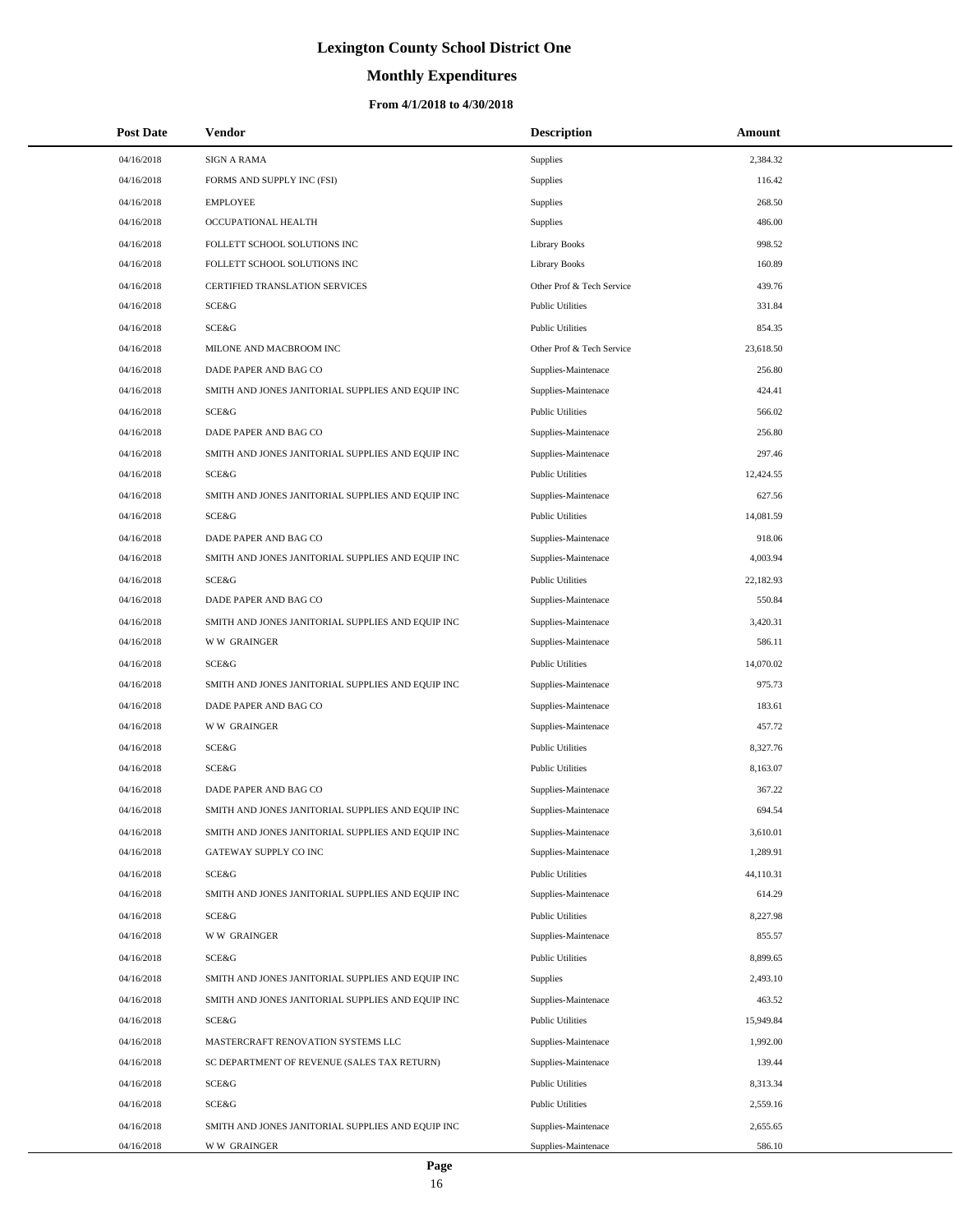# **Monthly Expenditures**

### **From 4/1/2018 to 4/30/2018**

| <b>Post Date</b> | Vendor                                            | <b>Description</b>         | Amount       |
|------------------|---------------------------------------------------|----------------------------|--------------|
| 04/16/2018       | MIDCAROLINA ELEC COOP INC                         | <b>Public Utilities</b>    | 26,186.00    |
| 04/16/2018       | DADE PAPER AND BAG CO                             | Supplies-Maintenace        | 275.42       |
| 04/16/2018       | <b>WW GRAINGER</b>                                | Supplies-Maintenace        | 158.63       |
| 04/16/2018       | SCE&G                                             | <b>Public Utilities</b>    | 16,582.42    |
| 04/16/2018       | SMITH AND JONES JANITORIAL SUPPLIES AND EQUIP INC | Supplies-Maintenace        | 632.88       |
| 04/16/2018       | SCE&G                                             | <b>Public Utilities</b>    | 10,884.96    |
| 04/16/2018       | DADE PAPER AND BAG CO                             | Supplies-Maintenace        | 367.22       |
| 04/16/2018       | SMITH AND JONES JANITORIAL SUPPLIES AND EQUIP INC | Supplies-Maintenace        | 424.41       |
| 04/16/2018       | SCE&G                                             | <b>Public Utilities</b>    | 9,370.62     |
| 04/16/2018       | SCE&G                                             | <b>Public Utilities</b>    | 11,238.81    |
| 04/16/2018       | SMITH AND JONES JANITORIAL SUPPLIES AND EQUIP INC | Supplies-Maintenace        | 826.46       |
| 04/16/2018       | SCE&G                                             | <b>Public Utilities</b>    | 18,924.26    |
| 04/16/2018       | SCE&G                                             | <b>Public Utilities</b>    | 51,686.02    |
| 04/16/2018       | SCE&G                                             | <b>Public Utilities</b>    | 10,429.84    |
| 04/16/2018       | SMITH AND JONES JANITORIAL SUPPLIES AND EQUIP INC | Supplies-Maintenace        | 1,548.93     |
| 04/16/2018       | SCE&G                                             | <b>Public Utilities</b>    | 136.39       |
| 04/16/2018       | TOWN OF LEXINGTON                                 | Other Prof & Tech Service  | 18,410.00    |
| 04/16/2018       | COLLINS, STEPHEN M                                | Other Prof & Tech Service  | 120.00       |
| 04/16/2018       | <b>GOVAN, TERRY</b>                               | Other Prof & Tech Service  | 120.00       |
| 04/16/2018       | LINT, CHARLES ROBERT                              | Other Prof & Tech Service  | 120.00       |
| 04/16/2018       | TOWN OF LEXINGTON                                 | Other Prof & Tech Service  | 1,890.00     |
| 04/16/2018       | TOWN OF LEXINGTON                                 | Other Prof & Tech Service  | 1,890.00     |
| 04/16/2018       | MONOPRICE.COM                                     | <b>Technology Supplies</b> | 174.58       |
| 04/16/2018       | CDWG ACCT 305089                                  | <b>Technology Supplies</b> | 186.09       |
| 04/16/2018       | CDWG ACCT 305089                                  | <b>Technology Supplies</b> | 186.09       |
| 04/16/2018       | FREY SCIENTIFIC                                   | Supplies                   | 342.82       |
| 04/16/2018       | <b>SCHOLASTIC INC</b>                             | Supplies                   | 2,530.89     |
| 04/16/2018       | SCHOOL SPECIALTY INC                              | Supplies                   | 1,427.38     |
| 04/16/2018       | SCHOOL SPECIALTY INC                              | Supplies                   | 102.45       |
| 04/16/2018       | SCHOOL SPECIALTY INC                              | Supplies                   | 181.84       |
| 04/16/2018       | <b>BISHOP, CATHERINE H</b>                        | Inst Prog Improvement      | 16,897.38    |
| 04/16/2018       | SCHOOL SPECIALTY INC                              | Supplies                   | 381.60       |
| 04/16/2018       | RIFTON EQUIPMENT                                  | Supplies                   | 121.98       |
| 04/16/2018       | DELL COMPUTERS                                    | <b>Technology Supplies</b> | 3,522.05     |
| 04/16/2018       | SCHOLASTIC INC                                    | Supplies                   | 249.00       |
| 04/16/2018       | TEACHING STRATEGIES INC                           | Supplies                   | 1,229.43     |
| 04/16/2018       | DODGE LEARNING RESOURCES                          | Supplies                   | 3,562.50     |
| 04/16/2018       | SC DEPARTMENT OF REVENUE (SALES TAX RETURN)       | Supplies                   | 249.38       |
| 04/16/2018       | OSS LLC                                           | Equipment - Nonexpendable  | 11,122.65    |
| 04/16/2018       | ENTERPRISE LEASING COMPANY SOUTHEAST              | Travel                     | 203.30       |
| 04/16/2018       | SCHOOL SPECIALTY INC                              | Supplies                   | 2,781.07     |
| 04/16/2018       | SCHOOL SPECIALTY INC                              | Supplies                   | 554.31       |
| 04/16/2018       | LAKESHORE LEARNING MATERIALS                      | Supplies                   | 224.56       |
| 04/16/2018       | LAKESHORE LEARNING MATERIALS                      | Supplies                   | 366.58       |
| 04/16/2018       | PRODUCTIONS UNLIMITED INC                         | <b>Technology Supplies</b> | 3,500.00     |
| 04/16/2018       | H G REYNOLDS COMPANY INC                          | <b>Building</b>            | 1,099,807.61 |
| 04/16/2018       | SMITH AND JONES JANITORIAL SUPPLIES AND EQUIP INC | Supplies                   | 2,669.65     |
| 04/16/2018       | <b>GS2 ENGINEERING INC</b>                        | Improv Other Than Bldg     | 379.80       |

÷.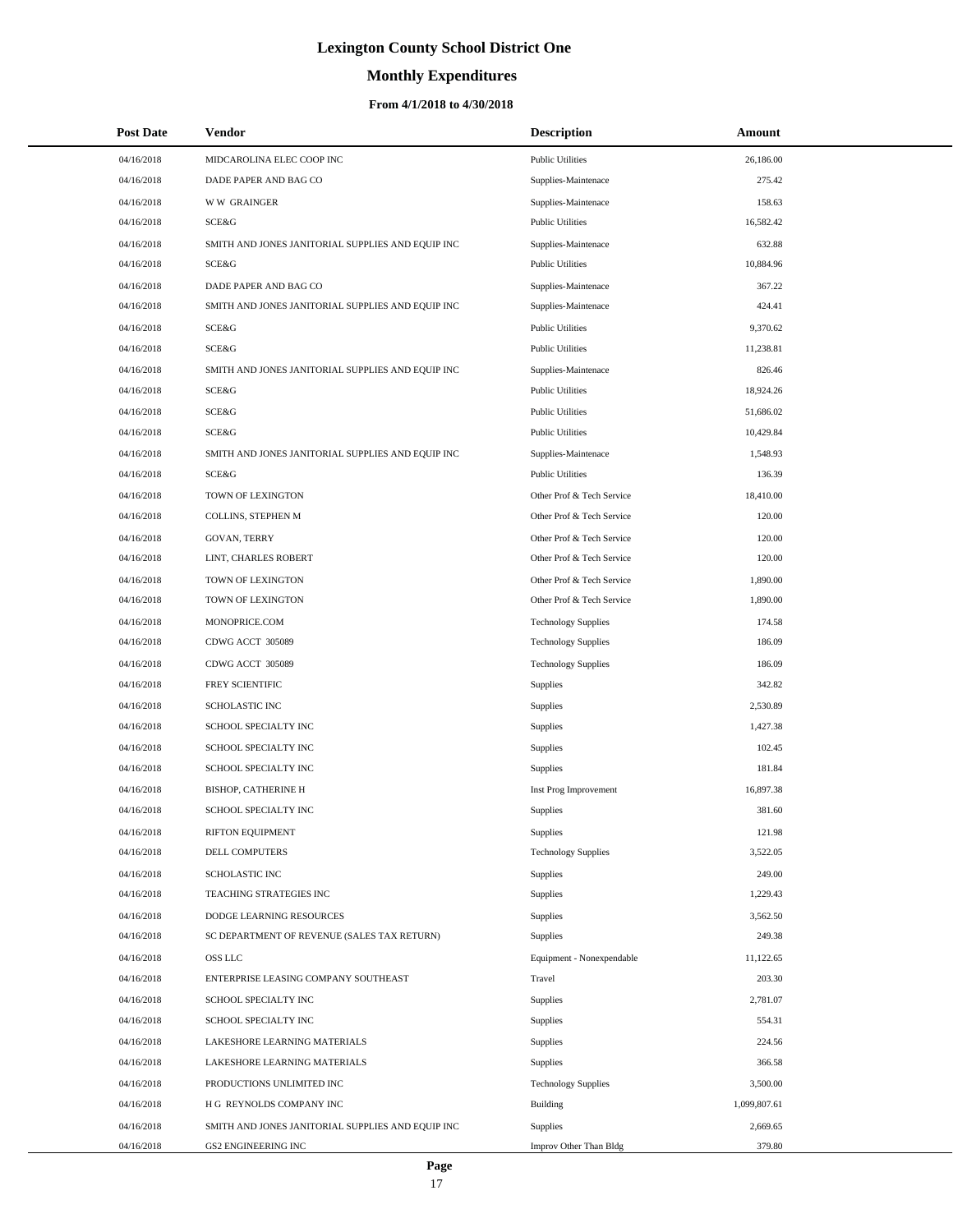# **Monthly Expenditures**

### **From 4/1/2018 to 4/30/2018**

| <b>Post Date</b> | <b>Vendor</b>                                      | <b>Description</b>         | Amount   |
|------------------|----------------------------------------------------|----------------------------|----------|
| 04/16/2018       | <b>GS2 ENGINEERING INC</b>                         | Improv Other Than Bldg     | 390.60   |
| 04/16/2018       | <b>GS2 ENGINEERING INC</b>                         | Improv Other Than Bldg     | 495.00   |
| 04/16/2018       | ROCKLER WOODWORKING AND HARDWARE                   | Pupil Activity             | 149.97   |
| 04/16/2018       | CDWG ACCT 305089                                   | Pupil Activity             | 267.50   |
| 04/16/2018       | <b>BOWERS, WAYNE</b>                               | Pupil Activity             | 476.28   |
| 04/16/2018       | PINE PRESS OF LEXINGTON INC                        | Pupil Activity             | 343.52   |
| 04/16/2018       | GWYN, JAIME L                                      | Pupil Activity             | 120.00   |
| 04/16/2018       | LINT, CHARLES ROBERT                               | Pupil Activity             | 135.00   |
| 04/16/2018       | JAMES, JASON L                                     | Pupil Activity             | 130.00   |
| 04/16/2018       | JOHNSON, MURRAY                                    | Pupil Activity             | 130.00   |
| 04/16/2018       | PAPPAS, HARRISON                                   | Pupil Activity             | 114.70   |
| 04/16/2018       | T AND T SPORTS                                     | Pupil Activity             | 269.64   |
| 04/16/2018       | <b>BSN SPORTS</b>                                  | Pupil Activity             | 389.48   |
| 04/16/2018       | MANNING, THEODORE                                  | Pupil Activity             | 130.00   |
| 04/16/2018       | RAYSOR, RANDY                                      | Pupil Activity             | 130.00   |
| 04/16/2018       | LEATHERMAN, JOSEPH M                               | Pupil Activity             | 103.60   |
| 04/16/2018       | FORMYDUVAL, KIM                                    | Pupil Activity             | 115.30   |
| 04/16/2018       | <b>BSN SPORTS</b>                                  | Pupil Activity             | 651.63   |
| 04/16/2018       | COPELAND, MICHAEL FORREST                          | Pupil Activity             | 119.60   |
| 04/16/2018       | NEWTON, ROBERT                                     | Pupil Activity             | 127.70   |
| 04/16/2018       | ERBACHER, DAVID                                    | Pupil Activity             | 114.50   |
| 04/16/2018       | PEKSENAR, IZLEN                                    | Pupil Activity             | 110.00   |
| 04/16/2018       | LATTUCA, JOSEPH                                    | Pupil Activity             | 101.10   |
| 04/16/2018       | 323 SPORTS                                         | Pupil Activity             | 1,020.00 |
| 04/16/2018       | CAUGHMAN, MICHAEL                                  | Pupil Activity             | 130.00   |
| 04/16/2018       | CROMER, ANTHONY                                    | Pupil Activity             | 280.00   |
| 04/16/2018       | MANNING, THEODORE                                  | Pupil Activity             | 130.00   |
| 04/16/2018       | MAURER, MARK R                                     | Pupil Activity             | 130.00   |
| 04/16/2018       | MEREDITH, DRAKE                                    | Pupil Activity             | 130.00   |
| 04/16/2018       | RICE, CHRISTOPHER                                  | Pupil Activity             | 130.00   |
| 04/16/2018       | SCOTT, DAMON                                       | Pupil Activity             | 150.00   |
| 04/16/2018       | RANDOLPH, ARTHUR                                   | Pupil Activity             | 130.00   |
| 04/16/2018       | RR BOOKS LLC                                       | Supplies                   | 3,468.00 |
| 04/17/2018       | SCHOOL SPECIALTY INC                               | Supplies-Immersion         | 123.73   |
| 04/17/2018       | SC DEPARTMENT OF JUVENILE JUSTICE (FISCAL AFFAIRS) | Tuition-LEA                | 307.20   |
| 04/17/2018       | PECKNEL MUSIC CO INC                               | Repairs and Maintenance    | 660.00   |
| 04/17/2018       | FORMS AND SUPPLY INC (FSI)                         | Supplies                   | 2,302.64 |
| 04/17/2018       | FORMS AND SUPPLY INC (FSI)                         | Supplies                   | 2,582.33 |
| 04/17/2018       | THE OFFICE PAL                                     | Supplies                   | 5,105.39 |
| 04/17/2018       | THE OFFICE PAL                                     | Supplies                   | 1,364.77 |
| 04/17/2018       | <b>LENOVO US</b>                                   | <b>Technology Supplies</b> | 1,705.41 |
| 04/17/2018       | BLICK ART MATERIALS LLC                            | Supplies                   | 844.00   |
| 04/17/2018       | THE OFFICE PAL                                     | Supplies                   | 331.82   |
| 04/17/2018       | FORMS AND SUPPLY INC (FSI)                         | Supplies                   | 2,158.73 |
| 04/17/2018       | STATE DEPARTMENT OF EDUCATION LEX DIST ONEBUS SHOP | Pupil Transportation       | 220.10   |
| 04/17/2018       | <b>B &amp; H PHOTO</b>                             | Supplies                   | 500.67   |
| 04/17/2018       | BLICK ART MATERIALS LLC                            | Supplies                   | 169.20   |
| 04/17/2018       | SCHOOL SPECIALTY INC                               | Supplies                   | 803.75   |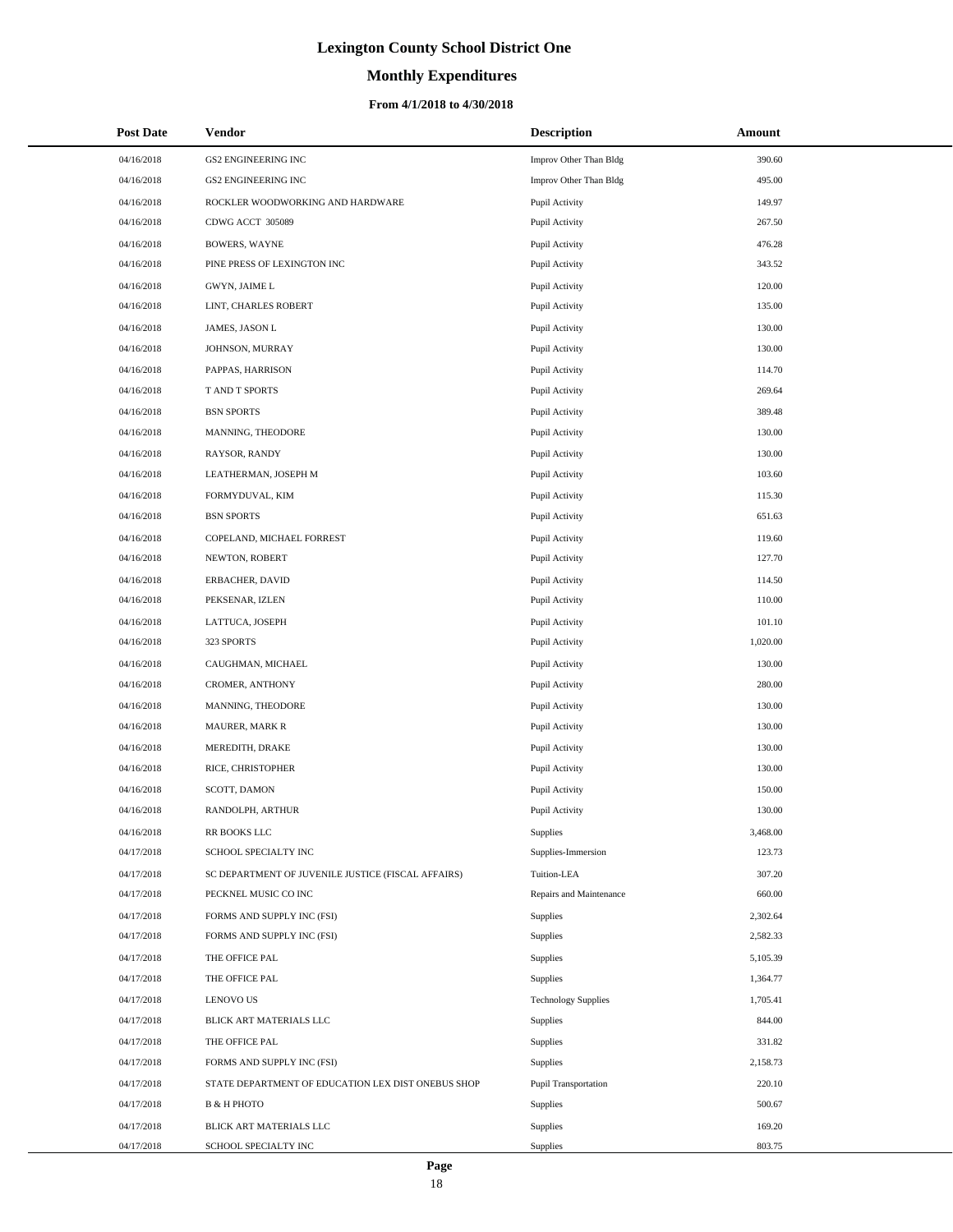# **Monthly Expenditures**

| <b>Post Date</b> | Vendor                                             | <b>Description</b>         | Amount   |
|------------------|----------------------------------------------------|----------------------------|----------|
| 04/17/2018       | THE OFFICE PAL                                     | <b>Supplies</b>            | 2,436.50 |
| 04/17/2018       | В & Н РНОТО                                        | <b>Technology Supplies</b> | 1,198.00 |
| 04/17/2018       | GLOBE MICROSYSTEMS INC DBA AB SOFTWARE CONSULT LTD | Software Renewal/Agreemen  | 1,605.00 |
| 04/17/2018       | <b>APPLIED VIDEO</b>                               | <b>Technology Supplies</b> | 176.55   |
| 04/17/2018       | COMMUNICATION DYNASTY LLC                          | Other Prof & Tech Service  | 2,070.00 |
| 04/17/2018       | SC DEPARTMENT OF JUVENILE JUSTICE (FISCAL AFFAIRS) | Tuition-LEA                | 139.25   |
| 04/17/2018       | FORMS AND SUPPLY INC (FSI)                         | <b>Supplies</b>            | 111.07   |
| 04/17/2018       | FOLLETT SCHOOL SOLUTIONS INC                       | <b>Library Books</b>       | 210.93   |
| 04/17/2018       | FOLLETT SCHOOL SOLUTIONS INC                       | <b>Library Books</b>       | 386.36   |
| 04/17/2018       | <b>SALSARITA'S</b>                                 | Other Objects              | 227.11   |
| 04/17/2018       | FORMS AND SUPPLY INC (FSI)                         | <b>Supplies</b>            | 427.89   |
| 04/17/2018       | L R HOOK TIRE CO INC                               | Supplies-Maintenace        | 307.80   |
| 04/17/2018       | DELL COMPUTERS                                     | <b>Technology Supplies</b> | 245.08   |
| 04/17/2018       | REPUBLIC SERVICES INC                              | Other Property Services    | 1,056.00 |
| 04/17/2018       | GEORGIA HARDWARE DISTRIBUTORS INC                  | Supplies-Maintenace        | 4,494.00 |
| 04/17/2018       | SIMPLEXGRINNELL                                    | Supplies-Maintenace        | 716.90   |
| 04/17/2018       | <b>SUPPLY WORKS</b>                                | Supplies-Maintenace        | 424.29   |
| 04/17/2018       | CHARLIE PRICE PAVING COMPANY INC                   | Repairs and Maintenance    | 2,400.00 |
| 04/17/2018       | REPUBLIC SERVICES INC                              | Other Property Services    | 563.20   |
| 04/17/2018       | REPUBLIC SERVICES INC                              | Other Property Services    | 844.80   |
| 04/17/2018       | SOUTHEASTERN PAPER                                 | Supplies-Maintenace        | 121.98   |
| 04/17/2018       | <b>SUPPLY WORKS</b>                                | Supplies-Maintenace        | 278.08   |
| 04/17/2018       | REPUBLIC SERVICES INC                              | Other Property Services    | 1,408.00 |
| 04/17/2018       | REPUBLIC SERVICES INC                              | Other Property Services    | 844.80   |
| 04/17/2018       | SMITH AND JONES JANITORIAL SUPPLIES AND EQUIP INC  | Supplies-Maintenace        | 354.17   |
| 04/17/2018       | <b>SUPPLY WORKS</b>                                | Supplies-Maintenace        | 409.48   |
| 04/17/2018       | <b>WW GRAINGER</b>                                 | Supplies-Maintenace        | 1,295.77 |
| 04/17/2018       | REPUBLIC SERVICES INC                              | Other Property Services    | 1,126.40 |
| 04/17/2018       | <b>WW GRAINGER</b>                                 | Supplies-Maintenace        | 457.74   |
| 04/17/2018       | REPUBLIC SERVICES INC                              | Other Property Services    | 281.60   |
| 04/17/2018       | REPUBLIC SERVICES INC                              | Other Property Services    | 844.80   |
| 04/17/2018       | GEORGIA HARDWARE DISTRIBUTORS INC                  | Supplies-Maintenace        | 1,498.00 |
| 04/17/2018       | SMITH AND JONES JANITORIAL SUPPLIES AND EQUIP INC  | Supplies-Maintenace        | 416.02   |
| 04/17/2018       | <b>WW GRAINGER</b>                                 | Supplies-Maintenace        | 443.41   |
| 04/17/2018       | REPUBLIC SERVICES INC                              | Other Property Services    | 563.20   |
| 04/17/2018       | REPUBLIC SERVICES INC                              | Other Property Services    | 563.20   |
| 04/17/2018       | <b>SUPPLY WORKS</b>                                | Supplies-Maintenace        | 235.60   |
| 04/17/2018       | REPUBLIC SERVICES INC                              | Other Property Services    | 422.40   |
| 04/17/2018       | SMITH AND JONES JANITORIAL SUPPLIES AND EQUIP INC  | Supplies-Maintenace        | 212.50   |
| 04/17/2018       | REPUBLIC SERVICES INC                              | Other Property Services    | 563.20   |
| 04/17/2018       | REPUBLIC SERVICES INC                              | Other Property Services    | 492.80   |
| 04/17/2018       | <b>SUPPLY WORKS</b>                                | Supplies-Maintenace        | 151.98   |
| 04/17/2018       | REPUBLIC SERVICES INC                              | Other Property Services    | 844.80   |
| 04/17/2018       | REPUBLIC SERVICES INC                              | Other Property Services    | 844.80   |
| 04/17/2018       | MURRAY SUPPLY CO                                   | Supplies-Maintenace        | 369.54   |
| 04/17/2018       | REPUBLIC SERVICES INC                              | Other Property Services    | 563.20   |
| 04/17/2018       | REPUBLIC SERVICES INC                              | Other Property Services    | 563.20   |
| 04/17/2018       | SMITH AND JONES JANITORIAL SUPPLIES AND EQUIP INC  | Supplies-Maintenace        | 435.06   |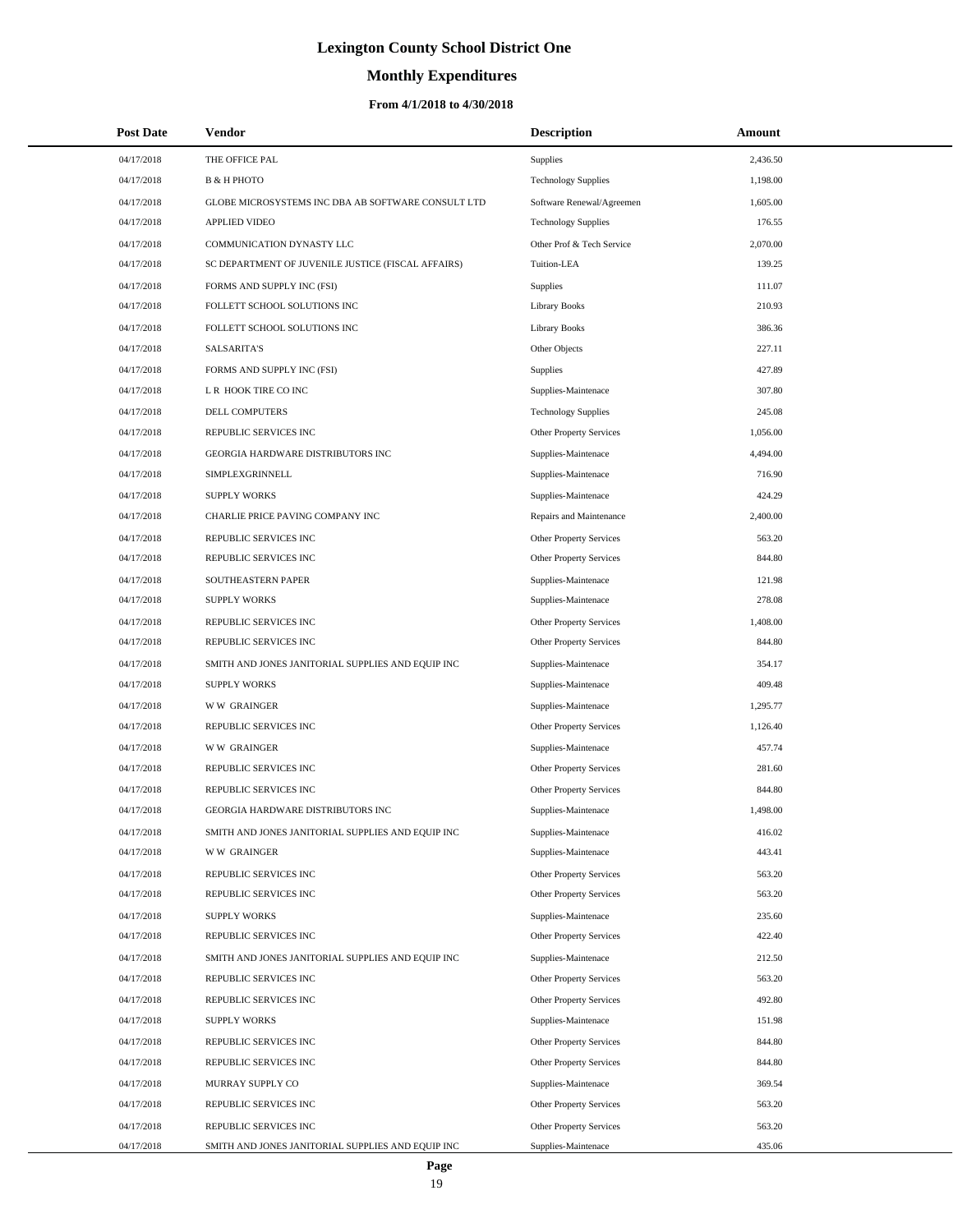# **Monthly Expenditures**

### **From 4/1/2018 to 4/30/2018**

| <b>Post Date</b> | Vendor                                            | <b>Description</b>         | Amount    |
|------------------|---------------------------------------------------|----------------------------|-----------|
| 04/17/2018       | REPUBLIC SERVICES INC                             | Other Property Services    | 563.20    |
| 04/17/2018       | GEORGIA HARDWARE DISTRIBUTORS INC                 | Supplies-Maintenace        | 1,498.00  |
| 04/17/2018       | SMITH AND JONES JANITORIAL SUPPLIES AND EQUIP INC | Supplies-Maintenace        | 677.82    |
| 04/17/2018       | REPUBLIC SERVICES INC                             | Other Property Services    | 844.80    |
| 04/17/2018       | SMITH AND JONES JANITORIAL SUPPLIES AND EQUIP INC | Supplies-Maintenace        | 133.88    |
| 04/17/2018       | REPUBLIC SERVICES INC                             | Other Property Services    | 563.20    |
| 04/17/2018       | SMITH AND JONES JANITORIAL SUPPLIES AND EQUIP INC | Supplies-Maintenace        | 3,630.50  |
| 04/17/2018       | REPUBLIC SERVICES INC                             | Other Property Services    | 563.20    |
| 04/17/2018       | REPUBLIC SERVICES INC                             | Other Property Services    | 563.20    |
| 04/17/2018       | REPUBLIC SERVICES INC                             | Other Property Services    | 563.20    |
| 04/17/2018       | REPUBLIC SERVICES INC                             | Other Property Services    | 563.20    |
| 04/17/2018       | REPUBLIC SERVICES INC                             | Other Property Services    | 563.20    |
| 04/17/2018       | REPUBLIC SERVICES INC                             | Other Property Services    | 563.20    |
| 04/17/2018       | REPUBLIC SERVICES INC                             | Other Property Services    | 563.20    |
| 04/17/2018       | REPUBLIC SERVICES INC                             | Other Property Services    | 563.20    |
| 04/17/2018       | <b>WW GRAINGER</b>                                | Supplies-Maintenace        | 127.12    |
| 04/17/2018       | L R HOOK TIRE CO INC                              | Repairs and Maintenance    | 237.73    |
| 04/17/2018       | REPUBLIC SERVICES INC                             | Other Property Services    | 563.20    |
| 04/17/2018       | SMITH AND JONES JANITORIAL SUPPLIES AND EQUIP INC | Supplies-Maintenace        | 176.33    |
| 04/17/2018       | <b>WW GRAINGER</b>                                | Supplies-Maintenace        | 1,416.53  |
| 04/17/2018       | REPUBLIC SERVICES INC                             | Other Property Services    | 563.20    |
| 04/17/2018       | ARCPOINT OCCUPATIONAL SOLUTIONS LLC DBA AOS       | Other Prof & Tech Service  | 165.12    |
| 04/17/2018       | MANSFIELD OIL CO OF GAINESVILLE INC               | Other Prof & Tech Service  | 1,484.18  |
| 04/17/2018       | DELL COMPUTERS                                    | <b>Technology Supplies</b> | 4,425.11  |
| 04/17/2018       | SEON SYSTEM SALES INC                             | <b>Technology Supplies</b> | 6,377.20  |
| 04/17/2018       | RADIO COMMUNICATION SERVICE INC                   | <b>Technology Supplies</b> | 2,680.35  |
| 04/17/2018       | TOWN OF LEXINGTON                                 | Other Prof & Tech Service  | 7,017.50  |
| 04/17/2018       | WILFONG, MICHAEL BRIAN                            | Other Prof & Tech Service  | 120.00    |
| 04/17/2018       | <b>SIGN A RAMA</b>                                | Printing and Binding       | 1,156.05  |
| 04/17/2018       | THE OFFICE PAL                                    | <b>Supplies</b>            | 181.62    |
| 04/17/2018       | COMMUNICATION MANAGEMENT INC                      | <b>Technology Supplies</b> | 2,362.90  |
| 04/17/2018       | <b>COMPORIUM</b>                                  | Communication              | 165.01    |
| 04/17/2018       | COMMUNICATION MANAGEMENT INC                      | <b>Technology Supplies</b> | 444.91    |
| 04/17/2018       | DIGITAL OFFICE SOLUTIONS INC                      | Repairs and Maintenance    | 1,139.24  |
| 04/17/2018       | CDWG ACCT 305089                                  | Software Renewal/Agreemen  | 989.75    |
| 04/17/2018       | WOOD, MOLLY FEENEY                                | Inst Prog Improvement      | 16,500.00 |
| 04/17/2018       | HOUGHTON MIFFLIN HARCOURT PUBLISHING CO           | <b>Supplies</b>            | 149.70    |
| 04/17/2018       | RIVERBANKS ZOO                                    | Other Prof & Tech Service  | 180.00    |
| 04/17/2018       | THE OFFICE PAL                                    | Supplies                   | 223.20    |
| 04/17/2018       | THE OFFICE PAL                                    | Supplies                   | 193.16    |
| 04/17/2018       | FRANCIS MARION UNIVERSITY                         | Inst Prog Improvement      | 16,000.00 |
| 04/17/2018       | LITERACY FOR LEARNING                             | Inst Prog Improvement      | 720.00    |
| 04/17/2018       | CDWG ACCT 305089                                  | Software Renewal/Agreemen  | 267.50    |
| 04/17/2018       | ALL SQUARE DIGITAL SOLUTIONS INC                  | Technology Equipment D F   | 9,435.26  |
| 04/17/2018       | SCHOOL SPECIALTY INC                              | <b>Supplies</b>            | 107.49    |
| 04/17/2018       | LAKESHORE LEARNING MATERIALS                      | Supplies                   | 404.56    |
| 04/17/2018       | WOOD APPLIED BEHAVIOR CONSULTING                  | <b>Pupil Services</b>      | 2,500.00  |
| 04/17/2018       | SAM ASH MEGASTORES LLC                            | Supplies                   | 8,795.00  |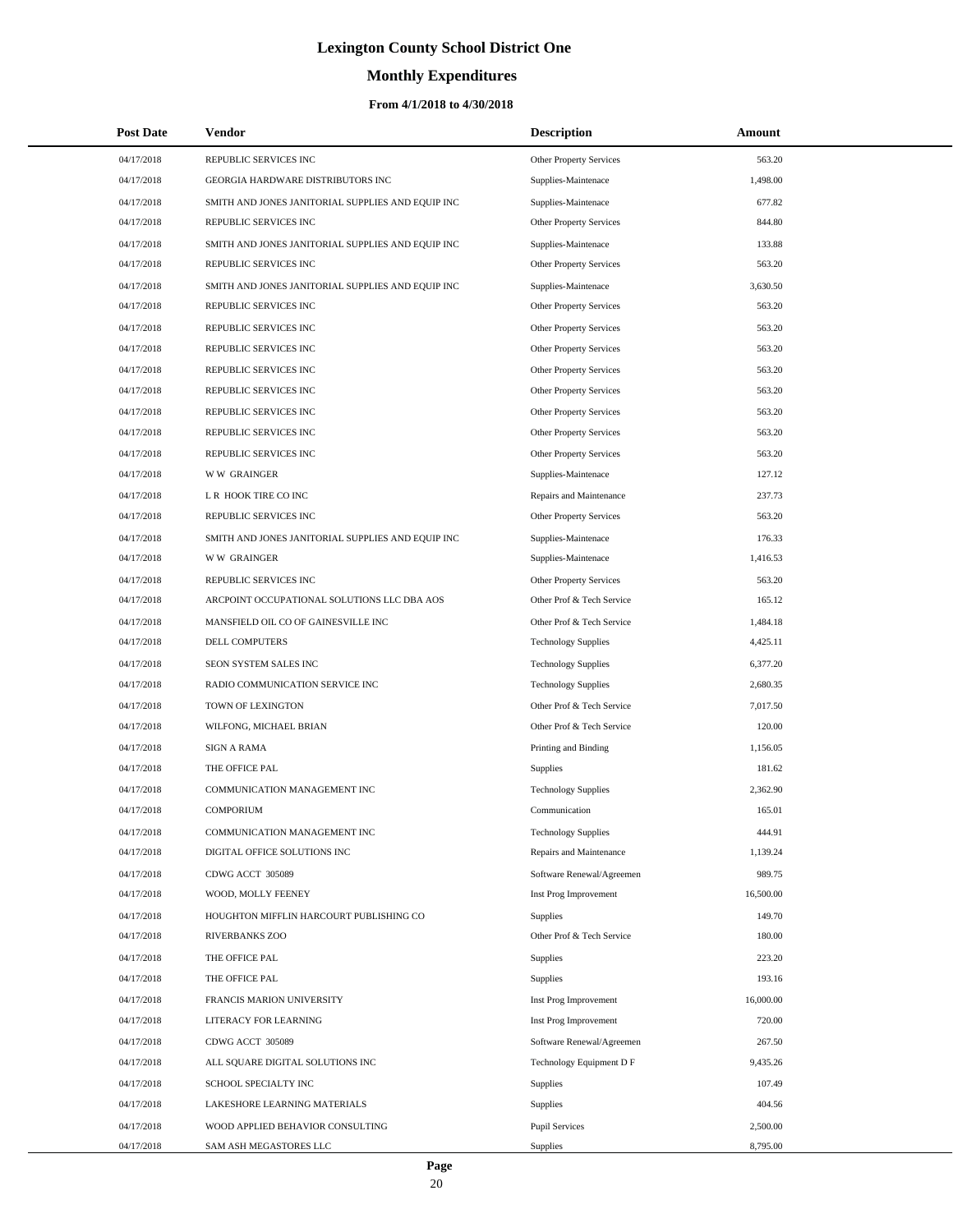# **Monthly Expenditures**

| <b>Post Date</b> | Vendor                                             | <b>Description</b>          | Amount     |
|------------------|----------------------------------------------------|-----------------------------|------------|
| 04/17/2018       | SC DEPARTMENT OF REVENUE (SALES TAX RETURN)        | Supplies                    | 529.20     |
| 04/17/2018       | <b>APPLE INC</b>                                   | <b>Technology Supplies</b>  | 357,337.20 |
| 04/17/2018       | THE OFFICE PAL                                     | Pupil Activity              | 485.96     |
| 04/17/2018       | CDWG ACCT 305089                                   | Pupil Activity              | 321.00     |
| 04/17/2018       | SCHOOL SPECIALTY INC                               | Pupil Activity              | 128.48     |
| 04/17/2018       | SC DEPARTMENT OF REVENUE (SALES TAX RETURN)        | Pupil Activity              | 173.41     |
| 04/17/2018       | THE OFFICE PAL                                     | Pupil Activity              | 2,477.25   |
| 04/17/2018       | THE OFFICE PAL                                     | Pupil Activity              | 100.75     |
| 04/17/2018       | <b>BSN SPORTS</b>                                  | Pupil Activity              | 802.50     |
| 04/17/2018       | MODERN TURF INC                                    | Pupil Activity              | 600.00     |
| 04/17/2018       | STATE DEPARTMENT OF EDUCATION LEX DIST ONEBUS SHOP | Pupil Activity              | 279.37     |
| 04/17/2018       | STATE DEPARTMENT OF EDUCATION LEX DIST ONEBUS SHOP | Pupil Activity              | 116.56     |
| 04/17/2018       | MODERN TURF INC                                    | Pupil Activity              | 300.00     |
| 04/17/2018       | MODERN TURF INC                                    | Pupil Activity              | 175.00     |
| 04/17/2018       | MSC INDUSTRIAL SUPPLY CO                           | Supplies                    | 773.37     |
| 04/18/2018       | ED SMITH LUMBER MILL INC                           | Supplies                    | 500.57     |
| 04/18/2018       | STATE DEPARTMENT OF EDUCATION LEX DIST ONEBUS SHOP | <b>Pupil Transportation</b> | 534.44     |
| 04/18/2018       | LEXINGTON COUNTY SCHOOL DIST 1                     | <b>Pupil Transportation</b> | 576.60     |
| 04/18/2018       | STATE DEPARTMENT OF EDUCATION LEX DIST ONEBUS SHOP | <b>Pupil Transportation</b> | 564.32     |
| 04/18/2018       | STATE DEPARTMENT OF EDUCATION LEX DIST ONEBUS SHOP | <b>Pupil Transportation</b> | 477.40     |
| 04/18/2018       | RASIX COMPUTER CENTER INC DBA ACADEMIC SUPPLIER    | Supplies                    | 496.08     |
| 04/18/2018       | BLICK ART MATERIALS LLC                            | Supplies                    | 442.30     |
| 04/18/2018       | LEXINGTON COUNTY SCHOOL DIST 1                     | <b>Pupil Transportation</b> | 857.46     |
| 04/18/2018       | LEXINGTON COUNTY SCHOOL DIST 1                     | <b>Pupil Transportation</b> | 422.22     |
| 04/18/2018       | LEXINGTON COUNTY SCHOOL DIST 1                     | <b>Pupil Transportation</b> | 1,688.88   |
| 04/18/2018       | <b>SC HOSA</b>                                     | <b>Pupil Transportation</b> | 270.00     |
| 04/18/2018       | <b>SC HOSA</b>                                     | Travel                      | 320.00     |
| 04/18/2018       | LEXINGTON COUNTY SCHOOL DIST 1                     | <b>Pupil Transportation</b> | 868.62     |
| 04/18/2018       | LEXINGTON COUNTY SCHOOL DIST 1                     | <b>Pupil Transportation</b> | 106.02     |
| 04/18/2018       | LEXINGTON COUNTY SCHOOL DIST 1                     | Pupil Transportation        | 126.48     |
| 04/18/2018       | <b>JW PEPPER</b>                                   | Supplies                    | 516.20     |
| 04/18/2018       | FOLLETT SCHOOL SOLUTIONS INC                       | Software Renewal/Agreemen   | 940.49     |
| 04/18/2018       | DELL COMPUTERS                                     | <b>Technology Supplies</b>  | 269.63     |
| 04/18/2018       | FOLLETT SCHOOL SOLUTIONS INC                       | <b>Library Books</b>        | 204.50     |
| 04/18/2018       | FOLLETT SCHOOL SOLUTIONS INC                       | <b>Library Books</b>        | 264.22     |
| 04/18/2018       | MIDLANDS TECHNICAL COLLEGE CONTINUING EDUCATION DI | Other Prof & Tech Service   | 249.00     |
| 04/18/2018       | <b>WW GRAINGER</b>                                 | Supplies-Maintenace         | 185.11     |
| 04/18/2018       | <b>WW GRAINGER</b>                                 | Supplies-Maintenace         | 1,561.59   |
| 04/18/2018       | REPUBLIC SERVICES INC                              | Other Property Services     | 831.39     |
| 04/18/2018       | <b>WW GRAINGER</b>                                 | Supplies-Maintenace         | 636.22     |
| 04/18/2018       | SUBURBAN PROPANE                                   | Energy                      | 493.30     |
| 04/18/2018       | SOUTHEASTERN PAPER                                 | Supplies-Maintenace         | 533.66     |
| 04/18/2018       | REPUBLIC SERVICES INC                              | Other Property Services     | 1,662.78   |
| 04/18/2018       | SOUTHEASTERN PAPER                                 | Supplies-Maintenace         | 333.84     |
| 04/18/2018       | SOUTHEASTERN PAPER                                 | Supplies-Maintenace         | 498.19     |
| 04/18/2018       | SOUTHEASTERN PAPER                                 | Supplies-Maintenace         | 609.90     |
| 04/18/2018       | <b>WW GRAINGER</b>                                 | Supplies-Maintenace         | 237.77     |
| 04/18/2018       | SMITH AND JONES JANITORIAL SUPPLIES AND EQUIP INC  | Supplies-Maintenace         | 186.80     |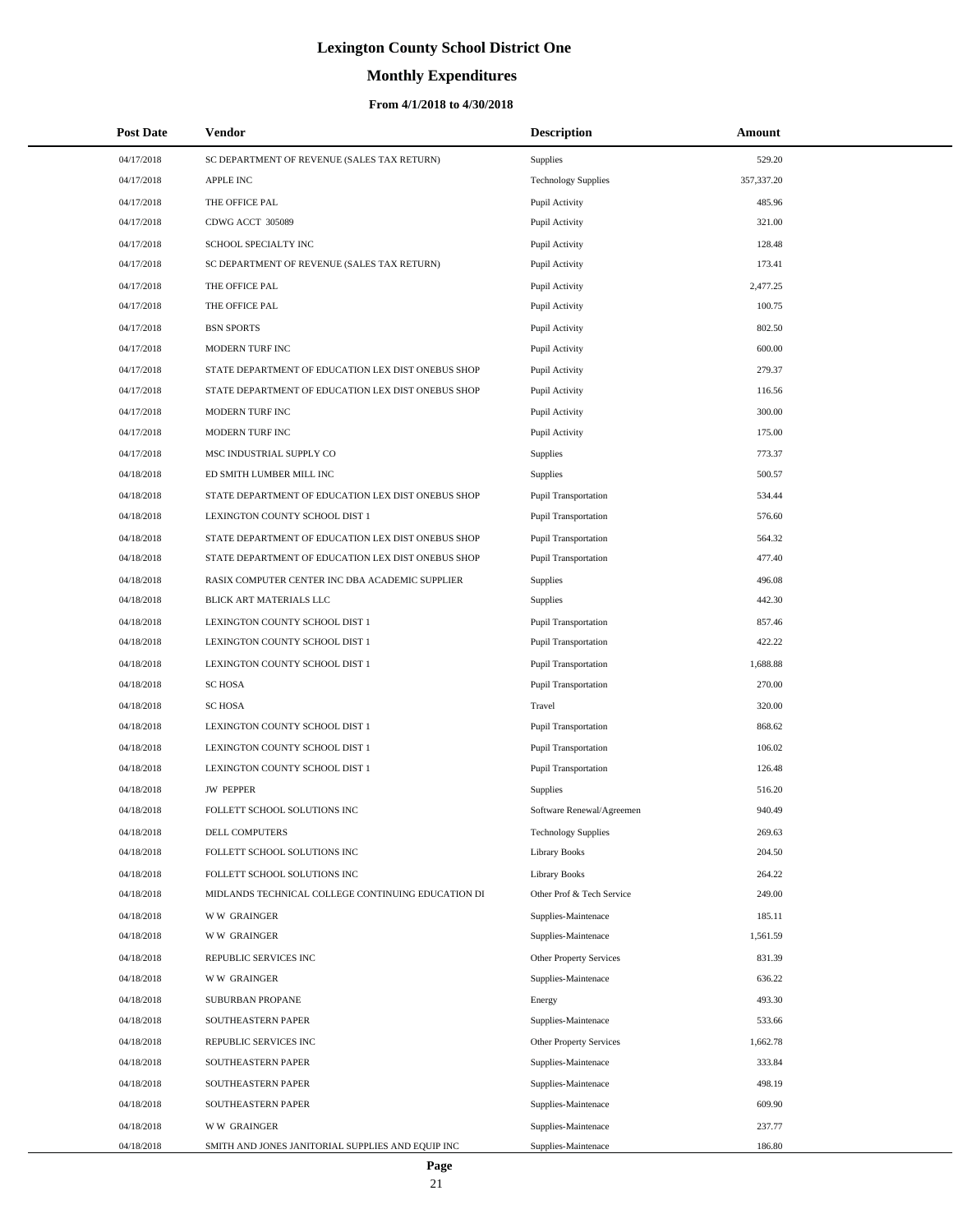# **Monthly Expenditures**

### **From 4/1/2018 to 4/30/2018**

| <b>Post Date</b> | Vendor                                             | <b>Description</b>          | Amount   |
|------------------|----------------------------------------------------|-----------------------------|----------|
| 04/18/2018       | <b>WW GRAINGER</b>                                 | Supplies-Maintenace         | 499.47   |
| 04/18/2018       | SOUTHEASTERN PAPER                                 | Supplies-Maintenace         | 381.19   |
| 04/18/2018       | <b>WW GRAINGER</b>                                 | Supplies-Maintenace         | 101.52   |
| 04/18/2018       | <b>WW GRAINGER</b>                                 | Supplies-Maintenace         | 578.99   |
| 04/18/2018       | GRAYBAR ELECTRIC CO INC                            | Supplies-Maintenace         | 532.33   |
| 04/18/2018       | SOUTHEASTERN PAPER                                 | Supplies-Maintenace         | 381.19   |
| 04/18/2018       | <b>WW GRAINGER</b>                                 | Supplies-Maintenace         | 875.02   |
| 04/18/2018       | ZINGERS FENCING LLC                                | Repairs and Maintenance     | 3,917.00 |
| 04/18/2018       | SOUTHEASTERN PAPER                                 | Supplies-Maintenace         | 381.19   |
| 04/18/2018       | <b>WW GRAINGER</b>                                 | Supplies-Maintenace         | 128.19   |
| 04/18/2018       | COLLINS, STEPHEN M                                 | Other Prof & Tech Service   | 120.00   |
| 04/18/2018       | WEBSTER, KRISTIN TAYLOR                            | Other Prof & Tech Service   | 120.00   |
| 04/18/2018       | <b>READABLE INK</b>                                | Other Prof & Tech Service   | 920.00   |
| 04/18/2018       | FOLLETT SCHOOL SOLUTIONS INC                       | Supplies                    | 5,046.47 |
| 04/18/2018       | <b>BOOKSOURCE</b>                                  | Supplies                    | 3,284.43 |
| 04/18/2018       | <b>HEINEMANN</b>                                   | Supplies                    | 895.00   |
| 04/18/2018       | <b>SCHOLASTIC INC</b>                              | <b>Supplies</b>             | 3,997.09 |
| 04/18/2018       | ENTERPRISE LEASING COMPANY SOUTHEAST               | <b>Pupil Transportation</b> | 609.90   |
| 04/18/2018       | <b>SCHOSA</b>                                      | <b>Pupil Transportation</b> | 540.00   |
| 04/18/2018       | MOORE MEDICAL CORP                                 | Supplies                    | 1,687.80 |
| 04/18/2018       | LEXINGTON COUNTY SCHOOL DIST 1                     | <b>Pupil Transportation</b> | 424.08   |
| 04/18/2018       | NATIONAL CAREER DEVELOPMENT ASSOCIATION            | Travel                      | 450.00   |
| 04/18/2018       | SMARTPHONE MEDIC LLC                               | Pupil Activity              | 198.00   |
| 04/18/2018       | SMARTPHONE MEDIC LLC                               | Pupil Activity              | 545.00   |
| 04/18/2018       | ALMIGHTEES SCREEN PRINTING                         | Pupil Activity              | 397.83   |
| 04/18/2018       | STATE DEPARTMENT OF EDUCATION LEX DIST ONEBUS SHOP | Pupil Activity              | 268.34   |
| 04/18/2018       | STATE DEPARTMENT OF EDUCATION LEX DIST ONEBUS SHOP | Pupil Activity              | 174.59   |
| 04/18/2018       | T AND T SPORTS                                     | Pupil Activity              | 2,384.82 |
| 04/18/2018       | STATE DEPARTMENT OF EDUCATION LEX DIST ONEBUS SHOP | Pupil Activity              | 100.19   |
| 04/18/2018       | STATE DEPARTMENT OF EDUCATION LEX DIST ONEBUS SHOP | Pupil Activity              | 116.56   |
| 04/18/2018       | STATE DEPARTMENT OF EDUCATION LEX DIST ONEBUS SHOP | Pupil Activity              | 537.29   |
| 04/18/2018       | GREAT AMERICAN OPPORTUNITIES SAVINGS               | Pupil Activity              | 4,582.40 |
| 04/19/2018       | <b>GUMDROP BOOKS</b>                               | Supplies                    | 222.39   |
| 04/19/2018       | FORMS AND SUPPLY INC (FSI)                         | Supplies                    | 119.51   |
| 04/19/2018       | WYNDHAM GRAND CHICAGO RIVERFRONT                   | Travel                      | 1,263.22 |
| 04/19/2018       | <b>EMPLOYEE</b>                                    | Travel                      | 226.18   |
| 04/19/2018       | SCHOOL SPECIALTY INC                               | <b>Supplies</b>             | 127.20   |
| 04/19/2018       | <b>GUMDROP BOOKS</b>                               | <b>Library Books</b>        | 622.26   |
| 04/19/2018       | EMPLOYEE                                           | Travel                      | 202.74   |
| 04/19/2018       | <b>EMPLOYEE</b>                                    | Travel                      | 205.44   |
| 04/19/2018       | <b>EMPLOYEE</b>                                    | Travel                      | 146.06   |
| 04/19/2018       | <b>EMPLOYEE</b>                                    | Travel                      | 125.35   |
| 04/19/2018       | <b>EMPLOYEE</b>                                    | Travel                      | 110.09   |
| 04/19/2018       | <b>EMPLOYEE</b>                                    | Travel                      | 121.86   |
| 04/19/2018       | <b>BOBCAT OF COLUMBIA</b>                          | Supplies-Maintenace         | 694.42   |
| 04/19/2018       | TMS TOTAL MAINTENANCE SOLUTIONS                    | Supplies-Maintenace         | 176.66   |
| 04/19/2018       | CK PARTS LLC                                       | Repairs and Maintenance     | 1,474.19 |
| 04/19/2018       | TMS TOTAL MAINTENANCE SOLUTIONS                    | Supplies-Maintenace         | 641.21   |

 $\overline{a}$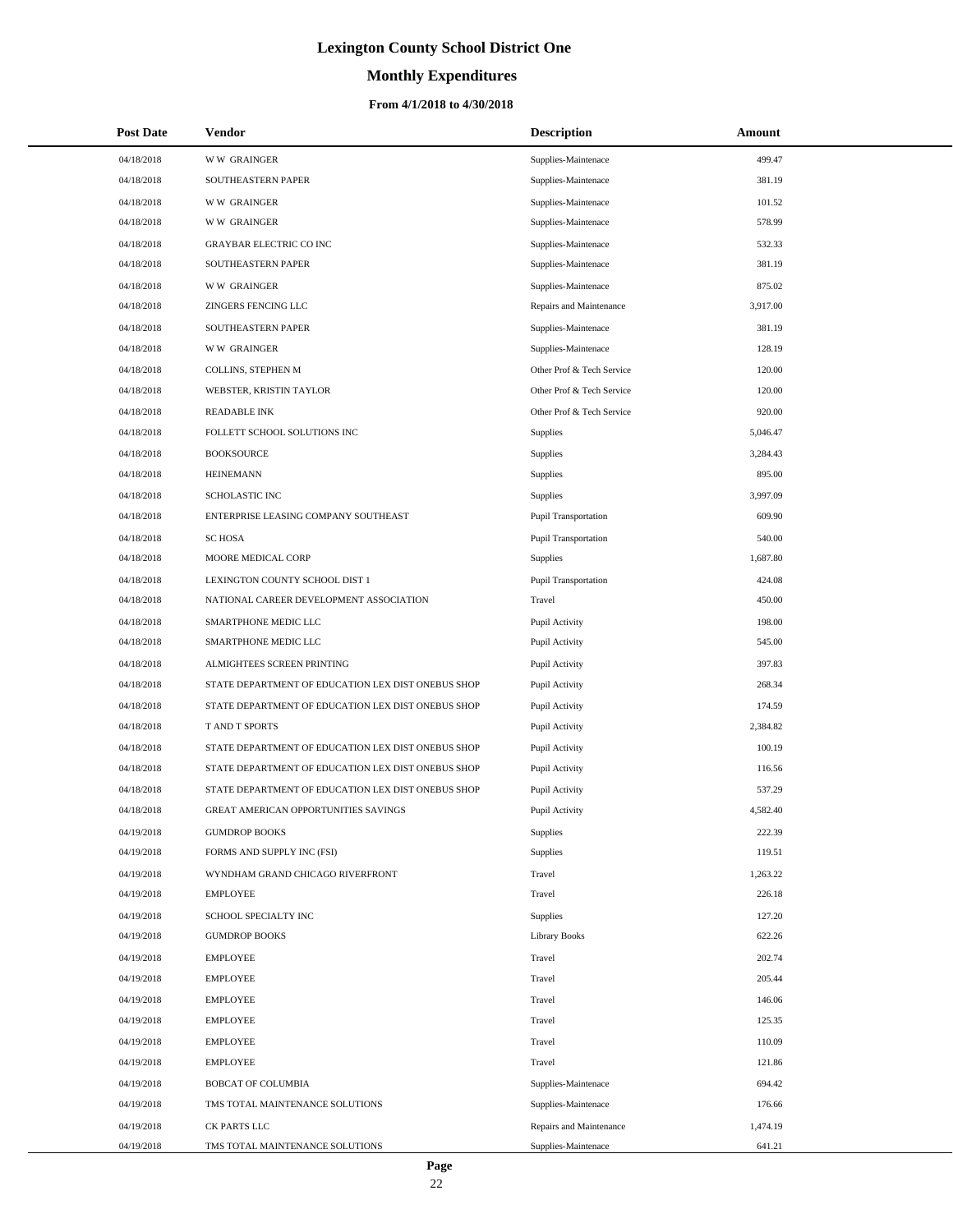# **Monthly Expenditures**

### **From 4/1/2018 to 4/30/2018**

| <b>Post Date</b> | Vendor                                            | <b>Description</b>             | Amount    |  |
|------------------|---------------------------------------------------|--------------------------------|-----------|--|
| 04/19/2018       | TMS TOTAL MAINTENANCE SOLUTIONS                   | Supplies-Maintenace            | 180.27    |  |
| 04/19/2018       | TMS TOTAL MAINTENANCE SOLUTIONS                   | Supplies-Maintenace            | 255.95    |  |
| 04/19/2018       | <b>EMPLOYEE</b>                                   | Travel                         | 139.52    |  |
| 04/19/2018       | <b>EMPLOYEE</b>                                   | Travel                         | 209.66    |  |
| 04/19/2018       | COLLINS, STEPHEN M                                | Other Prof & Tech Service      | 120.00    |  |
| 04/19/2018       | DUBARD, ARCADEUS JEROME                           | Other Prof & Tech Service      | 120.00    |  |
| 04/19/2018       | MCMANUS, JOHN-PATRICK A.                          | Other Prof & Tech Service      | 120.00    |  |
| 04/19/2018       | MAJOR BUSINESS MACHINES                           | Repairs and Maintenance        | 125.00    |  |
| 04/19/2018       | <b>EMPLOYEE</b>                                   | Travel                         | 119.36    |  |
| 04/19/2018       | <b>GROVE MEDICAL</b>                              | Supplies                       | 280.13    |  |
| 04/19/2018       | SCHOOL SPECIALTY INC                              | Supplies                       | 631.94    |  |
| 04/19/2018       | SCHOOL SPECIALTY INC                              | Supplies                       | 995.65    |  |
| 04/19/2018       | DAVIS FRAWLEY LLC TRUST ACCOUNT                   | Land                           | 10,000.00 |  |
| 04/19/2018       | THE EDUCATIONAL GROUP INC                         | Other Prof & Tech Service      | 4,400.00  |  |
| 04/19/2018       | <b>EMPLOYEE</b>                                   | Travel                         | 346.73    |  |
| 04/19/2018       | VILLAGE SQUARE THEATRE                            | Pupil Activity                 | 300.00    |  |
| 04/19/2018       | LEXINGTON TECHNOLOGY CENTER                       | Pupil Act-Fee/Collection Refnd | 180.00    |  |
| 04/19/2018       | <b>BSN SPORTS</b>                                 | Pupil Activity                 | 145.52    |  |
| 04/19/2018       | PALMETTO SPORTS FLOORS LLC                        | Pupil Activity                 | 499.99    |  |
| 04/19/2018       | <b>BSN SPORTS</b>                                 | Pupil Activity                 | 938.93    |  |
| 04/19/2018       | RIDDELL / ALL AMERICAN                            | Pupil Activity                 | 488.61    |  |
| 04/19/2018       | GRAY COLLEGIATE ACADEMY                           | Pupil Activity                 | 270.00    |  |
| 04/20/2018       | THE OFFICE PAL                                    | Supplies                       | 1,555.11  |  |
| 04/20/2018       | FORMS AND SUPPLY INC (FSI)                        | Supplies                       | 125.62    |  |
| 04/20/2018       | CHILD 1ST PUBLICATIONS LLC                        | Supplies                       | 407.15    |  |
| 04/20/2018       | THE OFFICE PAL                                    | Supplies                       | 1,900.57  |  |
| 04/20/2018       | FRANKLIN COVEY                                    | Supplies                       | 1,842.02  |  |
| 04/20/2018       | THE OFFICE PAL                                    | Supplies                       | 202.47    |  |
| 04/20/2018       | THE OFFICE PAL                                    | Supplies                       | 768.50    |  |
| 04/20/2018       | <b>BUSINESS SERVICES</b>                          | Supplies                       | 802.46    |  |
| 04/20/2018       | THE OFFICE PAL                                    | Supplies                       | 218.32    |  |
| 04/20/2018       | <b>CAROWINDS</b>                                  | Pupil Transportation           | 2,730.67  |  |
| 04/20/2018       | BLICK ART MATERIALS LLC                           | Supplies                       | 315.37    |  |
| 04/20/2018       | THE OFFICE PAL                                    | Supplies                       | 459.00    |  |
| 04/20/2018       | MSC INDUSTRIAL SUPPLY CO                          | Supplies                       | 148.73    |  |
| 04/20/2018       | THE OFFICE PAL                                    | Supplies                       | 210.78    |  |
| 04/20/2018       | FRANKLIN COVEY                                    | Supplies                       | 1,000.00  |  |
| 04/20/2018       | CAROLINA OFFICE EQUIPMENT                         | Supplies                       | 706.20    |  |
| 04/20/2018       | SUBURBAN PROPANE                                  | Energy                         | 1,227.35  |  |
| 04/20/2018       | <b>BSN SPORTS</b>                                 | Supplies-Maintenace            | 1,219.80  |  |
| 04/20/2018       | <b>INTERSTATE SOLUTIONS</b>                       | Supplies-Maintenace            | 248.24    |  |
| 04/20/2018       | <b>BARNES PROPANE</b>                             | Energy                         | 834.18    |  |
| 04/20/2018       | <b>INTERIOR ELEMENTS LLC</b>                      | Supplies-Maintenace            | 4,089.96  |  |
| 04/20/2018       | <b>CUMMINS ATLANTIC</b>                           | Repairs and Maintenance        | 888.05    |  |
| 04/20/2018       | SMITH AND JONES JANITORIAL SUPPLIES AND EQUIP INC | Supplies-Maintenace            | 3,081.60  |  |
| 04/20/2018       | AZURA INVESTIGATIONS LLC                          | Other Prof & Tech Service      | 11,888.00 |  |
| 04/20/2018       | APPLE INC                                         | <b>Technology Supplies</b>     | 4,416.96  |  |
| 04/20/2018       | CDWG ACCT 305089                                  | Software Renewal/Agreemen      | 3,920.00  |  |

 $\overline{a}$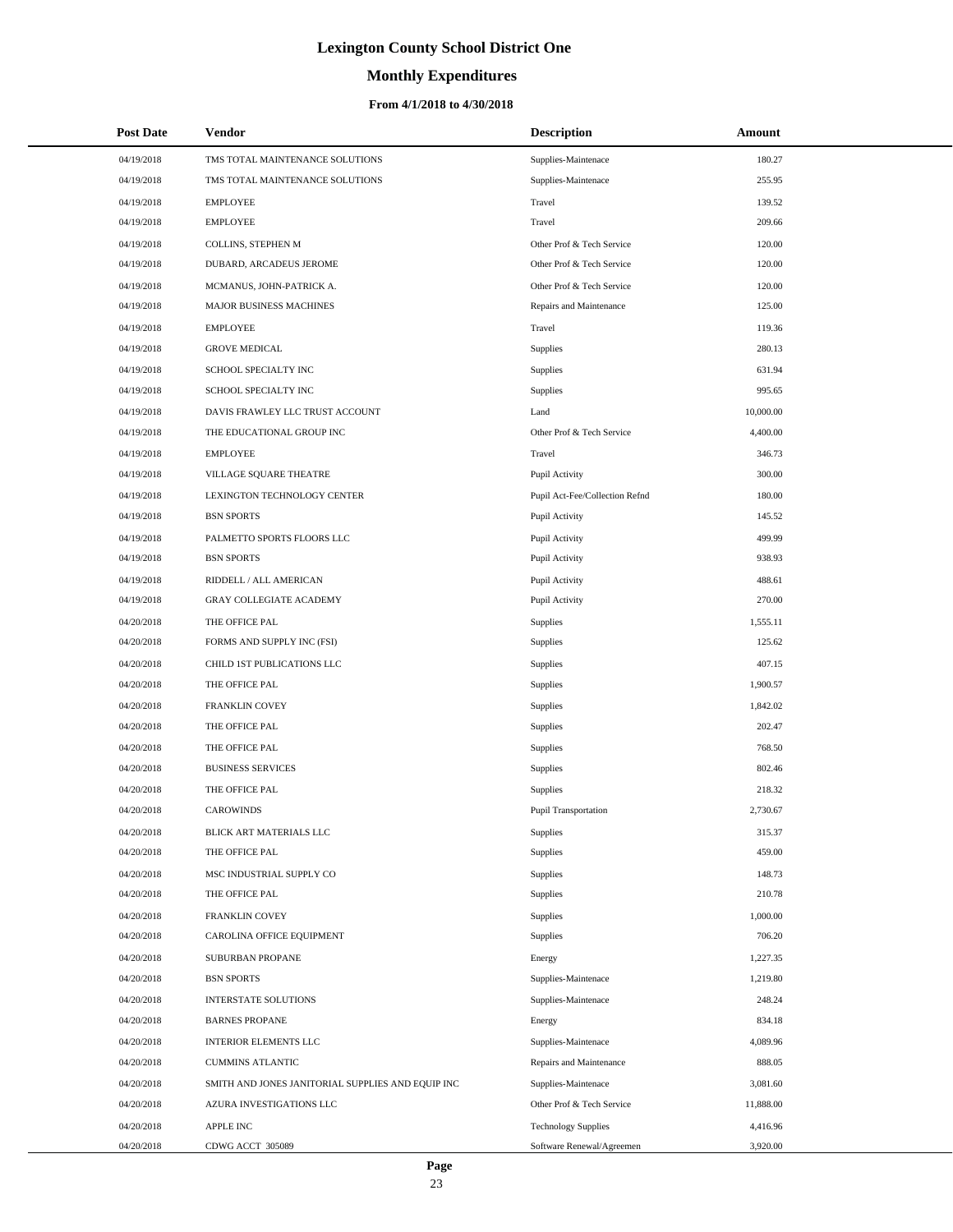# **Monthly Expenditures**

### **From 4/1/2018 to 4/30/2018**

| <b>Post Date</b> | Vendor                                          | <b>Description</b>            | Amount     |  |
|------------------|-------------------------------------------------|-------------------------------|------------|--|
| 04/20/2018       | SC DEPARTMENT OF REVENUE (SALES TAX RETURN)     | Software Renewal/Agreemen     | 274.40     |  |
| 04/20/2018       | FORMS AND SUPPLY INC (FSI)                      | <b>Supplies</b>               | 311.55     |  |
| 04/20/2018       | UNIFIED AV SYSTEMS INC DBA MULTI MEDIA SERVICES | <b>Technology Supplies</b>    | 138.03     |  |
| 04/20/2018       | FORMS AND SUPPLY INC (FSI)                      | Supplies                      | 129.78     |  |
| 04/20/2018       | FORMS AND SUPPLY INC (FSI)                      | Supplies                      | 553.56     |  |
| 04/20/2018       | <b>HEINEMANN</b>                                | Supplies                      | 133.00     |  |
| 04/20/2018       | <b>HEINEMANN</b>                                | Supplies                      | 1,159.33   |  |
| 04/20/2018       | FRONTLINE TECHNOLOGIES GROUP LLC                | Software Renewal/Agreemen     | 5,516.56   |  |
| 04/20/2018       | LEACH, DEBRA                                    | Inst Prog Improvement         | 4,000.00   |  |
| 04/20/2018       | IT-OLOGY                                        | Inst Prog Improvement         | 900.00     |  |
| 04/20/2018       | CAROLINA BIOLOGICAL SUPPLY CO                   | <b>Supplies</b>               | 219.39     |  |
| 04/20/2018       | SC DEPARTMENT OF REVENUE (SALES TAX RETURN)     | Supplies                      | 730.99     |  |
| 04/20/2018       | STUDICA INC                                     | Supplies                      | 10,641.70  |  |
| 04/20/2018       | SCHOOL SPECIALTY INC                            | Supplies                      | 525.16     |  |
| 04/20/2018       | <b>APPLE INC</b>                                | <b>Technology Supplies</b>    | 8,132.00   |  |
| 04/20/2018       | THOMPSON TURNER CONSTRUCTION                    | Improv Other Than Bldg        | 265,916.51 |  |
| 04/20/2018       | WORLDPOINT CORPORATE HEADQUARTERS               | Pupil Activity                | 373.30     |  |
| 04/20/2018       | CAROLINA BIOLOGICAL SUPPLY CO                   | Pupil Activity                | 274.46     |  |
| 04/20/2018       | CAROLINA BIOLOGICAL SUPPLY CO                   | Pupil Activity                | 125.14     |  |
| 04/20/2018       | <b>NEFF</b>                                     | Pupil Activity                | 185.25     |  |
| 04/23/2018       | RASIX COMPUTER CENTER INC DBA ACADEMIC SUPPLIER | Supplies                      | 118.71     |  |
| 04/23/2018       | FORMS AND SUPPLY INC (FSI)                      | Supplies                      | 1,726.98   |  |
| 04/23/2018       | MOTOROLA SOLUTIONS                              | Supplies                      | 211.91     |  |
| 04/23/2018       | PRESENTATION SYSTEMS SOUTH INC                  | <b>Technology Supplies</b>    | 5,445.23   |  |
| 04/23/2018       | FORMS AND SUPPLY INC (FSI)                      | <b>Supplies</b>               | 380.39     |  |
| 04/23/2018       | RASIX COMPUTER CENTER INC DBA ACADEMIC SUPPLIER | Supplies                      | 1,004.34   |  |
| 04/23/2018       | FORMS AND SUPPLY INC (FSI)                      | Supplies                      | 1,439.15   |  |
| 04/23/2018       | RASIX COMPUTER CENTER INC DBA ACADEMIC SUPPLIER | Supplies                      | 383.11     |  |
| 04/23/2018       | FORMS AND SUPPLY INC (FSI)                      | Supplies                      | 2,050.83   |  |
| 04/23/2018       | RASIX COMPUTER CENTER INC DBA ACADEMIC SUPPLIER | Supplies                      | 557.04     |  |
| 04/23/2018       | RASIX COMPUTER CENTER INC DBA ACADEMIC SUPPLIER | Supplies                      | 118.71     |  |
| 04/23/2018       | RASIX COMPUTER CENTER INC DBA ACADEMIC SUPPLIER | Supplies                      | 2,044.84   |  |
| 04/23/2018       | CAMCOR                                          | <b>Technology Supplies</b>    | 290.00     |  |
| 04/23/2018       | FORMS AND SUPPLY INC (FSI)                      | Supplies                      | 5,700.11   |  |
| 04/23/2018       | FORMS AND SUPPLY INC (FSI)                      | Supplies                      | 112.62     |  |
| 04/23/2018       | NEOPOST USA INC                                 | Supplies                      | 358.24     |  |
| 04/23/2018       | FORESTRY SUPPLIERS INC                          | Supplies                      | 665.60     |  |
| 04/23/2018       | FORMS AND SUPPLY INC (FSI)                      | Supplies                      | 177.83     |  |
| 04/23/2018       | <b>MBM CORP</b>                                 | Supplies                      | 3,509.17   |  |
| 04/23/2018       | <b>SC HOSA</b>                                  | <b>Pupil Transportation</b>   | 450.00     |  |
| 04/23/2018       | SCHOOL SPECIALTY INC                            | Supplies                      | 234.65     |  |
| 04/23/2018       | RASIX COMPUTER CENTER INC DBA ACADEMIC SUPPLIER | Supplies                      | 2,854.40   |  |
| 04/23/2018       | PALMETTO HEALTH ALLIANCE                        | <b>Instructional Services</b> | 125.00     |  |
| 04/23/2018       | <b>EMPLOYEE</b>                                 | Supplies                      | 117.38     |  |
| 04/23/2018       | <b>LRADAC</b>                                   | Other Prof & Tech Service     | 3,914.25   |  |
| 04/23/2018       | THE TROPHY & AWARDS CENTER                      | Supplies                      | 428.00     |  |
| 04/23/2018       | CERTIFIED TRANSLATION SERVICES                  | Other Prof & Tech Service     | 130.02     |  |
| 04/23/2018       | FORMS AND SUPPLY INC (FSI)                      | Supplies                      | 115.13     |  |

÷.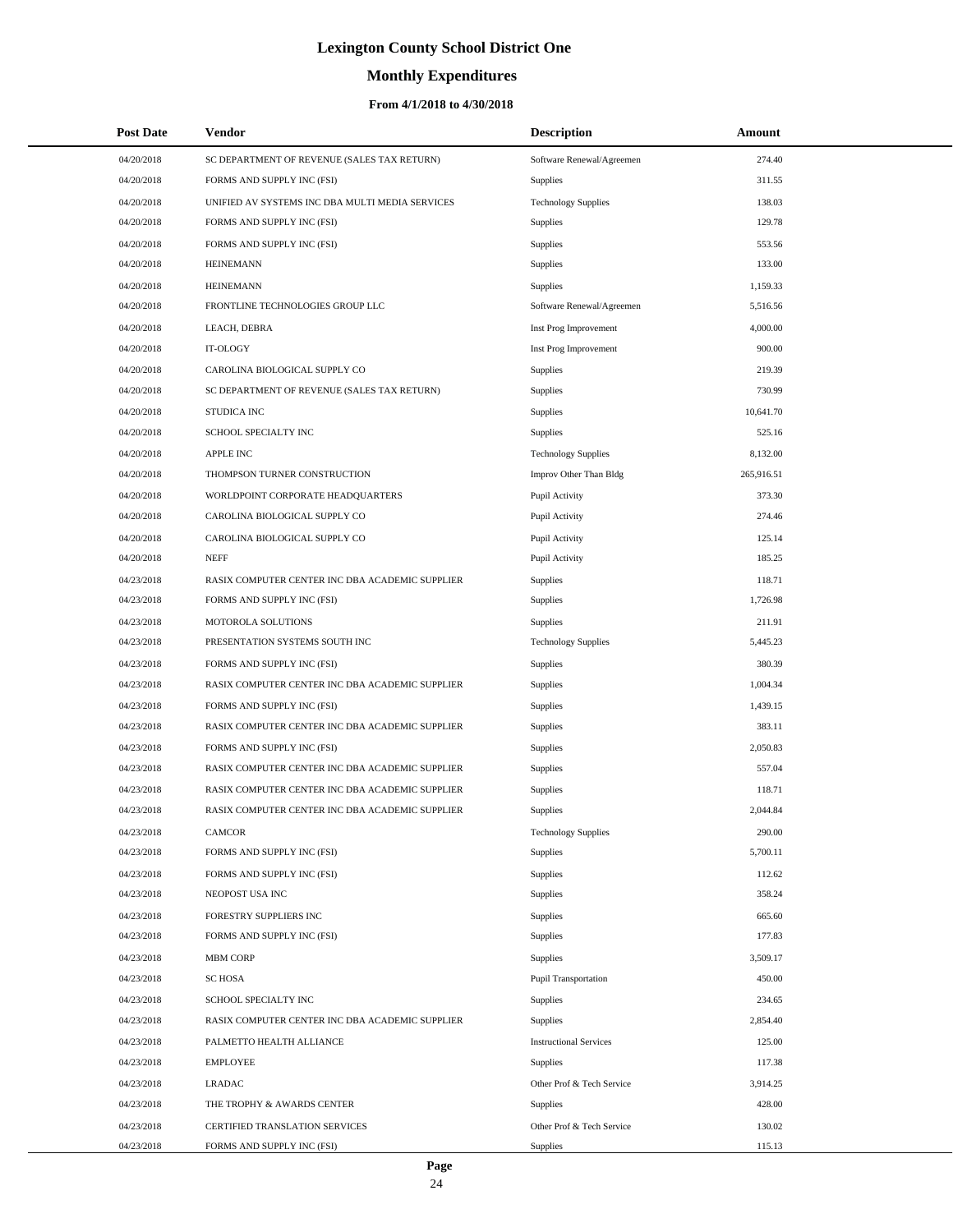# **Monthly Expenditures**

| <b>Post Date</b> | Vendor                                             | <b>Description</b>            | <b>Amount</b> |
|------------------|----------------------------------------------------|-------------------------------|---------------|
| 04/23/2018       | FORMS AND SUPPLY INC (FSI)                         | Supplies                      | 2,302.64      |
| 04/23/2018       | THE OFFICE PAL                                     | Supplies-Maintenace           | 372.21        |
| 04/23/2018       | <b>CARTS PLUS</b>                                  | Supplies-Maintenace           | 1,280.79      |
| 04/23/2018       | <b>NAPA AUTO PARTS</b>                             | Supplies-Maintenace           | 120.76        |
| 04/23/2018       | SOUTHEASTERN PAPER                                 | Supplies-Maintenace           | 3,252.80      |
| 04/23/2018       | <b>WW GRAINGER</b>                                 | Supplies-Maintenace           | 110.85        |
| 04/23/2018       | <b>NAPA AUTO PARTS</b>                             | Supplies-Maintenace           | 120.76        |
| 04/23/2018       | <b>SOUTHEASTERN PAPER</b>                          | Supplies-Maintenace           | 915.33        |
| 04/23/2018       | PALMETTO PLAYGROUNDS LLC                           | Supplies-Maintenace           | 532.86        |
| 04/23/2018       | PALMETTO PLAYGROUNDS LLC                           | Supplies-Maintenace           | 160.50        |
| 04/23/2018       | NAPA AUTO PARTS                                    | Supplies-Maintenace           | 120.76        |
| 04/23/2018       | THYSSENKRUPP ELEVATOR                              | Repairs and Maintenance       | 960.34        |
| 04/23/2018       | <b>WW GRAINGER</b>                                 | Supplies-Maintenace           | 317.79        |
| 04/23/2018       | PALMETTO PLAYGROUNDS LLC                           | Supplies-Maintenace           | 160.50        |
| 04/23/2018       | SOUTHEASTERN PAPER                                 | Supplies-Maintenace           | 667.68        |
| 04/23/2018       | <b>NAPA AUTO PARTS</b>                             | Supplies-Maintenace           | 120.76        |
| 04/23/2018       | STATE DEPARTMENT OF EDUCATION LEX DIST ONEBUS SHOP | Pupil Transportation          | 6,867.26      |
| 04/23/2018       | MIDLANDS EXAMS AND DRUG SCREENING                  | Other Prof & Tech Service     | 1,210.00      |
| 04/23/2018       | MIXON, CHRISTOPHER DOUGLAS                         | Other Prof & Tech Service     | 120.00        |
| 04/23/2018       | PINE PRESS OF LEXINGTON INC                        | Printing and Binding          | 538.15        |
| 04/23/2018       | LEXINGTON PRINTING LLC                             | Printing and Binding          | 882.75        |
| 04/23/2018       | CARAHSOFT TECHNOLOGY CORP                          | Software Renewal/Agreemen     | 12,308.27     |
| 04/23/2018       | SC DEPARTMENT OF REVENUE (SALES TAX RETURN)        | Software Renewal/Agreemen     | 861.58        |
| 04/23/2018       | FORMS AND SUPPLY INC (FSI)                         | Supplies                      | 501.61        |
| 04/23/2018       | <b>APPLE INC</b>                                   | <b>Technology Supplies</b>    | 801.43        |
| 04/23/2018       | REALLY GOOD STUFF                                  | Supplies                      | 675.36        |
| 04/23/2018       | KURTZ BROS DBA BENDER BURKOT                       | Supplies                      | 2,058.42      |
| 04/23/2018       | PRESENTATION SYSTEMS SOUTH INC                     | Supplies                      | 1,375.71      |
| 04/23/2018       | SC DEPARTMENT OF REVENUE (SALES TAX RETURN)        | <b>Supplies</b>               | 163.14        |
| 04/23/2018       | FORMS AND SUPPLY INC (FSI)                         | Supplies                      | 408.93        |
| 04/23/2018       | THE PARENT INSTITUTE                               | Supplies                      | 1,438.00      |
| 04/23/2018       | STATE DEPARTMENT OF EDUCATION LEX DIST ONEBUS SHOP | <b>Pupil Transportation</b>   | 535.72        |
| 04/23/2018       | STATE DEPARTMENT OF EDUCATION LEX DIST ONEBUS SHOP | Pupil Transportation          | 297.60        |
| 04/23/2018       | FOREST LAKE TRAVEL                                 | Pupil Transportation          | 3,632.00      |
| 04/23/2018       | <b>FOREST LAKE TRAVEL</b>                          | Travel                        | 908.00        |
| 04/23/2018       | NANCY K PERRY CHILDREN'S SHELTER                   | <b>Instructional Services</b> | 270.00        |
| 04/23/2018       | STATE DEPARTMENT OF EDUCATION LEX DIST ONEBUS SHOP | Pupil Transportation          | 1,037.88      |
| 04/23/2018       | STATE DEPARTMENT OF EDUCATION LEX DIST ONEBUS SHOP | Pupil Transportation          | 1,752.12      |
| 04/23/2018       | STATE DEPARTMENT OF EDUCATION LEX DIST ONEBUS SHOP | <b>Pupil Transportation</b>   | 2,623.84      |
| 04/23/2018       | USI EDUCATION AND GOVERNMENT SALES                 | <b>Supplies</b>               | 162.85        |
| 04/23/2018       | WINTHROP UNIVERSITY                                | Inst Prog Improvement         | 1,650.00      |
| 04/23/2018       | SCHOOL SPECIALTY INC                               | <b>Supplies</b>               | 319.40        |
| 04/23/2018       | KAPLAN EARLY LEARNING COMPANY                      | Supplies                      | 127.16        |
| 04/23/2018       | ROCHESTER 100 INC                                  | Supplies                      | 156.25        |
| 04/23/2018       | RASIX COMPUTER CENTER INC DBA ACADEMIC SUPPLIER    | <b>Supplies</b>               | 2,809.04      |
| 04/23/2018       | CLARK POWELL ASSOCIATES INC                        | <b>Technology Supplies</b>    | 9,480.20      |
| 04/23/2018       | RASIX COMPUTER CENTER INC DBA ACADEMIC SUPPLIER    | <b>Supplies</b>               | 106.96        |
| 04/23/2018       | RASIX COMPUTER CENTER INC DBA ACADEMIC SUPPLIER    | Supplies                      | 106.96        |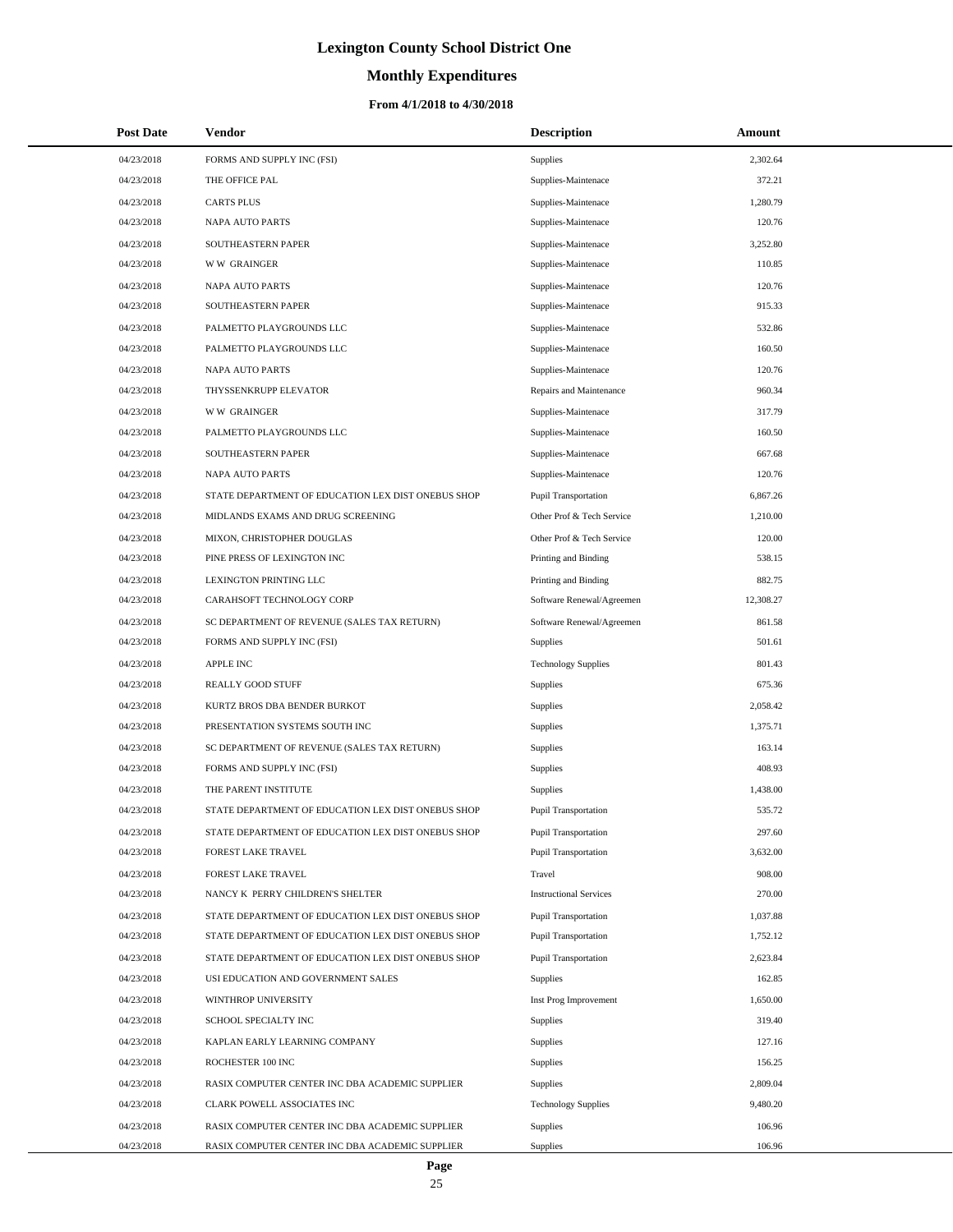# **Monthly Expenditures**

### **From 4/1/2018 to 4/30/2018**

| <b>Post Date</b> | <b>Vendor</b>                                   | <b>Description</b>        | Amount   |
|------------------|-------------------------------------------------|---------------------------|----------|
| 04/23/2018       | RASIX COMPUTER CENTER INC DBA ACADEMIC SUPPLIER | Supplies                  | 106.96   |
| 04/23/2018       | RASIX COMPUTER CENTER INC DBA ACADEMIC SUPPLIER | Supplies                  | 106.96   |
| 04/23/2018       | RASIX COMPUTER CENTER INC DBA ACADEMIC SUPPLIER | Supplies                  | 106.96   |
| 04/23/2018       | <b>GENERAL SALES COMPANY</b>                    | Equipment - Nonexpendable | 7,334.84 |
| 04/23/2018       | RASIX COMPUTER CENTER INC DBA ACADEMIC SUPPLIER | Supplies                  | 106.96   |
| 04/23/2018       | RASIX COMPUTER CENTER INC DBA ACADEMIC SUPPLIER | Supplies                  | 106.96   |
| 04/23/2018       | RASIX COMPUTER CENTER INC DBA ACADEMIC SUPPLIER | Supplies                  | 106.96   |
| 04/23/2018       | RASIX COMPUTER CENTER INC DBA ACADEMIC SUPPLIER | Supplies                  | 106.96   |
| 04/23/2018       | RASIX COMPUTER CENTER INC DBA ACADEMIC SUPPLIER | Supplies                  | 106.96   |
| 04/23/2018       | RASIX COMPUTER CENTER INC DBA ACADEMIC SUPPLIER | Supplies                  | 106.96   |
| 04/23/2018       | RASIX COMPUTER CENTER INC DBA ACADEMIC SUPPLIER | Supplies                  | 106.96   |
| 04/23/2018       | PORKCHOP PRODUCTIONS                            | Pupil Activity            | 300.00   |
| 04/23/2018       | MUSICIAN SUPPLY                                 | Pupil Activity            | 342.00   |
| 04/23/2018       | <b>CAMCOR</b>                                   | Pupil Activity            | 359.67   |
| 04/23/2018       | WARDS NATURAL SCIENCE EST LLC                   | Pupil Activity            | 128.72   |
| 04/23/2018       | LINT, CHARLES ROBERT                            | Pupil Activity            | 120.00   |
| 04/23/2018       | DAY, JAMES                                      | Pupil Activity            | 102.50   |
| 04/23/2018       | GRAY, CHRISTOPHER RICHARD                       | Pupil Activity            | 112.00   |
| 04/23/2018       | RICHARDSON, PERRY                               | Pupil Activity            | 130.00   |
| 04/23/2018       | REED, JOHN MARCUS                               | Pupil Activity            | 120.00   |
| 04/23/2018       | ASHLEY, PHILLIP D                               | Pupil Activity            | 135.00   |
| 04/23/2018       | BOYD, TODD WESLEY                               | Pupil Activity            | 130.00   |
| 04/23/2018       | MCGINTY, CHAD                                   | Pupil Activity            | 130.00   |
| 04/23/2018       | RAYSOR, RANDY                                   | Pupil Activity            | 130.00   |
| 04/23/2018       | RICE, CHRISTOPHER                               | Pupil Activity            | 130.00   |
| 04/23/2018       | RICHARDSON, PERRY                               | Pupil Activity            | 130.00   |
| 04/23/2018       | SCOTT, DAMON                                    | Pupil Activity            | 135.00   |
| 04/23/2018       | COWAN, JAMES BRIAN                              | Pupil Activity            | 130.00   |
| 04/23/2018       | RAMIREZ, JESSE J                                | Pupil Activity            | 130.00   |
| 04/23/2018       | CAULDER, WILLIAM "BILL"                         | Pupil Activity            | 130.00   |
| 04/23/2018       | DILLON, MATTHEW W                               | Pupil Activity            | 130.00   |
| 04/23/2018       | RUSSO, FRANK                                    | Pupil Activity            | 130.00   |
| 04/23/2018       | CHURCH, ELIZABETH J                             | Pupil Activity            | 225.00   |
| 04/23/2018       | ATKINSON, BERNIE                                | Pupil Activity            | 105.40   |
| 04/23/2018       | BROWN, MOSES L                                  | Pupil Activity            | 109.00   |
| 04/23/2018       | COMBS, OBIE                                     | Pupil Activity            | 109.00   |
| 04/23/2018       | HEWITT, GEORGE                                  | Pupil Activity            | 104.50   |
| 04/23/2018       | SAYE, TOM                                       | Pupil Activity            | 105.40   |
| 04/23/2018       | WERTS IV, JOHN                                  | Pupil Activity            | 101.80   |
| 04/23/2018       | REED, JOHN MARCUS                               | Pupil Activity            | 120.00   |
| 04/23/2018       | <b>BSN SPORTS</b>                               | Pupil Activity            | 1,000.24 |
| 04/23/2018       | REED, JOHN MARCUS                               | Pupil Activity            | 225.00   |
| 04/23/2018       | PEKSENAR, IZLEN                                 | Pupil Activity            | 112.00   |
| 04/23/2018       | HARMON, SCOTT                                   | Pupil Activity            | 129.50   |
| 04/23/2018       | NEWTON, ROBERT                                  | Pupil Activity            | 112.40   |
| 04/23/2018       | PEKSENAR, IZLEN                                 | Pupil Activity            | 112.00   |
| 04/23/2018       | REPLOGLE, ANDREW                                | Pupil Activity            | 102.70   |
| 04/23/2018       | DIAMOND GOLF COURSE LLC                         | Pupil Activity            | 125.00   |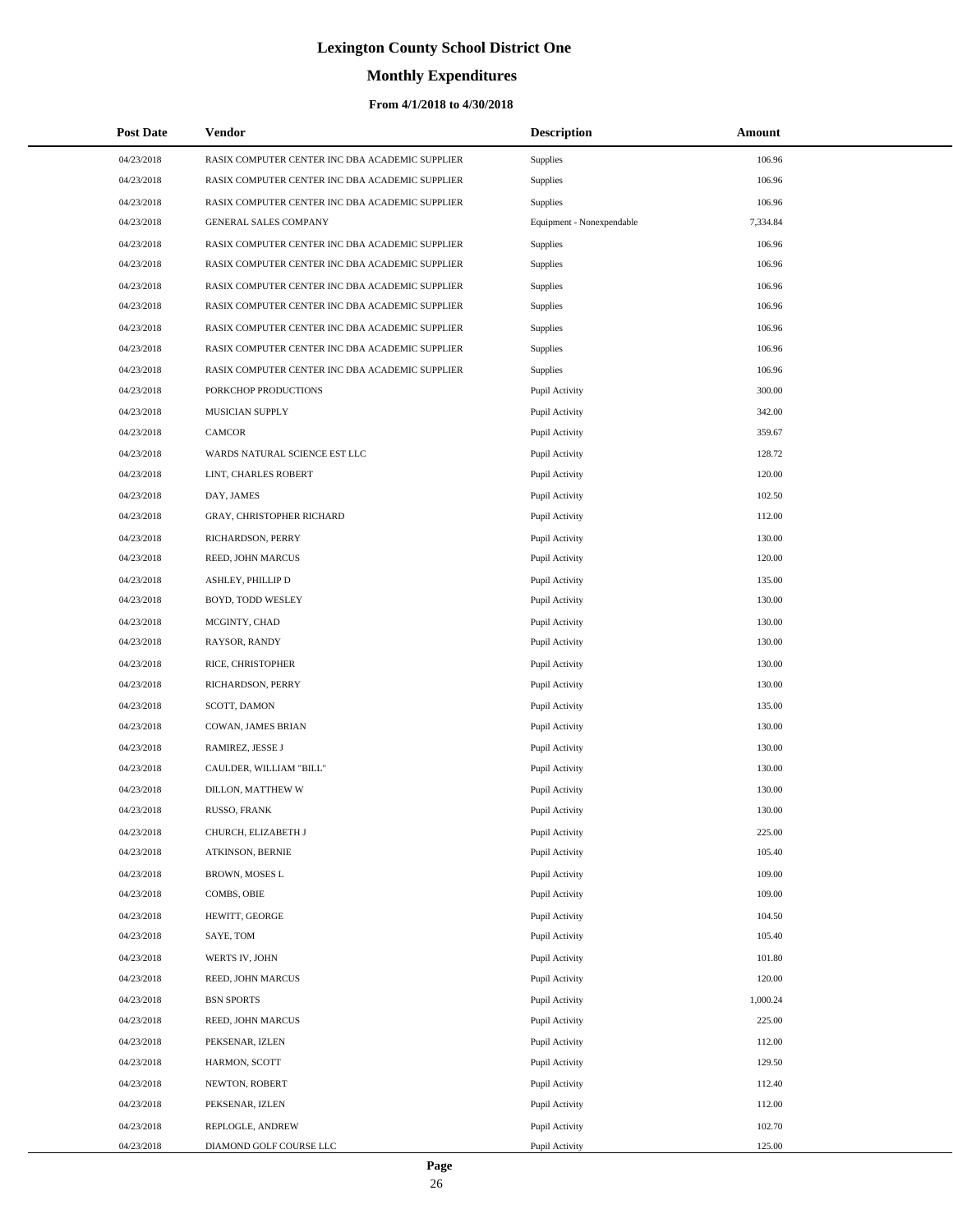# **Monthly Expenditures**

### **From 4/1/2018 to 4/30/2018**

| <b>Post Date</b> | Vendor                                             | <b>Description</b>            | Amount    |
|------------------|----------------------------------------------------|-------------------------------|-----------|
| 04/23/2018       | ENTERPRISE LEASING COMPANY SOUTHEAST               | Pupil Activity                | 363.27    |
| 04/23/2018       | SENECA HIGH SCHOOL                                 | Pupil Activity                | 200.00    |
| 04/23/2018       | <b>BATES, CHARLES DAVID</b>                        | Pupil Activity                | 119.00    |
| 04/23/2018       | <b>GREAT AMERICAN OPPORTUNITIES SAVINGS</b>        | Pupil Activity                | 875.00    |
| 04/23/2018       | THREADS EMBROIDERY LLC                             | Pupil Activity                | 2,969.25  |
| 04/23/2018       | RICHARDSON, PERRY                                  | Pupil Activity                | 140.00    |
| 04/23/2018       | <b>BSN SPORTS</b>                                  | Pupil Activity                | 4,576.93  |
| 04/23/2018       | COUNTRY CLUB OF LEXINGTON                          | Pupil Activity                | 785.40    |
| 04/23/2018       | STATE DEPARTMENT OF EDUCATION LEX DIST ONEBUS SHOP | Pupil Transportation          | 198.40    |
| 04/24/2018       | WILLIAMS, DOUGLAS F                                | <b>Instructional Services</b> | 285.72    |
| 04/24/2018       | FORMS AND SUPPLY INC (FSI)                         | <b>Supplies</b>               | 1,151.32  |
| 04/24/2018       | FORMS AND SUPPLY INC (FSI)                         | Supplies                      | 202.77    |
| 04/24/2018       | <b>IPRINT TECHNOLOGIES</b>                         | Supplies                      | 721.00    |
| 04/24/2018       | SCHOOL SPECIALTY INC                               | Supplies                      | 494.15    |
| 04/24/2018       | FORMS AND SUPPLY INC (FSI)                         | Supplies                      | 104.95    |
| 04/24/2018       | LAMINATING AND BINDING SOLUTIONS INC               | <b>Supplies</b>               | 255.48    |
| 04/24/2018       | STAR MUSIC CO                                      | Repairs and Maintenance       | 492.20    |
| 04/24/2018       | FORMS AND SUPPLY INC (FSI)                         | Supplies                      | 254.03    |
| 04/24/2018       | FORMS AND SUPPLY INC (FSI)                         | Supplies                      | 1,151.32  |
| 04/24/2018       | <b>MUSICIAN SUPPLY</b>                             | Repairs and Maintenance       | 310.28    |
| 04/24/2018       | TRIUNE MARKETING CO                                | <b>Supplies</b>               | 1,083.38  |
| 04/24/2018       | PRESENTATION SYSTEMS SOUTH INC                     | Supplies                      | 1,632.53  |
| 04/24/2018       | FORMS AND SUPPLY INC (FSI)                         | Supplies                      | 3,453.96  |
| 04/24/2018       | SCHOOL SPECIALTY INC                               | Supplies                      | 112.89    |
| 04/24/2018       | THE OFFICE PAL                                     | Supplies                      | 330.30    |
| 04/24/2018       | SCHOOL SPECIALTY INC                               | Supplies                      | 117.48    |
| 04/24/2018       | FOLLETT SCHOOL SOLUTIONS INC                       | <b>Library Books</b>          | 355.45    |
| 04/24/2018       | W T COX SUBSCRIPTIONS                              | Periodicals                   | 379.18    |
| 04/24/2018       | SWEET MAGNOLIAS CATERING                           | Other Objects                 | 471.87    |
| 04/24/2018       | <b>ANOTHER PRINTER</b>                             | Printing and Binding          | 1,151.90  |
| 04/24/2018       | DAVIS FRAWLEY ATTORNEYS AT LAW                     | <b>Legal Services</b>         | 1,339.00  |
| 04/24/2018       | JOHNSON MINI STORAGE                               | Rentals                       | 1,800.00  |
| 04/24/2018       | DADE PAPER AND BAG CO                              | Supplies-Maintenace           | 110.17    |
| 04/24/2018       | <b>WW GRAINGER</b>                                 | Supplies-Maintenace           | 4,131.63  |
| 04/24/2018       | SMITH AND JONES JANITORIAL SUPPLIES AND EQUIP INC  | Supplies-Maintenace           | 2,937.15  |
| 04/24/2018       | DADE PAPER AND BAG CO                              | Supplies-Maintenace           | 367.22    |
| 04/24/2018       | SMITH AND JONES JANITORIAL SUPPLIES AND EQUIP INC  | Supplies-Maintenace           | 111.77    |
| 04/24/2018       | <b>WW GRAINGER</b>                                 | Supplies-Maintenace           | 684.48    |
| 04/24/2018       | <b>WW GRAINGER</b>                                 | Supplies-Maintenace           | 412.38    |
| 04/24/2018       | <b>LEBLEU ENTERPRISES</b>                          | Supplies-Maintenace           | 128.24    |
| 04/24/2018       | DADE PAPER AND BAG CO                              | Supplies-Maintenace           | 308.16    |
| 04/24/2018       | INTERSTATE SOLUTIONS                               | Supplies-Maintenace           | 156.65    |
| 04/24/2018       | HUBER SUPPLY CO OF LEXINGTON INC                   | Supplies-Maintenace           | 481.98    |
| 04/24/2018       | SMITH AND JONES JANITORIAL SUPPLIES AND EQUIP INC  | Supplies-Maintenace           | 324.00    |
| 04/24/2018       | SMITH AND JONES JANITORIAL SUPPLIES AND EQUIP INC  | Supplies-Maintenace           | 170.13    |
| 04/24/2018       | SC DEPARTMENT OF ADMINISTRATION                    | Repairs and Maintenance       | 7,682.50  |
| 04/24/2018       | COCOBOLO SOFTWARE LLC                              | Software Renewal/Agreemen     | 249.00    |
| 04/24/2018       | NWN CORPORATION                                    | Software Renewal/Agreemen     | 23,343.12 |

 $\overline{a}$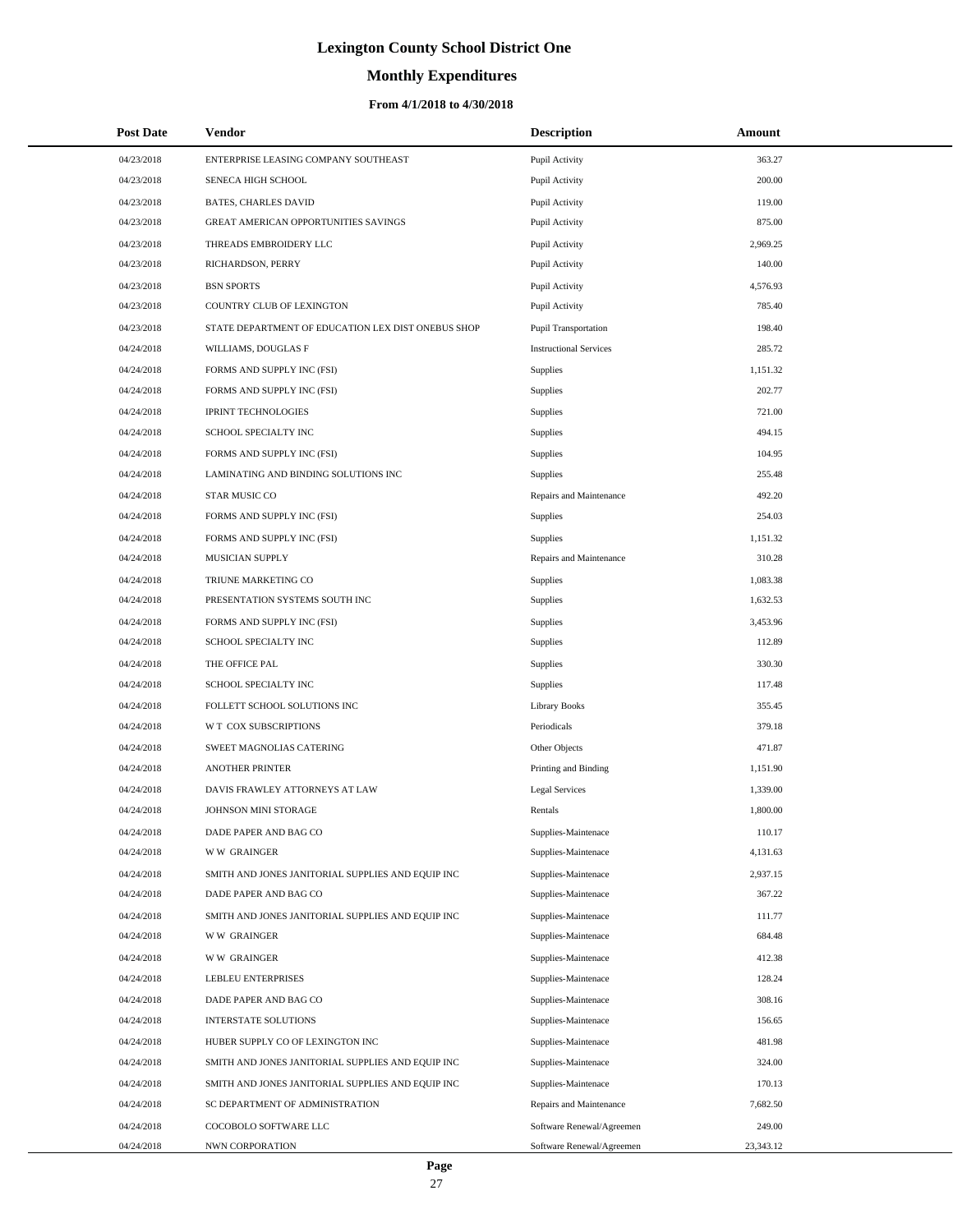# **Monthly Expenditures**

| <b>Post Date</b> | Vendor                                            | <b>Description</b>          | Amount    |
|------------------|---------------------------------------------------|-----------------------------|-----------|
| 04/24/2018       | MONOPRICE.COM                                     | Supplies                    | 212.10    |
| 04/24/2018       | CDWG ACCT 305089                                  | <b>Technology Supplies</b>  | 1,331.08  |
| 04/24/2018       | <b>HEINEMANN</b>                                  | <b>Supplies</b>             | 23,501.10 |
| 04/24/2018       | <b>CAPSTONE</b>                                   | Supplies                    | 662.36    |
| 04/24/2018       | MATH TEACHERS PRESS INC                           | Supplies                    | 419.00    |
| 04/24/2018       | SCHOOL SPECIALTY INC                              | Supplies                    | 199.66    |
| 04/24/2018       | DEMCO INC                                         | Supplies                    | 249.98    |
| 04/24/2018       | SCHOOL SPECIALTY INC                              | Supplies                    | 1,975.95  |
| 04/24/2018       | SCHOOL SPECIALTY INC                              | Supplies                    | 564.38    |
| 04/24/2018       | <b>FBLA</b>                                       | Pupil Transportation        | 690.00    |
| 04/24/2018       | <b>FBLA</b>                                       | Travel                      | 115.00    |
| 04/24/2018       | DODGE LEARNING RESOURCES                          | Supplies                    | 297.44    |
| 04/24/2018       | FREY SCIENTIFIC                                   | Supplies                    | 316.08    |
| 04/24/2018       | <b>MATCO TOOLS</b>                                | Supplies                    | 4,885.38  |
| 04/24/2018       | <b>POLYVANCE</b>                                  | Supplies                    | 4,496.25  |
| 04/24/2018       | SC DEPARTMENT OF REVENUE (SALES TAX RETURN)       | Supplies                    | 314.74    |
| 04/24/2018       | ENTERPRISE LEASING COMPANY SOUTHEAST              | <b>Pupil Transportation</b> | 103.79    |
| 04/24/2018       | THE OFFICE PAL                                    | Supplies                    | 1,125.50  |
| 04/24/2018       | <b>GS2 ENGINEERING INC</b>                        | Building                    | 8,722.20  |
| 04/24/2018       | SIGNAL TECHNOLOGIES INC                           | <b>Technology Supplies</b>  | 68,004.68 |
| 04/24/2018       | SMARTPHONE MEDIC LLC                              | Pupil Activity              | 552.00    |
| 04/24/2018       | FREY SCIENTIFIC                                   | Pupil Activity              | 339.58    |
| 04/24/2018       | STAR MUSIC CO                                     | Pupil Activity              | 963.00    |
| 04/24/2018       | PERFORMANCE HEALTH SUPPLY INC DBA MEDCO SUPPLY    | Pupil Activity              | 519.74    |
| 04/24/2018       | T AND T SPORTS                                    | Pupil Activity              | 566.83    |
| 04/24/2018       | CAMP OF CHAMPIONS PRESBYTERIAN COLLEGE            | Pupil Activity              | 1,000.00  |
| 04/25/2018       | TRIUNE MARKETING CO                               | <b>Supplies</b>             | 1,067.33  |
| 04/25/2018       | FORMS AND SUPPLY INC (FSI)                        | Supplies                    | 1,920.65  |
| 04/25/2018       | LAND CLEARING AND EXCAVATING INC                  | <b>Supplies</b>             | 620.00    |
| 04/25/2018       | POSTMASTER 029 (GMS)                              | Supplies                    | 1,000.00  |
| 04/25/2018       | <b>SHAR PRODUCTS</b>                              | Supplies                    | 340.10    |
| 04/25/2018       | BLICK ART MATERIALS LLC                           | Supplies                    | 102.00    |
| 04/25/2018       | SOLIANT HEALTH INC                                | Other Prof & Tech Service   | 1,383.75  |
| 04/25/2018       | SOUTHEASTERN SPEECH AND LANGUAGE SERVICES LLC     | Other Prof & Tech Service   | 5,602.75  |
| 04/25/2018       | <b>EMPLOYEE</b>                                   | Travel                      | 256.12    |
| 04/25/2018       | PINE PRESS OF LEXINGTON INC                       | Printing and Binding        | 223.92    |
| 04/25/2018       | EMPLOYEE                                          | Travel                      | 422.35    |
| 04/25/2018       | BOUND TO STAY BOUND BOOKS INC                     | Library Books               | 1,127.57  |
| 04/25/2018       | <b>APPLE INC</b>                                  | <b>Technology Supplies</b>  | 203.30    |
| 04/25/2018       | EMPLOYEE                                          | <b>Supplies</b>             | 119.92    |
| 04/25/2018       | EMPLOYEE                                          | Travel                      | 173.00    |
| 04/25/2018       | EMPLOYEE                                          | Travel                      | 173.00    |
| 04/25/2018       | MCNAIR LAW FIRM PA                                | <b>Legal Services</b>       | 3,875.41  |
| 04/25/2018       | EMPLOYEE                                          | Travel                      | 101.79    |
| 04/25/2018       | COMPASS GROUP DBA CANTEEN REFRESHMENT SERV        | Supplies-Maintenace         | 763.34    |
| 04/25/2018       | SMITH AND JONES JANITORIAL SUPPLIES AND EQUIP INC | Supplies-Maintenace         | 316.72    |
| 04/25/2018       | SMITH AND JONES JANITORIAL SUPPLIES AND EQUIP INC | Supplies-Maintenace         | 437.42    |
| 04/25/2018       | PALMETTO PROPANE                                  | Energy                      | 361.20    |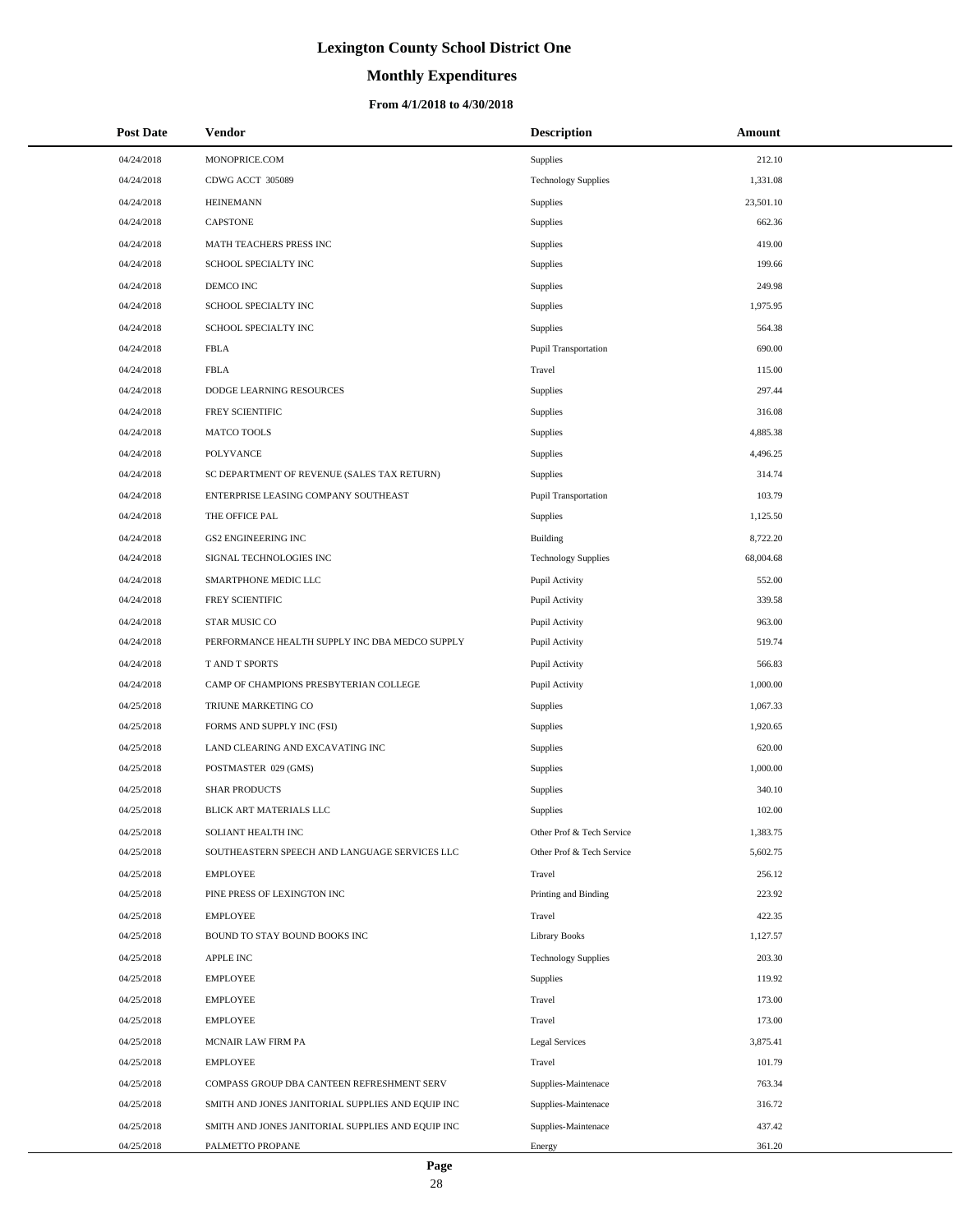# **Monthly Expenditures**

### **From 4/1/2018 to 4/30/2018**

| <b>Post Date</b> | Vendor                                      | <b>Description</b>          | Amount     |
|------------------|---------------------------------------------|-----------------------------|------------|
| 04/25/2018       | <b>WW GRAINGER</b>                          | Supplies-Maintenace         | 1,465.15   |
| 04/25/2018       | COLLINS, STEPHEN M                          | Other Prof & Tech Service   | 120.00     |
| 04/25/2018       | WILFONG, MICHAEL BRIAN                      | Other Prof & Tech Service   | 120.00     |
| 04/25/2018       | MCMANUS, JOHN-PATRICK A.                    | Other Prof & Tech Service   | 120.00     |
| 04/25/2018       | <b>EMPLOYEE</b>                             | Travel                      | 1,696.50   |
| 04/25/2018       | <b>EMPLOYEE</b>                             | Travel                      | 340.57     |
| 04/25/2018       | <b>APPLE INC</b>                            | <b>Technology Supplies</b>  | 4,850.75   |
| 04/25/2018       | <b>CAMCOR</b>                               | <b>Technology Supplies</b>  | 187.50     |
| 04/25/2018       | TELCOM OF SOUTH CAROLINA INC                | <b>Technology Supplies</b>  | 270.00     |
| 04/25/2018       | <b>APPLE INC</b>                            | <b>Technology Supplies</b>  | 422.65     |
| 04/25/2018       | <b>APPLE INC</b>                            | <b>Technology Supplies</b>  | 310.30     |
| 04/25/2018       | TELCOM OF SOUTH CAROLINA INC                | <b>Technology Supplies</b>  | 270.00     |
| 04/25/2018       | <b>APPLE INC</b>                            | <b>Technology Supplies</b>  | 732.95     |
| 04/25/2018       | <b>APPLE INC</b>                            | <b>Technology Supplies</b>  | 310.30     |
| 04/25/2018       | <b>APPLE INC</b>                            | <b>Technology Supplies</b>  | 310.30     |
| 04/25/2018       | <b>APPLE INC</b>                            | <b>Technology Supplies</b>  | 1,155.60   |
| 04/25/2018       | <b>APPLE INC</b>                            | <b>Technology Supplies</b>  | 310.30     |
| 04/25/2018       | <b>APPLE INC</b>                            | <b>Technology Supplies</b>  | 310.30     |
| 04/25/2018       | <b>APPLE INC</b>                            | <b>Technology Supplies</b>  | 845.30     |
| 04/25/2018       | <b>APPLE INC</b>                            | <b>Technology Supplies</b>  | 310.30     |
| 04/25/2018       | <b>APPLE INC</b>                            | <b>Technology Supplies</b>  | 732.95     |
| 04/25/2018       | DATA NETWORK SOLUTIONS                      | <b>Technology Supplies</b>  | 424.01     |
| 04/25/2018       | <b>APPLE INC</b>                            | <b>Technology Supplies</b>  | 310.30     |
| 04/25/2018       | <b>APPLE INC</b>                            | <b>Technology Supplies</b>  | 422.65     |
| 04/25/2018       | <b>HEINEMANN</b>                            | <b>Supplies</b>             | 12,369.00  |
| 04/25/2018       | LEGO EDUCATION NOTH AMERICA                 | Supplies                    | 2,642.20   |
| 04/25/2018       | SC DEPARTMENT OF REVENUE (SALES TAX RETURN) | <b>Supplies</b>             | 118.93     |
| 04/25/2018       | <b>STEMFINITY</b>                           | <b>Supplies</b>             | 1,699.00   |
| 04/25/2018       | <b>EMPLOYEE</b>                             | Travel                      | 348.18     |
| 04/25/2018       | <b>EMPLOYEE</b>                             | Travel                      | 304.70     |
| 04/25/2018       | <b>EMPLOYEE</b>                             | Travel                      | 341.56     |
| 04/25/2018       | <b>EMPLOYEE</b>                             | Travel                      | 260.04     |
| 04/25/2018       | <b>NCS PEARSON</b>                          | Supplies                    | 580.80     |
| 04/25/2018       | RIFTON EQUIPMENT                            | Supplies                    | 108.34     |
| 04/25/2018       | ADVERTISING AUTHORITIES                     | <b>Supplies</b>             | 1,337.50   |
| 04/25/2018       | ENTERPRISE LEASING COMPANY SOUTHEAST        | <b>Pupil Transportation</b> | 304.97     |
| 04/25/2018       | SC FFA ASSOC                                | Travel                      | 220.00     |
| 04/25/2018       | ZINGERS FENCING LLC                         | Improv Other Than Bldg      | 9,464.78   |
| 04/25/2018       | LAKESHORE LEARNING MATERIALS                | <b>Supplies</b>             | 278.52     |
| 04/25/2018       | PEARSON VUE                                 | Software Renewal/Agreemen   | 2,700.00   |
| 04/25/2018       | CROWNE PLAZA GREENVILLE                     | Travel                      | 1,913.16   |
| 04/25/2018       | EDUCATION ASSOCIATES                        | Inst Prog Improvement       | 4,000.00   |
| 04/25/2018       | <b>EMPLOYEE</b>                             | Travel                      | 249.89     |
| 04/25/2018       | JUMPER CARTER SEASE ARCHITECTS P A          | <b>Building</b>             | 263,016.79 |
| 04/25/2018       | PALMETTO CONSTRUCTION SERVICES              | <b>Building</b>             | 700.00     |
| 04/25/2018       | <b>EMPLOYEE</b>                             | Travel                      | 285.09     |
| 04/25/2018       | <b>EMPLOYEE</b>                             | Travel                      | 115.54     |
| 04/25/2018       | <b>US FOODS</b>                             | Supplies                    | 665.74     |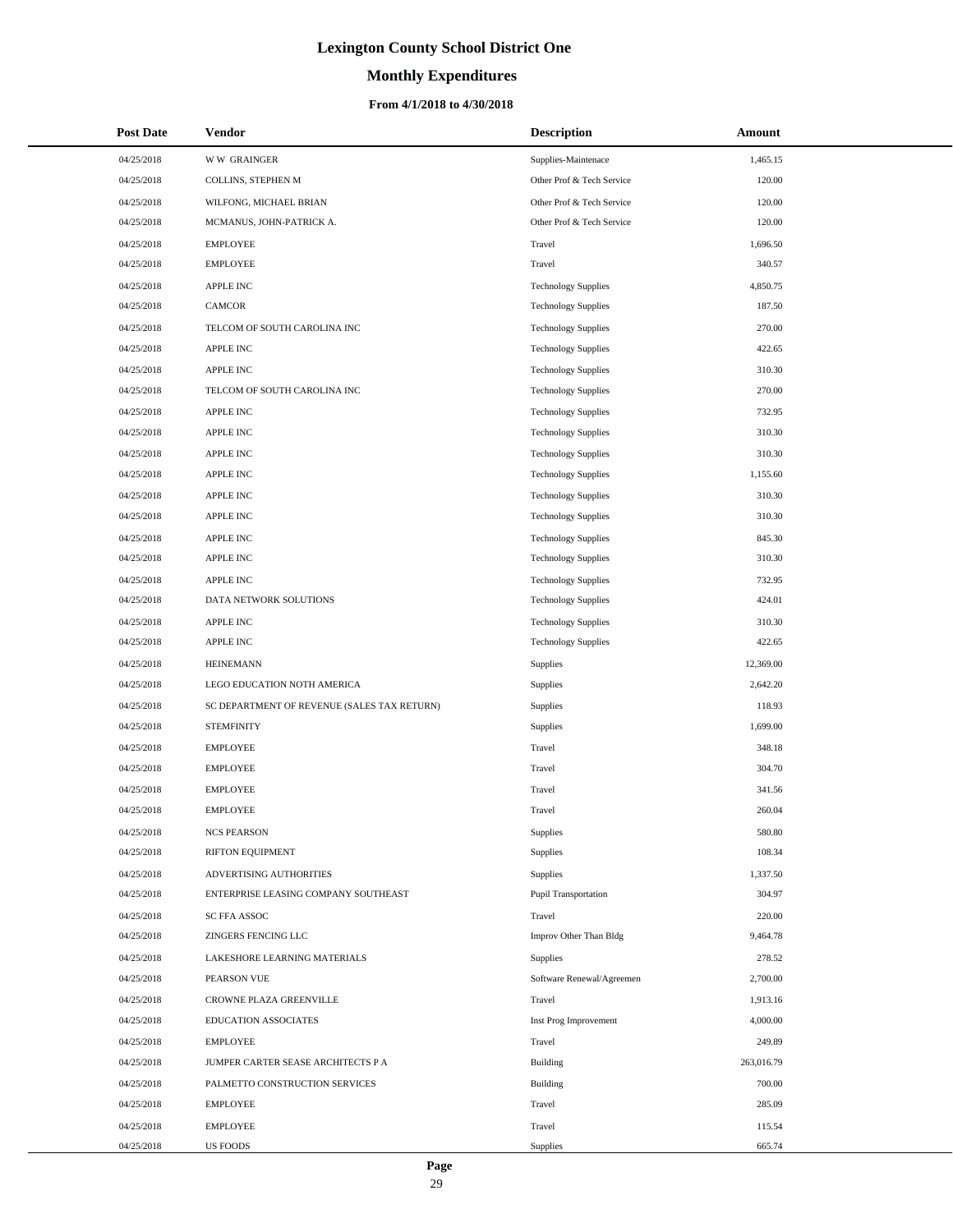# **Monthly Expenditures**

### **From 4/1/2018 to 4/30/2018**

| <b>Post Date</b> | <b>Vendor</b>                    | <b>Description</b>            | Amount   |
|------------------|----------------------------------|-------------------------------|----------|
| 04/25/2018       | EARTHGRAINS BAKING COMPANIES INC | <b>Bread</b>                  | 146.50   |
| 04/25/2018       | BORDEN DAIRY CO OF SC LLC        | Milk                          | 528.30   |
| 04/25/2018       | SENN BROTHERS INC                | Produce                       | 299.50   |
| 04/25/2018       | <b>US FOODS</b>                  | Supplies                      | 553.35   |
| 04/25/2018       | EARTHGRAINS BAKING COMPANIES INC | <b>Bread</b>                  | 101.25   |
| 04/25/2018       | BORDEN DAIRY CO OF SC LLC        | Milk                          | 834.18   |
| 04/25/2018       | SENN BROTHERS INC                | Produce                       | 142.50   |
| 04/25/2018       | <b>US FOODS</b>                  | <b>Supplies</b>               | 956.48   |
| 04/25/2018       | EARTHGRAINS BAKING COMPANIES INC | <b>Bread</b>                  | 125.00   |
| 04/25/2018       | BORDEN DAIRY CO OF SC LLC        | Milk                          | 436.78   |
| 04/25/2018       | <b>US FOODS</b>                  | <b>Supplies</b>               | 439.91   |
| 04/25/2018       | EARTHGRAINS BAKING COMPANIES INC | <b>Bread</b>                  | 127.50   |
| 04/25/2018       | BORDEN DAIRY CO OF SC LLC        | Milk                          | 1,282.21 |
| 04/25/2018       | <b>US FOODS</b>                  | Commodity Distribution Charge | $-9.45$  |
| 04/25/2018       | <b>US FOODS</b>                  | <b>Supplies</b>               | 212.32   |
| 04/25/2018       | BORDEN DAIRY CO OF SC LLC        | Milk                          | 377.44   |
| 04/25/2018       | <b>US FOODS</b>                  | <b>Supplies</b>               | 541.48   |
| 04/25/2018       | BORDEN DAIRY CO OF SC LLC        | Milk                          | 1,290.77 |
| 04/25/2018       | SENN BROTHERS INC                | Produce                       | 292.00   |
| 04/25/2018       | <b>US FOODS</b>                  | Supplies                      | 199.91   |
| 04/25/2018       | <b>US FOODS</b>                  | <b>Supplies</b>               | 847.64   |
| 04/25/2018       | BORDEN DAIRY CO OF SC LLC        | Milk                          | 216.91   |
| 04/25/2018       | SENN BROTHERS INC                | Produce                       | 372.00   |
| 04/25/2018       | <b>US FOODS</b>                  | <b>Supplies</b>               | 633.46   |
| 04/25/2018       | BORDEN DAIRY CO OF SC LLC        | Milk                          | 873.26   |
| 04/25/2018       | SENN BROTHERS INC                | Produce                       | 101.00   |
| 04/25/2018       | <b>US FOODS</b>                  | <b>Supplies</b>               | 817.22   |
| 04/25/2018       | BORDEN DAIRY CO OF SC LLC        | Milk                          | 1,854.34 |
| 04/25/2018       | <b>US FOODS</b>                  | <b>Supplies</b>               | 657.20   |
| 04/25/2018       | BORDEN DAIRY CO OF SC LLC        | Milk                          | 806.13   |
| 04/25/2018       | <b>US FOODS</b>                  | <b>Supplies</b>               | 366.37   |
| 04/25/2018       | EARTHGRAINS BAKING COMPANIES INC | <b>Bread</b>                  | 131.25   |
| 04/25/2018       | BORDEN DAIRY CO OF SC LLC        | Milk                          | 1,208.46 |
| 04/25/2018       | SENN BROTHERS INC                | Produce                       | 133.50   |
| 04/25/2018       | <b>US FOODS</b>                  | Supplies                      | 480.33   |
| 04/25/2018       | BORDEN DAIRY CO OF SC LLC        | Milk                          | 688.37   |
| 04/25/2018       | SENN BROTHERS INC                | Produce                       | 234.00   |
| 04/25/2018       | <b>US FOODS</b>                  | <b>Supplies</b>               | 956.81   |
| 04/25/2018       | BORDEN DAIRY CO OF SC LLC        | Milk                          | 977.10   |
| 04/25/2018       | <b>US FOODS</b>                  | <b>Supplies</b>               | 617.23   |
| 04/25/2018       | BORDEN DAIRY CO OF SC LLC        | Milk                          | 617.02   |
| 04/25/2018       | SENN BROTHERS INC                | Produce                       | 101.00   |
| 04/25/2018       | <b>US FOODS</b>                  | <b>Supplies</b>               | 818.63   |
| 04/25/2018       | BORDEN DAIRY CO OF SC LLC        | Milk                          | 462.18   |
| 04/25/2018       | SENN BROTHERS INC                | Produce                       | 117.00   |
| 04/25/2018       | <b>US FOODS</b>                  | Supplies                      | 211.36   |
| 04/25/2018       | BORDEN DAIRY CO OF SC LLC        | Milk                          | 632.97   |
| 04/25/2018       | <b>US FOODS</b>                  | <b>Supplies</b>               | 865.68   |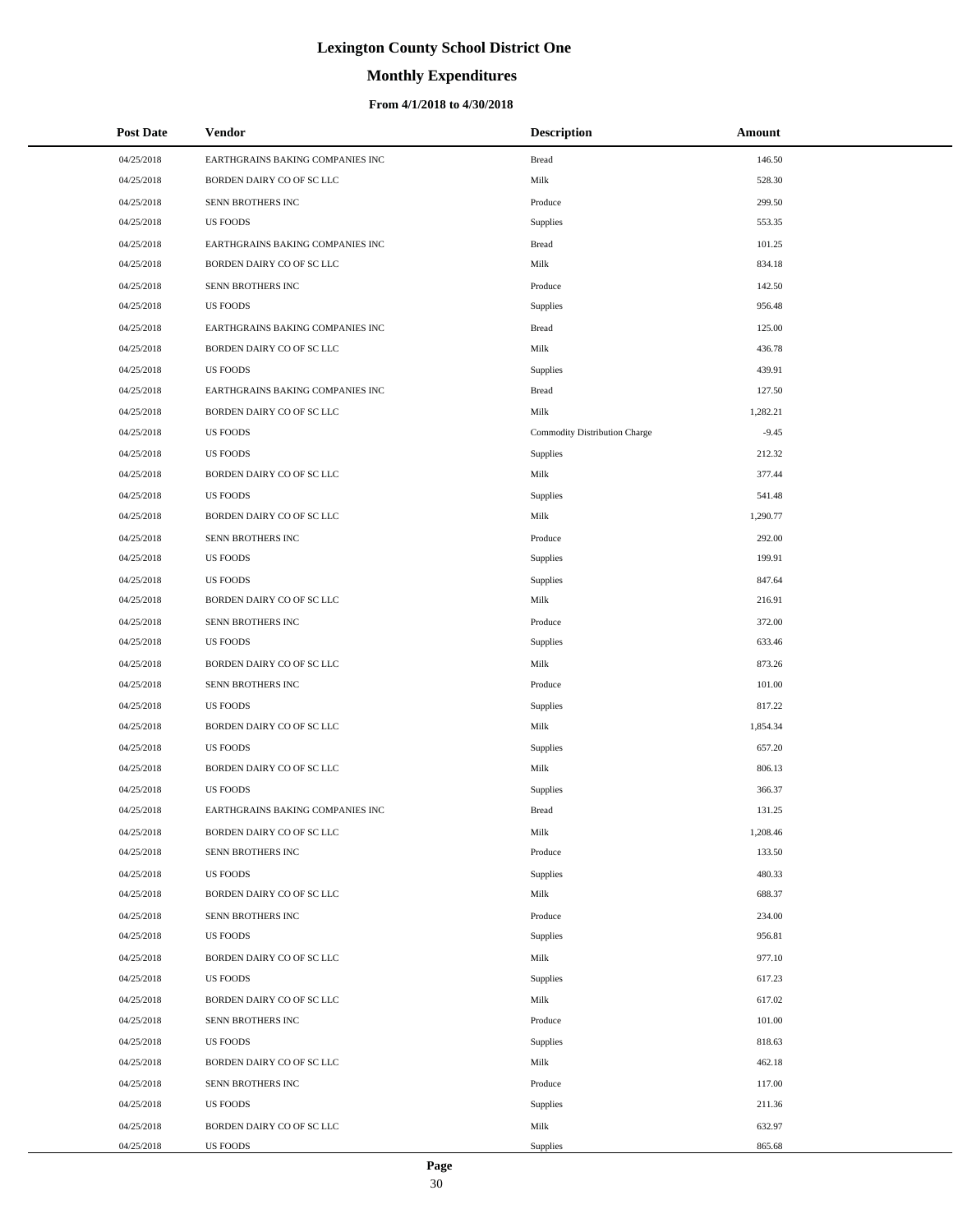# **Monthly Expenditures**

### **From 4/1/2018 to 4/30/2018**

| <b>Post Date</b> | Vendor                           | <b>Description</b>            | Amount   |
|------------------|----------------------------------|-------------------------------|----------|
| 04/25/2018       | BORDEN DAIRY CO OF SC LLC        | Milk                          | 519.79   |
| 04/25/2018       | SENN BROTHERS INC                | Produce                       | 122.50   |
| 04/25/2018       | <b>US FOODS</b>                  | Supplies                      | 387.72   |
| 04/25/2018       | BORDEN DAIRY CO OF SC LLC        | Milk                          | 991.79   |
| 04/25/2018       | SENN BROTHERS INC                | Produce                       | 152.50   |
| 04/25/2018       | <b>US FOODS</b>                  | Supplies                      | 498.07   |
| 04/25/2018       | BORDEN DAIRY CO OF SC LLC        | Milk                          | 311.53   |
| 04/25/2018       | <b>US FOODS</b>                  | Supplies                      | 479.04   |
| 04/25/2018       | BORDEN DAIRY CO OF SC LLC        | Milk                          | 758.32   |
| 04/25/2018       | <b>US FOODS</b>                  | Supplies                      | 338.60   |
| 04/25/2018       | BORDEN DAIRY CO OF SC LLC        | Milk                          | 547.38   |
| 04/25/2018       | SENN BROTHERS INC                | Produce                       | 115.50   |
| 04/25/2018       | <b>US FOODS</b>                  | Supplies                      | 686.94   |
| 04/25/2018       | BORDEN DAIRY CO OF SC LLC        | Milk                          | 924.29   |
| 04/25/2018       | SENN BROTHERS INC                | Produce                       | 234.00   |
| 04/25/2018       | <b>US FOODS</b>                  | Supplies                      | 333.40   |
| 04/25/2018       | BORDEN DAIRY CO OF SC LLC        | Milk                          | 792.89   |
| 04/25/2018       | SENN BROTHERS INC                | Produce                       | 115.50   |
| 04/25/2018       | BORDEN DAIRY CO OF SC LLC        | Milk                          | 292.35   |
| 04/25/2018       | <b>US FOODS</b>                  | Supplies                      | 371.00   |
| 04/25/2018       | BORDEN DAIRY CO OF SC LLC        | Milk                          | 727.49   |
| 04/25/2018       | <b>US FOODS</b>                  | Supplies                      | 699.89   |
| 04/25/2018       | EARTHGRAINS BAKING COMPANIES INC | <b>Bread</b>                  | 126.25   |
| 04/25/2018       | BORDEN DAIRY CO OF SC LLC        | Milk                          | 746.19   |
| 04/25/2018       | SENN BROTHERS INC                | Produce                       | 154.00   |
| 04/25/2018       | <b>US FOODS</b>                  | Supplies                      | 402.64   |
| 04/25/2018       | BORDEN DAIRY CO OF SC LLC        | Milk                          | 434.34   |
| 04/25/2018       | <b>US FOODS</b>                  | Supplies                      | 1,495.89 |
| 04/25/2018       | BORDEN DAIRY CO OF SC LLC        | Milk                          | 905.84   |
| 04/25/2018       | SENN BROTHERS INC                | Produce                       | 526.94   |
| 04/25/2018       | <b>US FOODS</b>                  | Commodity Distribution Charge | $-3.37$  |
| 04/25/2018       | <b>US FOODS</b>                  | Supplies                      | 495.50   |
| 04/25/2018       | BORDEN DAIRY CO OF SC LLC        | Milk                          | 579.10   |
| 04/25/2018       | SENN BROTHERS INC                | Produce                       | 100.50   |
| 04/25/2018       | THE READING WAREHOUSE INC        | Pupil Activity                | 228.98   |
| 04/25/2018       | <b>SHAR PRODUCTS</b>             | Pupil Activity                | 1,609.27 |
| 04/25/2018       | <b>BSN SPORTS</b>                | Pupil Activity                | 1,260.32 |
| 04/25/2018       | <b>BSN SPORTS</b>                | Pupil Activity                | 256.80   |
| 04/26/2018       | <b>EMPLOYEE</b>                  | Travel                        | 150.42   |
| 04/26/2018       | SADDLEBACK EDUCATIONAL INC       | Supplies                      | 179.10   |
| 04/26/2018       | RAPTOR TECHNOLOGIES LLC          | Supplies                      | 200.00   |
| 04/26/2018       | PRESENTATION SYSTEMS SOUTH INC   | Supplies                      | 2,097.94 |
| 04/26/2018       | <b>EMPLOYEE</b>                  | Travel                        | 132.44   |
| 04/26/2018       | <b>EMPLOYEE</b>                  | Travel                        | 239.26   |
| 04/26/2018       | <b>EMPLOYEE</b>                  | Travel                        | 143.12   |
| 04/26/2018       | <b>JW PEPPER</b>                 | Supplies                      | 235.59   |
| 04/26/2018       | FOLLETT SCHOOL SOLUTIONS INC     | <b>Library Books</b>          | 1,382.40 |
| 04/26/2018       | <b>EMPLOYEE</b>                  | Travel                        | 188.57   |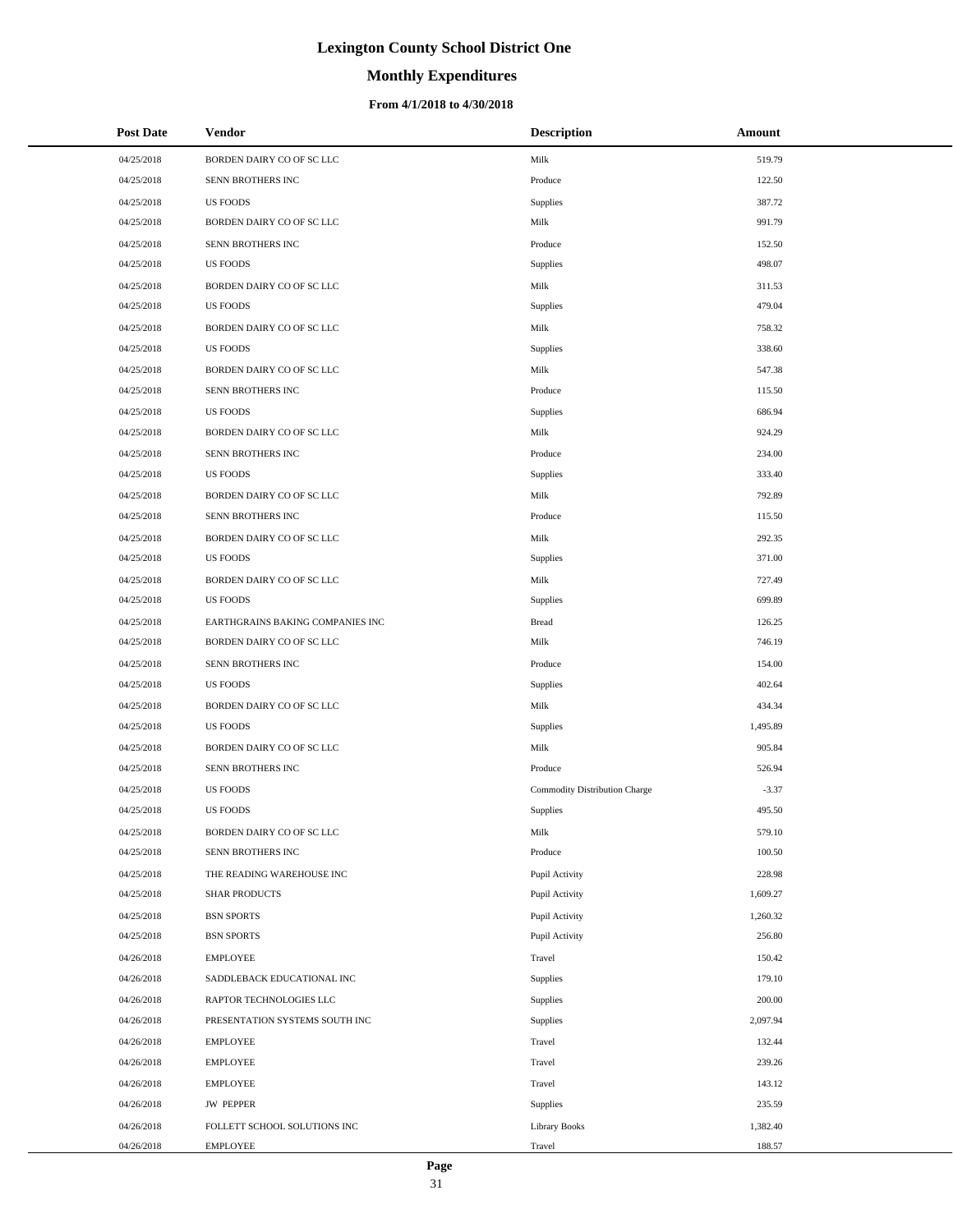# **Monthly Expenditures**

### **From 4/1/2018 to 4/30/2018**

| <b>Post Date</b> | <b>Vendor</b>                                     | <b>Description</b>        | Amount    |
|------------------|---------------------------------------------------|---------------------------|-----------|
| 04/26/2018       | <b>EMPLOYEE</b>                                   | Travel                    | 278.22    |
| 04/26/2018       | <b>EMPLOYEE</b>                                   | Travel                    | 165.68    |
| 04/26/2018       | CERTIFIED TRANSLATION SERVICES                    | Other Prof & Tech Service | 2,001.10  |
| 04/26/2018       | <b>EMPLOYEE</b>                                   | Travel                    | 227.54    |
| 04/26/2018       | <b>EMPLOYEE</b>                                   | Travel                    | 227.54    |
| 04/26/2018       | <b>EMPLOYEE</b>                                   | Travel                    | 227.54    |
| 04/26/2018       | <b>EMPLOYEE</b>                                   | Travel                    | 173.00    |
| 04/26/2018       | <b>EMPLOYEE</b>                                   | Travel                    | 173.00    |
| 04/26/2018       | <b>EMPLOYEE</b>                                   | Travel                    | 173.00    |
| 04/26/2018       | <b>EMPLOYEE</b>                                   | Travel                    | 173.00    |
| 04/26/2018       | DUFF AND CHILDS LLC                               | Legal Services            | 18,354.70 |
| 04/26/2018       | THE OFFICE PAL                                    | Supplies                  | 218.32    |
| 04/26/2018       | <b>EMPLOYEE</b>                                   | Travel                    | 137.99    |
| 04/26/2018       | ACTION SUPPLY PRODUCTS INC                        | Supplies-Maintenace       | 968.11    |
| 04/26/2018       | <b>ENLOWS AUTO SUPPLY</b>                         | Supplies-Maintenace       | 232.46    |
| 04/26/2018       | CERAMIC CENTRAL INC (FORM CREATIVE CRAFTS AND CER | Supplies-Maintenace       | 160.34    |
| 04/26/2018       | CITY ELECTRIC SUPPLY CO                           | Supplies-Maintenace       | 482.13    |
| 04/26/2018       | CERAMIC CENTRAL INC (FORM CREATIVE CRAFTS AND CER | Supplies-Maintenace       | 160.50    |
| 04/26/2018       | SHERWIN WILLIAMS                                  | Supplies-Maintenace       | 483.64    |
| 04/26/2018       | SHERWIN WILLIAMS                                  | Supplies-Maintenace       | 483.64    |
| 04/26/2018       | CERAMIC CENTRAL INC (FORM CREATIVE CRAFTS AND CER | Supplies-Maintenace       | 160.50    |
| 04/26/2018       | CITY ELECTRIC SUPPLY CO                           | Supplies-Maintenace       | 320.74    |
| 04/26/2018       | BUILDERS SPECIALTIES INC                          | Repairs and Maintenance   | 3,447.53  |
| 04/26/2018       | CERAMIC CENTRAL INC (FORM CREATIVE CRAFTS AND CER | Supplies-Maintenace       | 160.50    |
| 04/26/2018       | <b>EMPLOYEE</b>                                   | Travel                    | 173.86    |
| 04/26/2018       | <b>EMPLOYEE</b>                                   | Travel                    | 416.93    |
| 04/26/2018       | <b>EMPLOYEE</b>                                   | Travel                    | 291.03    |
| 04/26/2018       | SCHOOL SPECIALTY INC                              | Supplies                  | 281.58    |
| 04/26/2018       | <b>EMPLOYEE</b>                                   | Travel                    | 333.15    |
| 04/26/2018       | <b>EMPLOYEE</b>                                   | Travel                    | 206.77    |
| 04/26/2018       | <b>EMPLOYEE</b>                                   | Travel                    | 160.00    |
| 04/26/2018       | <b>EMPLOYEE</b>                                   | Travel                    | 446.65    |
| 04/26/2018       | <b>EMPLOYEE</b>                                   | Travel                    | 319.37    |
| 04/26/2018       | <b>EMPLOYEE</b>                                   | Travel                    | 158.60    |
| 04/26/2018       | <b>EMPLOYEE</b>                                   | Travel                    | 270.87    |
| 04/26/2018       | <b>EMPLOYEE</b>                                   | Travel                    | 112.65    |
| 04/26/2018       | <b>EMPLOYEE</b>                                   | Travel                    | 363.79    |
| 04/26/2018       | <b>EMPLOYEE</b>                                   | Travel                    | 167.86    |
| 04/26/2018       | <b>EMPLOYEE</b>                                   | Travel                    | 204.65    |
| 04/26/2018       | <b>EMPLOYEE</b>                                   | Travel                    | 206.83    |
| 04/26/2018       | <b>EMPLOYEE</b>                                   | Travel                    | 168.62    |
| 04/26/2018       | <b>EMPLOYEE</b>                                   | Travel                    | 143.72    |
| 04/26/2018       | <b>EMPLOYEE</b>                                   | Travel                    | 181.76    |
| 04/26/2018       | <b>EMPLOYEE</b>                                   | Travel                    | 100.28    |
| 04/26/2018       | <b>EMPLOYEE</b>                                   | Travel                    | 173.58    |
| 04/26/2018       | <b>EMPLOYEE</b>                                   | Travel                    | 186.12    |
| 04/26/2018       | <b>EMPLOYEE</b>                                   | Travel                    | 167.86    |
| 04/26/2018       | <b>EMPLOYEE</b>                                   | Travel                    | 122.24    |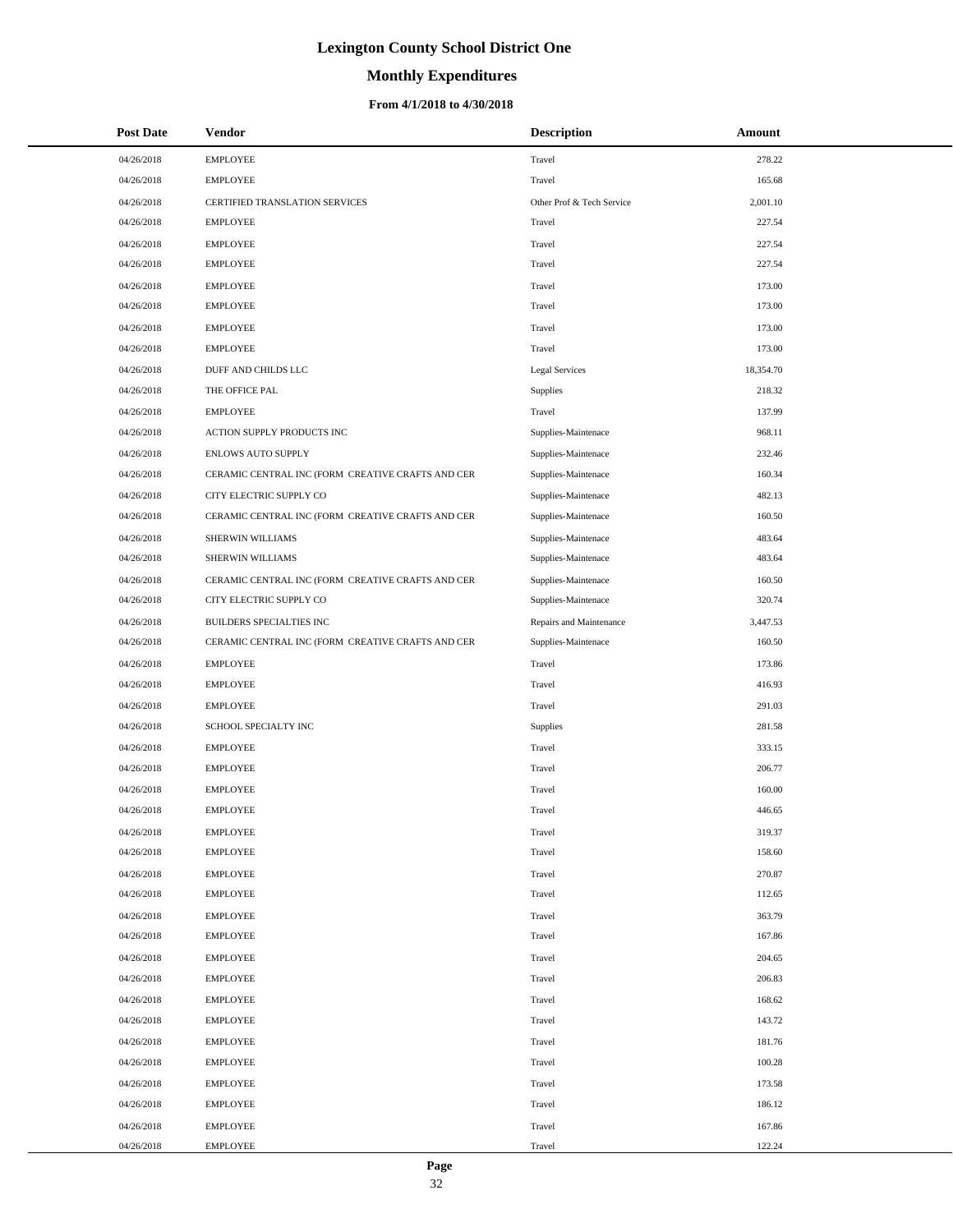# **Monthly Expenditures**

### **From 4/1/2018 to 4/30/2018**

| <b>Post Date</b> | <b>Vendor</b>                        | <b>Description</b>            | Amount   |
|------------------|--------------------------------------|-------------------------------|----------|
| 04/26/2018       | <b>EMPLOYEE</b>                      | Travel                        | 138.16   |
| 04/26/2018       | <b>EMPLOYEE</b>                      | Travel                        | 234.08   |
| 04/26/2018       | <b>EMPLOYEE</b>                      | Travel                        | 374.42   |
| 04/26/2018       | <b>EMPLOYEE</b>                      | Travel                        | 104.64   |
| 04/26/2018       | <b>EMPLOYEE</b>                      | Travel                        | 133.80   |
| 04/26/2018       | <b>EMPLOYEE</b>                      | Travel                        | 864.96   |
| 04/26/2018       | <b>BOOKSOURCE</b>                    | Supplies                      | 1,700.52 |
| 04/26/2018       | <b>EMPLOYEE</b>                      | Travel                        | 187.75   |
| 04/26/2018       | <b>EMPLOYEE</b>                      | Travel                        | 104.86   |
| 04/26/2018       | BILES, LOUIS WINSLOW                 | Pupil Activity                | 107.20   |
| 04/26/2018       | SISK, MICHAEL                        | Pupil Activity                | 107.20   |
| 04/26/2018       | WARD, RANDY B                        | Pupil Activity                | 108.10   |
| 04/26/2018       | <b>BSN SPORTS</b>                    | Pupil Activity                | 385.20   |
| 04/26/2018       | DANCEFX CHARLESTON                   | <b>Instructional Services</b> | 700.00   |
| 04/27/2018       | FORMS AND SUPPLY INC (FSI)           | Supplies                      | 1,036.19 |
| 04/27/2018       | PINE PRESS OF LEXINGTON INC          | Printing and Binding          | 280.10   |
| 04/27/2018       | RAPTOR TECHNOLOGIES LLC              | Supplies                      | 200.00   |
| 04/27/2018       | US SCHOOL SUPPLY INC                 | Supplies                      | 481.95   |
| 04/27/2018       | TRIUNE MARKETING CO                  | Supplies                      | 1,083.38 |
| 04/27/2018       | PEARSON EDUCATION INC                | Supplies                      | 1,087.68 |
| 04/27/2018       | PRESENTATION SYSTEMS SOUTH INC       | Supplies                      | 267.23   |
| 04/27/2018       | CAMCOR                               | Supplies                      | 1,123.33 |
| 04/27/2018       | MUSICIAN SUPPLY                      | Supplies                      | 705.13   |
| 04/27/2018       | FORMS AND SUPPLY INC (FSI)           | Supplies                      | 124.03   |
| 04/27/2018       | FORESTRY SUPPLIERS INC               | Supplies                      | 135.80   |
| 04/27/2018       | ENTERPRISE LEASING COMPANY SOUTHEAST | Supplies                      | 404.67   |
| 04/27/2018       | ENTERPRISE LEASING COMPANY SOUTHEAST | Pupil Transportation          | 934.16   |
| 04/27/2018       | FORMS AND SUPPLY INC (FSI)           | Supplies                      | 315.89   |
| 04/27/2018       | <b>EMPLOYEE</b>                      | Travel                        | 608.07   |
| 04/27/2018       | <b>EMPLOYEE</b>                      | Travel                        | 476.94   |
| 04/27/2018       | <b>EMPLOYEE</b>                      | Travel                        | 536.52   |
| 04/27/2018       | LEXINGTON PRINTING LLC               | Printing and Binding          | 505.04   |
| 04/27/2018       | CERTIFIED TRANSLATION SERVICES       | Other Prof & Tech Service     | 6,357.36 |
| 04/27/2018       | <b>EMPLOYEE</b>                      | Travel                        | 227.54   |
| 04/27/2018       | <b>EMPLOYEE</b>                      | Travel                        | 173.00   |
| 04/27/2018       | MCNAIR LAW FIRM PA                   | <b>Legal Services</b>         | 8,244.96 |
| 04/27/2018       | CULLUM SERVICES INC                  | Repairs and Maintenance       | 2,417.28 |
| 04/27/2018       | CULLUM SERVICES INC                  | Supplies-Maintenace           | 390.00   |
| 04/27/2018       | <b>WW GRAINGER</b>                   | Supplies-Maintenace           | 110.85   |
| 04/27/2018       | <b>WW GRAINGER</b>                   | Supplies-Maintenace           | 110.86   |
| 04/27/2018       | FORMS AND SUPPLY INC (FSI)           | Supplies                      | 987.14   |
| 04/27/2018       | MARENEM INC                          | Supplies                      | 1,322.75 |
| 04/27/2018       | <b>EMPLOYEE</b>                      | Travel                        | 560.30   |
| 04/27/2018       | <b>EMPLOYEE</b>                      | Travel                        | 160.00   |
| 04/27/2018       | AIKIDO ACADEMY OF SELF DEFENSE LLC   | Other Prof & Tech Service     | 300.00   |
| 04/27/2018       | PORKCHOP PRODUCTIONS                 | Other Prof & Tech Service     | 600.00   |
| 04/27/2018       | SHAMPY, MADELAINE DAISY              | Other Prof & Tech Service     | 450.00   |
| 04/27/2018       | CAROLINA MEDICAL EQUIPMENT INC       | <b>Supplies</b>               | 1,800.00 |

÷.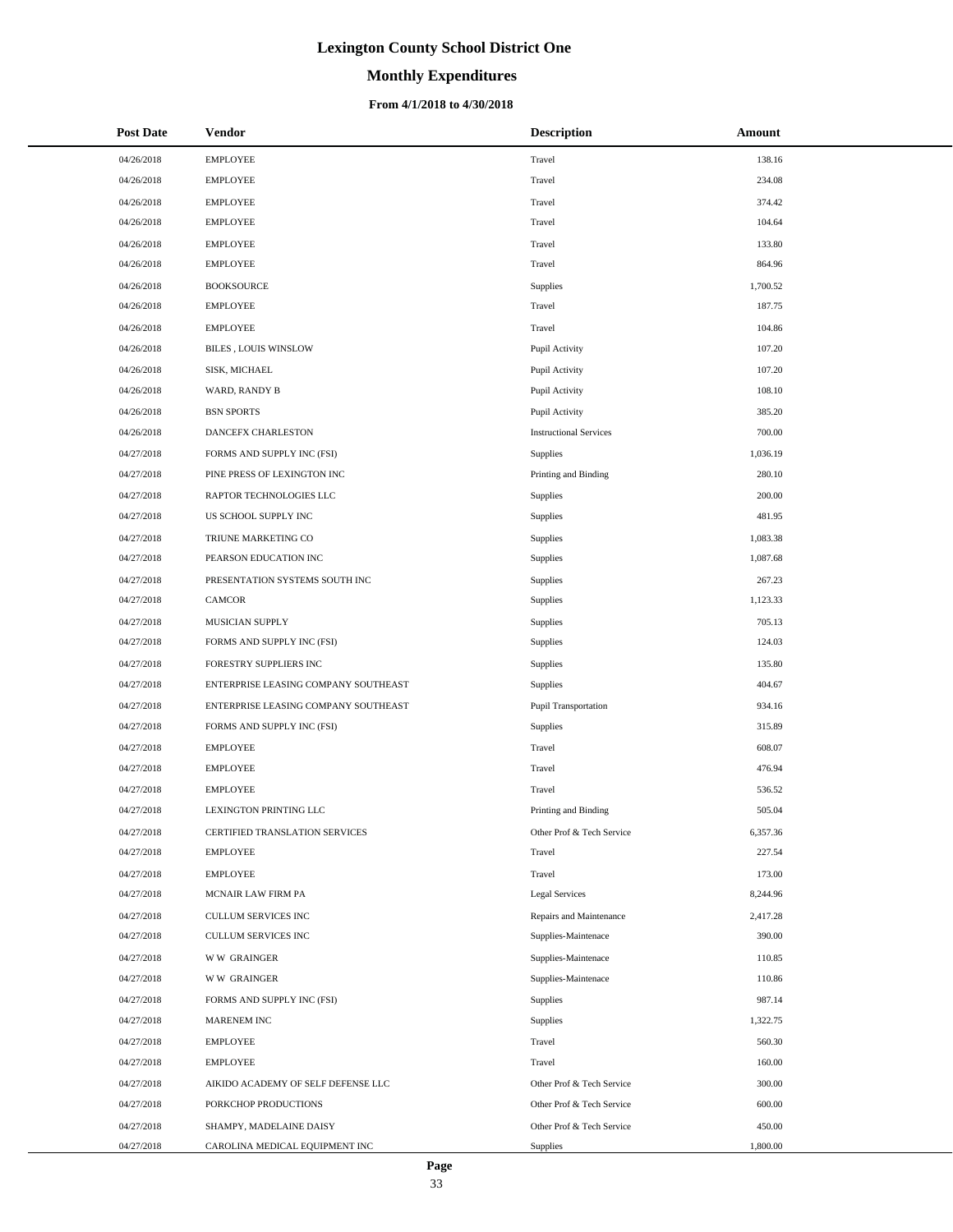# **Monthly Expenditures**

### **From 4/1/2018 to 4/30/2018**

| <b>Post Date</b> | Vendor                                          | <b>Description</b>               | Amount     |
|------------------|-------------------------------------------------|----------------------------------|------------|
| 04/27/2018       | SC DEPARTMENT OF REVENUE (SALES TAX RETURN)     | Supplies                         | 126.00     |
| 04/27/2018       | HENRY SCHEIN INC MEDICAL SPECIAL MARKETS        | Supplies                         | 4,708.00   |
| 04/27/2018       | LAKESHORE LEARNING MATERIALS                    | Supplies                         | 952.44     |
| 04/27/2018       | SCHOOL SPECIALTY INC                            | Supplies                         | 591.24     |
| 04/27/2018       | <b>BOOKSOURCE</b>                               | Supplies                         | 451.19     |
| 04/27/2018       | <b>BOOKSOURCE</b>                               | Supplies                         | 498.36     |
| 04/27/2018       | LEE TRANSPORT EQUIPMENT                         | Vehicles                         | 1,906.74   |
| 04/27/2018       | <b>EDCON INC</b>                                | Building                         | 133,955.76 |
| 04/27/2018       | <b>EMPLOYEE</b>                                 | Travel                           | 740.87     |
| 04/27/2018       | SC COACHES ASSOC OF WOMEN'S SPORTS (SCCAWS)     | Pupil Activity                   | 150.00     |
| 04/27/2018       | SC ATHLETIC COACHES ASSOCIATION                 | Pupil Activity                   | 200.00     |
| 04/27/2018       | GOOSE CREEK HIGH SCHOOL                         | Pupil Activity                   | 206.50     |
| 04/27/2018       | ASHLEY RIDGE HIGH SCHOOL                        | Pupil Activity                   | 167.50     |
| 04/27/2018       | SPARTANBURG HIGH SCHOOL                         | Pupil Activity                   | 189.00     |
| 04/30/2018       | CAROLINA BIOLOGICAL SUPPLY CO                   | Supplies                         | 1,406.40   |
| 04/30/2018       | ROCHESTER 100 INC                               | Supplies                         | 437.50     |
| 04/30/2018       | <b>ANOTHER PRINTER</b>                          | Printing and Binding             | 939.19     |
| 04/30/2018       | FORMS AND SUPPLY INC (FSI)                      | Supplies                         | 1,727.00   |
| 04/30/2018       | FORMS AND SUPPLY INC (FSI)                      | Supplies                         | 340.70     |
| 04/30/2018       | TRIUNE MARKETING CO                             | Supplies                         | 1,067.33   |
| 04/30/2018       | FORMS AND SUPPLY INC (FSI)                      | Supplies                         | 167.56     |
| 04/30/2018       | PIONEER VALLEY BOOKS                            | Supplies                         | 9,541.25   |
| 04/30/2018       | ROCHESTER 100 INC                               | Supplies                         | 1,062.50   |
| 04/30/2018       | SCHOOL SPECIALTY INC                            | Supplies                         | 287.78     |
| 04/30/2018       | <b>ANOTHER PRINTER</b>                          | Printing and Binding             | 760.23     |
| 04/30/2018       | RASIX COMPUTER CENTER INC DBA ACADEMIC SUPPLIER | <b>Supplies</b>                  | 108.88     |
| 04/30/2018       | PLAYPOSIT INC                                   | Software Renewal/Agreemen        | 1,995.00   |
| 04/30/2018       | SC DEPARTMENT OF REVENUE (SALES TAX RETURN)     | Software Renewal/Agreemen        | 139.65     |
| 04/30/2018       | FORMS AND SUPPLY INC (FSI)                      | Supplies                         | 1,262.56   |
| 04/30/2018       | NUIDEA SCHOOL SUPPLY CO                         | Supplies                         | 222.56     |
| 04/30/2018       | PINE PRESS OF LEXINGTON INC                     | Printing and Binding             | 289.83     |
| 04/30/2018       | SCHOOL SPECIALTY INC                            | Supplies                         | 250.24     |
| 04/30/2018       | FORMS AND SUPPLY INC (FSI)                      | Supplies                         | 121.12     |
| 04/30/2018       | COLUMBIA FLAG AND SIGN COMPANY LLC              | Supplies                         | 1,898.00   |
| 04/30/2018       | THE OFFICE PAL                                  | Supplies                         | 124.07     |
| 04/30/2018       | FORMS AND SUPPLY INC (FSI)                      | Supplies                         | 2,501.73   |
| 04/30/2018       | FORMS AND SUPPLY INC (FSI)                      | Supplies                         | 1,439.15   |
| 04/30/2018       | ACCURATE LABEL DESIGNS INC                      | Supplies                         | 440.00     |
| 04/30/2018       | SHOWCHOIR CAMPS OF AMERICA                      | <b>Pupil Transportation-Inst</b> | 900.00     |
| 04/30/2018       | BLICK ART MATERIALS LLC                         | Supplies                         | 113.70     |
| 04/30/2018       | FORMS AND SUPPLY INC (FSI)                      | Supplies                         | 2,015.73   |
| 04/30/2018       | PRESENTATION SYSTEMS SOUTH INC                  | Supplies                         | 1,068.93   |
| 04/30/2018       | <b>WW GRAINGER</b>                              | Supplies                         | 187.76     |
| 04/30/2018       | FORMS AND SUPPLY INC (FSI)                      | Supplies                         | 1,715.24   |
| 04/30/2018       | FREESTYLE PHOTOGRAPHIC SUPPLIES                 | Supplies                         | 469.59     |
| 04/30/2018       | FREY SCIENTIFIC                                 | Supplies                         | 166.39     |
| 04/30/2018       | MATH4SALE INC                                   | <b>Supplies</b>                  | 914.84     |
| 04/30/2018       | CAMCOR                                          | <b>Technology Supplies</b>       | 638.74     |

 $\overline{a}$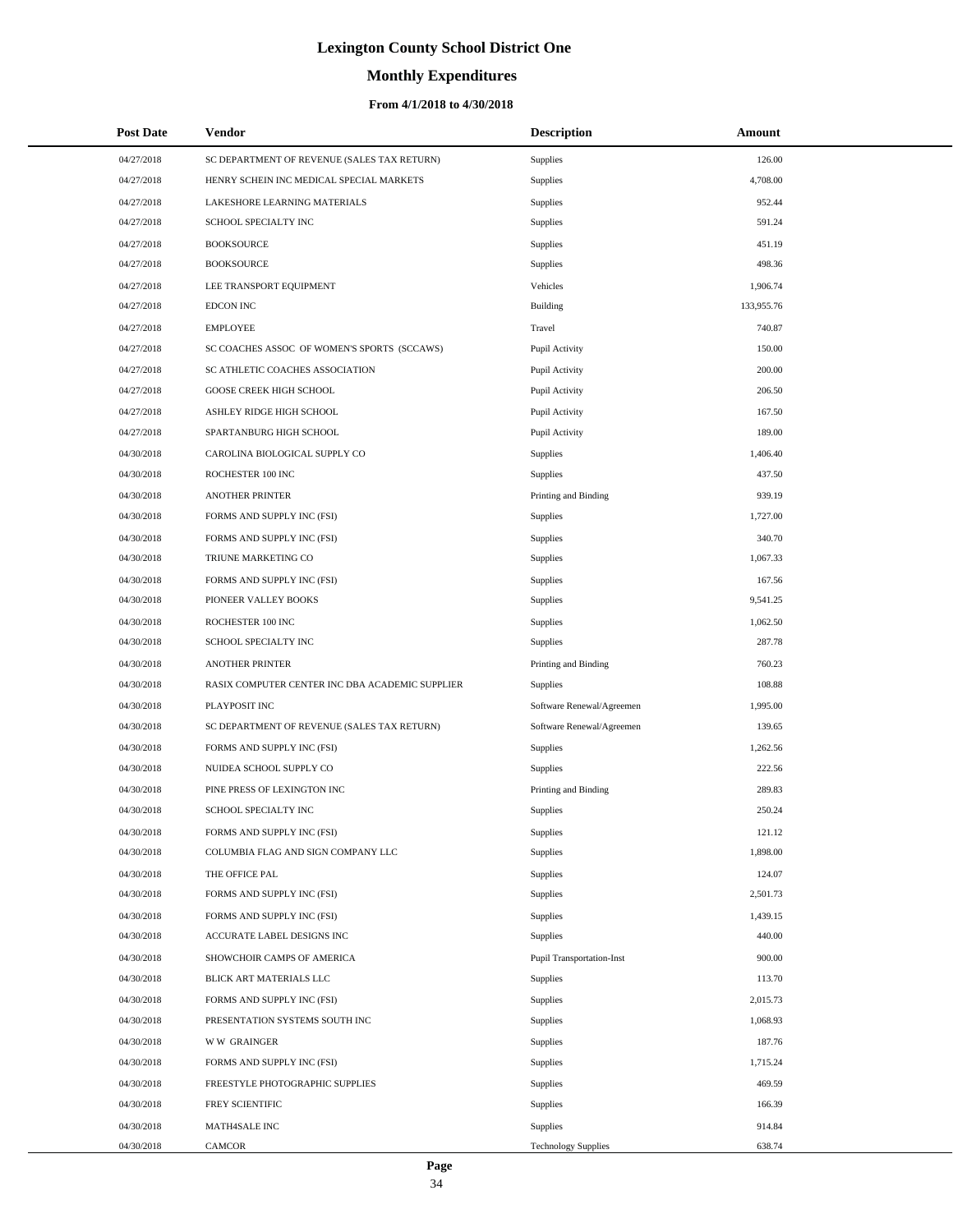# **Monthly Expenditures**

### **From 4/1/2018 to 4/30/2018**

| <b>Post Date</b> | Vendor                                          | <b>Description</b>          | Amount    |
|------------------|-------------------------------------------------|-----------------------------|-----------|
| 04/30/2018       | FORMS AND SUPPLY INC (FSI)                      | <b>Supplies</b>             | 111.54    |
| 04/30/2018       | <b>GROVE MEDICAL</b>                            | <b>Supplies</b>             | 230.03    |
| 04/30/2018       | FINISHMASTER INC                                | <b>Supplies</b>             | 979.69    |
| 04/30/2018       | ENTERPRISE LEASING COMPANY SOUTHEAST            | <b>Pupil Transportation</b> | 233.54    |
| 04/30/2018       | FORMS AND SUPPLY INC (FSI)                      | <b>Supplies</b>             | 257.87    |
| 04/30/2018       | FREESTYLE PHOTOGRAPHIC SUPPLIES                 | <b>Supplies</b>             | 435.19    |
| 04/30/2018       | MATH4SALE INC                                   | <b>Supplies</b>             | 101.65    |
| 04/30/2018       | FORMS AND SUPPLY INC (FSI)                      | <b>Supplies</b>             | 264.25    |
| 04/30/2018       | MD ENTERPRISES INC                              | <b>Supplies</b>             | 890.00    |
| 04/30/2018       | SCHOOL HEALTH CORP                              | <b>Supplies</b>             | 109.60    |
| 04/30/2018       | FOLLETT SCHOOL SOLUTIONS INC                    | <b>Library Books</b>        | 117.67    |
| 04/30/2018       | CERTIFIED TRANSLATION SERVICES                  | Other Prof & Tech Service   | 1,184.84  |
| 04/30/2018       | ON TRACK PRESS                                  | Other Prof & Tech Service   | 24,888.88 |
| 04/30/2018       | SHOWCHOIR CAMPS OF AMERICA                      | Travel                      | 463.00    |
| 04/30/2018       | FORMS AND SUPPLY INC (FSI)                      | <b>Supplies</b>             | 103.36    |
| 04/30/2018       | SCHOOL SPECIALTY INC                            | <b>Supplies</b>             | 240.79    |
| 04/30/2018       | FORMS AND SUPPLY INC (FSI)                      | Supplies                    | 382.63    |
| 04/30/2018       | HALLIGAN MAHONEY AND WILLIAMS                   | Legal Services              | 12,212.48 |
| 04/30/2018       | FORMS AND SUPPLY INC (FSI)                      | <b>Supplies</b>             | 336.09    |
| 04/30/2018       | RASIX COMPUTER CENTER INC DBA ACADEMIC SUPPLIER | <b>Supplies</b>             | 1,577.17  |
| 04/30/2018       | RASIX COMPUTER CENTER INC DBA ACADEMIC SUPPLIER | Supplies                    | 1,180.14  |
| 04/30/2018       | SCE&G                                           | <b>Public Utilities</b>     | 16,362.49 |
| 04/30/2018       | <b>GE APPLIANCES</b>                            | Supplies-Maintenace         | 208.00    |
| 04/30/2018       | SOUTHEASTERN PAPER                              | Supplies-Maintenace         | 200.30    |
| 04/30/2018       | SCE&G                                           | <b>Public Utilities</b>     | 47,699.99 |
| 04/30/2018       | SCE&G                                           | <b>Public Utilities</b>     | 8,218.21  |
| 04/30/2018       | GILBERTSUMMIT RURAL WATER DISTRICT              | <b>Public Utilities</b>     | 1,676.04  |
| 04/30/2018       | SOUTHEASTERN PAPER                              | Supplies-Maintenace         | 243.96    |
| 04/30/2018       | GILBERTSUMMIT RURAL WATER DISTRICT              | <b>Public Utilities</b>     | 1,207.02  |
| 04/30/2018       | <b>GRAYBAR ELECTRIC CO INC</b>                  | Supplies-Maintenace         | 205.44    |
| 04/30/2018       | <b>WW GRAINGER</b>                              | Supplies-Maintenace         | 565.92    |
| 04/30/2018       | SCE&G                                           | <b>Public Utilities</b>     | 5,691.59  |
| 04/30/2018       | SCE&G                                           | <b>Public Utilities</b>     | 14,959.79 |
| 04/30/2018       | SCE&G                                           | <b>Public Utilities</b>     | 16,838.02 |
| 04/30/2018       | CAROLINA WATER SERVICE INC                      | <b>Public Utilities</b>     | 630.25    |
| 04/30/2018       | <b>WW GRAINGER</b>                              | Supplies-Maintenace         | 588.71    |
| 04/30/2018       | SCE&G                                           | <b>Public Utilities</b>     | 8,688.58  |
| 04/30/2018       | SCE&G                                           | <b>Public Utilities</b>     | 7,527.87  |
| 04/30/2018       | SCE&G                                           | <b>Public Utilities</b>     | 11,162.00 |
| 04/30/2018       | <b>ADM SIGNS</b>                                | Supplies-Maintenace         | 192.60    |
| 04/30/2018       | PALMETTO PLAYGROUNDS LLC                        | Supplies-Maintenace         | 100.31    |
| 04/30/2018       | PALMETTO PROPANE                                | Energy                      | 817.77    |
| 04/30/2018       | GILBERTSUMMIT RURAL WATER DISTRICT              | <b>Public Utilities</b>     | 538.37    |
| 04/30/2018       | PALMETTO PLAYGROUNDS LLC                        | Supplies-Maintenace         | 160.50    |
| 04/30/2018       | GILBERTSUMMIT RURAL WATER DISTRICT              | <b>Public Utilities</b>     | 1,073.62  |
| 04/30/2018       | MIDCAROLINA ELEC COOP INC                       | <b>Public Utilities</b>     | 32,290.00 |
| 04/30/2018       | SCE&G                                           | <b>Public Utilities</b>     | 549.27    |
| 04/30/2018       | SCE&G                                           | <b>Public Utilities</b>     | 183.75    |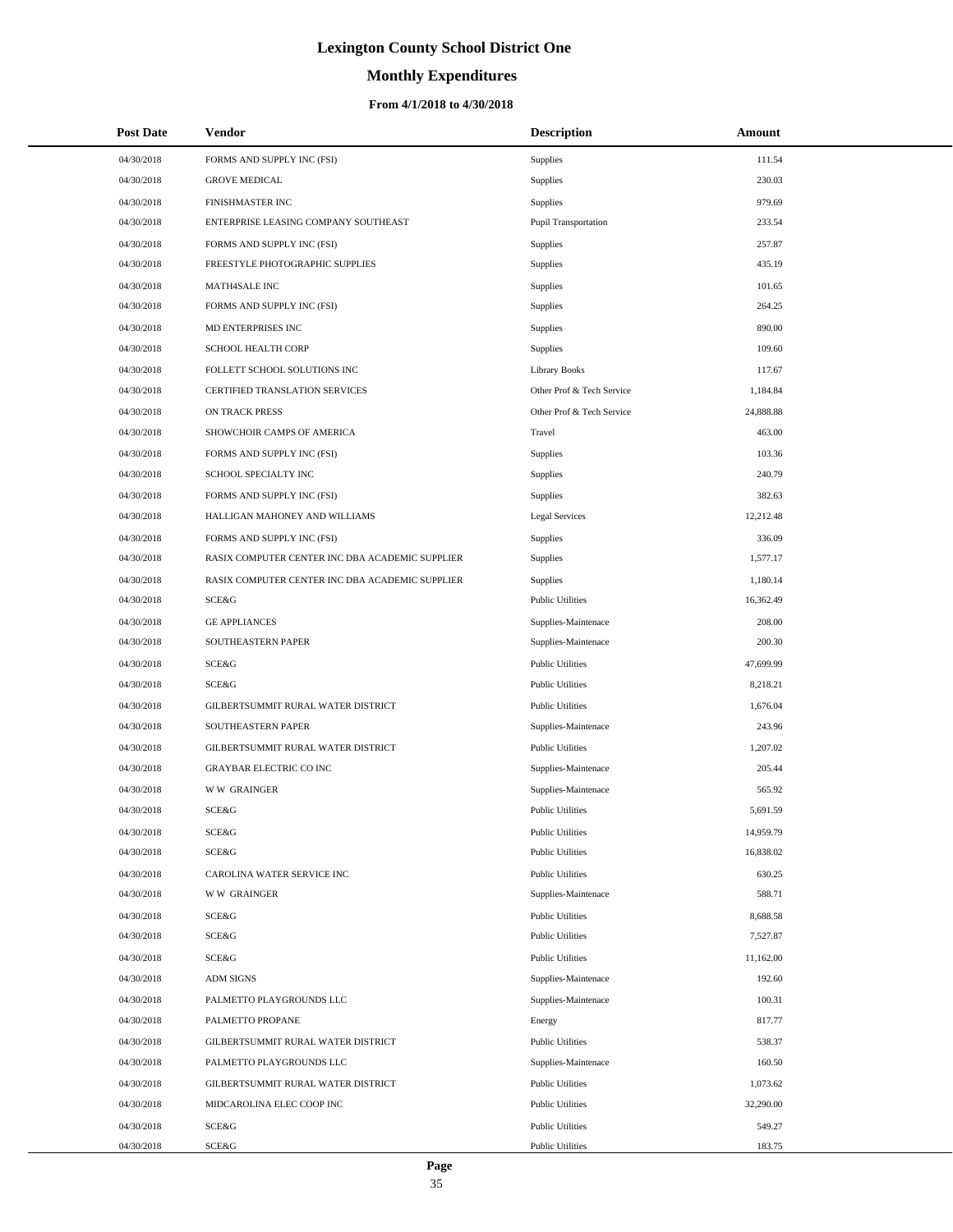# **Monthly Expenditures**

| <b>Post Date</b> | <b>Vendor</b>                                 | <b>Description</b>         | Amount     |
|------------------|-----------------------------------------------|----------------------------|------------|
| 04/30/2018       | PALMETTO PLAYGROUNDS LLC                      | Supplies-Maintenace        | 160.50     |
| 04/30/2018       | SCE&G                                         | <b>Public Utilities</b>    | 8,041.85   |
| 04/30/2018       | GILBERTSUMMIT RURAL WATER DISTRICT            | <b>Public Utilities</b>    | 644.14     |
| 04/30/2018       | SCE&G                                         | <b>Public Utilities</b>    | 141.83     |
| 04/30/2018       | <b>GRAYBAR ELECTRIC CO INC</b>                | Supplies-Maintenace        | 205.44     |
| 04/30/2018       | KYZERS TREE SERVICE LLC                       | Repairs and Maintenance    | 1,900.00   |
| 04/30/2018       | PALMETTO PLAYGROUNDS LLC                      | Supplies-Maintenace        | 160.50     |
| 04/30/2018       | <b>GOVAN, TERRY</b>                           | Other Prof & Tech Service  | 120.00     |
| 04/30/2018       | LINT, CHARLES ROBERT                          | Other Prof & Tech Service  | 120.00     |
| 04/30/2018       | <b>APPLE INC</b>                              | Supplies                   | 3,421.33   |
| 04/30/2018       | <b>APPLE INC</b>                              | <b>Technology Supplies</b> | 130,016.77 |
| 04/30/2018       | CDWG ACCT 305089                              | <b>Technology Supplies</b> | 1,947.40   |
| 04/30/2018       | <b>APPLE INC</b>                              | <b>Technology Supplies</b> | 997.24     |
| 04/30/2018       | <b>APPLE INC</b>                              | <b>Technology Supplies</b> | 997.24     |
| 04/30/2018       | <b>APPLE INC</b>                              | <b>Technology Supplies</b> | 997.24     |
| 04/30/2018       | <b>APPLE INC</b>                              | <b>Technology Supplies</b> | 997.24     |
| 04/30/2018       | <b>APPLE INC</b>                              | <b>Technology Supplies</b> | 997.24     |
| 04/30/2018       | <b>APPLE INC</b>                              | <b>Technology Supplies</b> | 997.24     |
| 04/30/2018       | <b>APPLE INC</b>                              | <b>Technology Supplies</b> | 997.24     |
| 04/30/2018       | APPLE INC                                     | <b>Technology Supplies</b> | 997.24     |
| 04/30/2018       | <b>APPLE INC</b>                              | <b>Technology Supplies</b> | 997.24     |
| 04/30/2018       | APPLE INC                                     | <b>Technology Supplies</b> | 997.24     |
| 04/30/2018       | <b>CAMCOR</b>                                 | Supplies                   | 346.68     |
| 04/30/2018       | DELL COMPUTERS                                | <b>Technology Supplies</b> | 8,014.61   |
| 04/30/2018       | PRESENTATION SYSTEMS SOUTH INC                | Supplies                   | 2,149.08   |
| 04/30/2018       | SCHOOL SPECIALTY INC                          | Supplies                   | 669.53     |
| 04/30/2018       | KAPLAN EARLY LEARNING COMPANY                 | Supplies                   | 1,416.85   |
| 04/30/2018       | TREASURE BAY INC                              | <b>Supplies</b>            | 985.95     |
| 04/30/2018       | FORMS AND SUPPLY INC (FSI)                    | Supplies                   | 128.70     |
| 04/30/2018       | <b>RIVERBANKS ZOO</b>                         | Other Prof & Tech Service  | 255.00     |
| 04/30/2018       | <b>RIVERBANKS ZOO</b>                         | Other Prof & Tech Service  | 180.00     |
| 04/30/2018       | CAROLINA BIOLOGICAL SUPPLY CO                 | Supplies                   | 1,850.83   |
| 04/30/2018       | SNAP ON INDUSTRIAL A DIV OF IDSC HOLDINGS LLC | Equipment - Nonexpendable  | 5,082.21   |
| 04/30/2018       | GOPHER SPORT PLAY WITH A PURPOSE MOVING MINDS | <b>Supplies</b>            | 314.00     |
| 04/30/2018       | SCHOOL SPECIALTY INC                          | Supplies                   | 104.36     |
| 04/30/2018       | SCHOOL SPECIALTY INC                          | <b>Supplies</b>            | 346.64     |
| 04/30/2018       | SCHOOL SPECIALTY INC                          | Supplies                   | 165.38     |
| 04/30/2018       | <b>NCS PEARSON</b>                            | Inst Prog Improvement      | 6,000.00   |
| 04/30/2018       | DEERE AND COMPANY                             | Equipment - Nonexpendable  | 8,383.85   |
| 04/30/2018       | FORMS AND SUPPLY INC (FSI)                    | Pupil Activity             | 2,878.30   |
| 04/30/2018       | FORMS AND SUPPLY INC (FSI)                    | Pupil Activity             | 103.19     |
| 04/30/2018       | GOPHER SPORT PLAY WITH A PURPOSE MOVING MINDS | Pupil Activity             | 1,338.92   |
| 04/30/2018       | FINLEY, STEPHEN CRAIG                         | Pupil Activity             | 105.00     |
| 04/30/2018       | WALLACE, SCOTT                                | Pupil Activity             | 102.70     |
| 04/30/2018       | ANDERSON, JAMES B                             | Pupil Activity             | 105.00     |
| 04/30/2018       | T AND T SPORTS                                | Pupil Activity             | 1,177.00   |
| 04/30/2018       | CHURCH, ELIZABETH J                           | Pupil Activity             | 130.00     |
| 04/30/2018       | REED, JOHN MARCUS                             | Pupil Activity             | 105.00     |